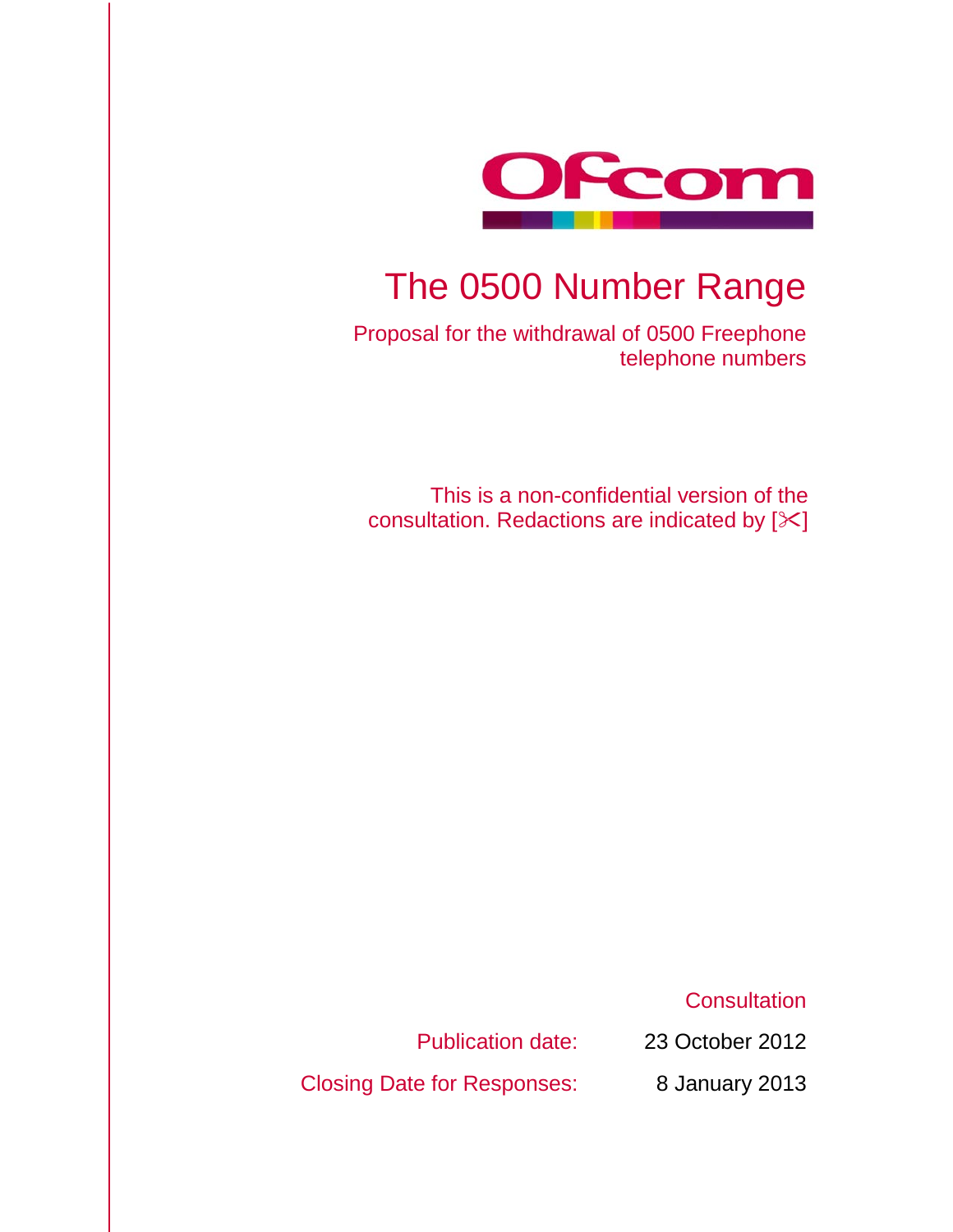The 0500 Number Range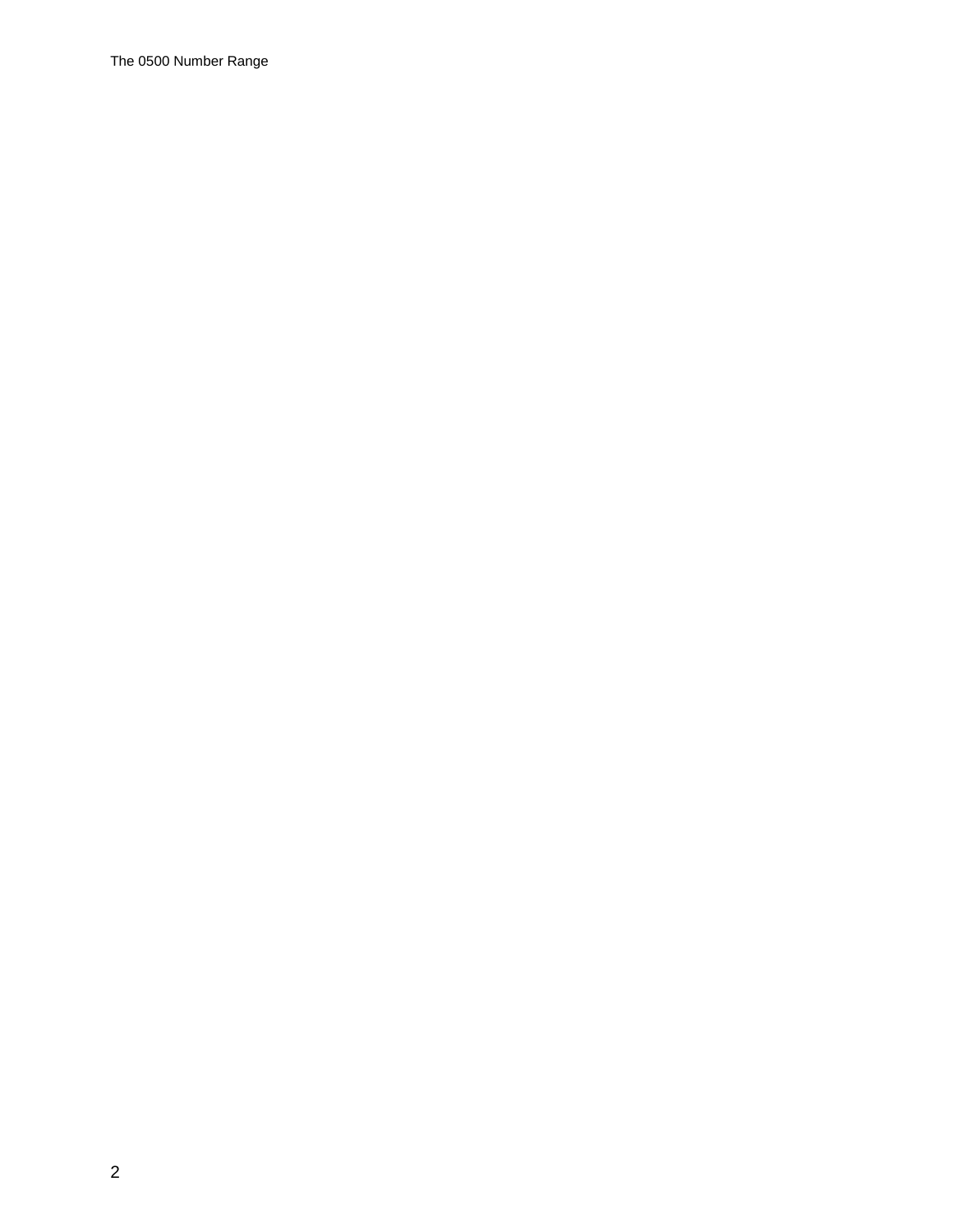# **Contents**

| Section        |                                                          | Page |
|----------------|----------------------------------------------------------|------|
| 1              | Summary                                                  | 4    |
| $\overline{2}$ | Background                                               | 6    |
| 3              | Market context, use and understanding of the 0500 range  | 10   |
| 4              | Legal framework                                          | 19   |
| 5              | Analysis of options for 0500                             | 22   |
| 6              | Implementation                                           | 43   |
| Annex          |                                                          | Page |
| 1              | Responding to this consultation                          | 49   |
| $\overline{2}$ | Ofcom's consultation principles                          | 51   |
| 3              | Consultation response cover sheet                        | 52   |
| 4              | <b>Consultation questions</b>                            | 54   |
| 5              | List of sources                                          | 55   |
| 6              | <b>Equality Impact Assessment</b>                        | 57   |
| 7              | Overview of forthcoming publications in relation to NGCS | 59   |
| 8              | Glossary                                                 | 61   |
|                |                                                          |      |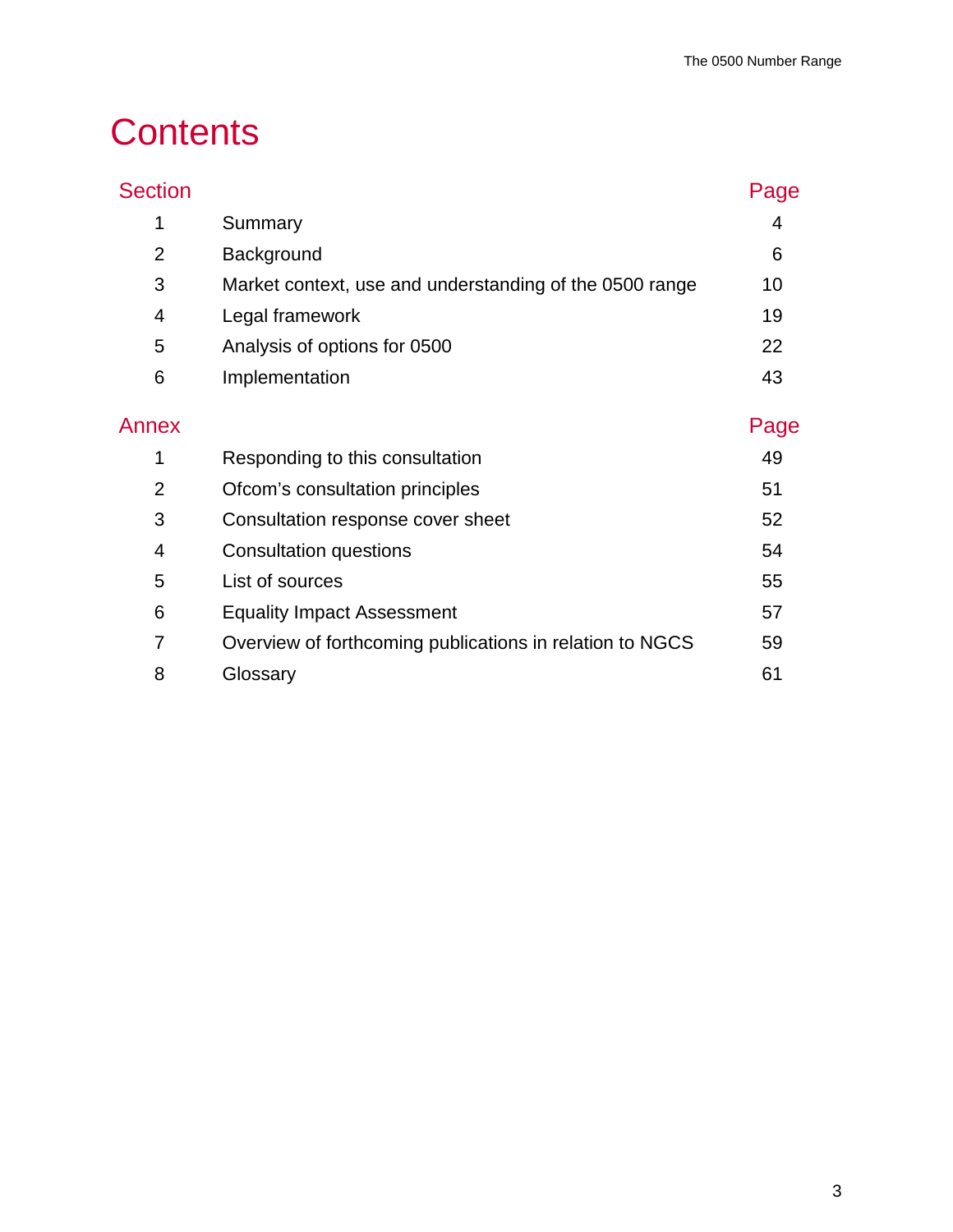# **Section 1**

# <span id="page-3-0"></span>**Summary**

# **Introduction**

- 1.1 In April 2012 we consulted on a set of proposals designed to address identified market failures in the provision of non-geographic calls.<sup>[1](#page-3-1)</sup> In that consultation we provisionally concluded that substantial restructuring of the existing regulatory controls on the use of non-geographic numbers was required in order to address these market failures and to ensure its future as a vehicle for the delivery of services to consumers.
- 1.2 One of the key recommendations was that the 080 (Freephone) and 116 number ranges should be free to caller from all telephones, fixed and mobile. However, we said that we would issue a separate consultation on options for the 0500 range, the little-used, 'closed' second Freephone range. This would enable us to seek views on the specific issues surrounding this range from SPs and consumers without them being lost within the broader consultation on the options for other non-geographic numbers.

# **Current situation**

- 1.3 0500 is a Freephone range like 080. Originating communications providers ('OCPs') may not charge callers for 0500 calls except when their charges are notified to callers at the start of the call, i.e. in a pre-call announcement ('PCA').
- 1.4 Created in 1982, the 0500 range has been closed to new allocations since 2001. 0500 numbers that were already allocated to customers can continue to be used. Cable and Wireless Worldwide ('C&WW') is the only range-holder for 0500 numbers and operates most active 0500 numbers, although some 0500 numbers have been ported and are now managed by other terminating communications providers ('TCPs').
- 1.5 The number of active 0500 numbers has been declining over several years. The volume of calls to 0500 numbers is only a small fraction of the number of call minutes to 080 numbers (and of volumes on some of the other non-geographic number ranges like 0845), and a very large proportion of 0500 calls are to a small group of numbers operated by fewer than 30 organisations. Consumer awareness and understanding of the 0500 range is very poor compared to other non-geographic number ranges.
- 1.6 We have sampled the views of most of the major 0500 users (that is, the organisations called using 0500 numbers – termed 'service providers'). They generally prefer that 0500 is aligned to 080, but they recognise the poor consumer understanding of the range and are open to other options including withdrawal of the range, particularly if it were done in a way that minimised

<span id="page-3-1"></span><sup>&</sup>lt;sup>1</sup> The "April 2012 consultation", available at [http://stakeholders.ofcom.org.uk/consultations/simplifying-non](http://stakeholders.ofcom.org.uk/consultations/simplifying-non-geographic-no/)[geographic-no/.](http://stakeholders.ofcom.org.uk/consultations/simplifying-non-geographic-no/)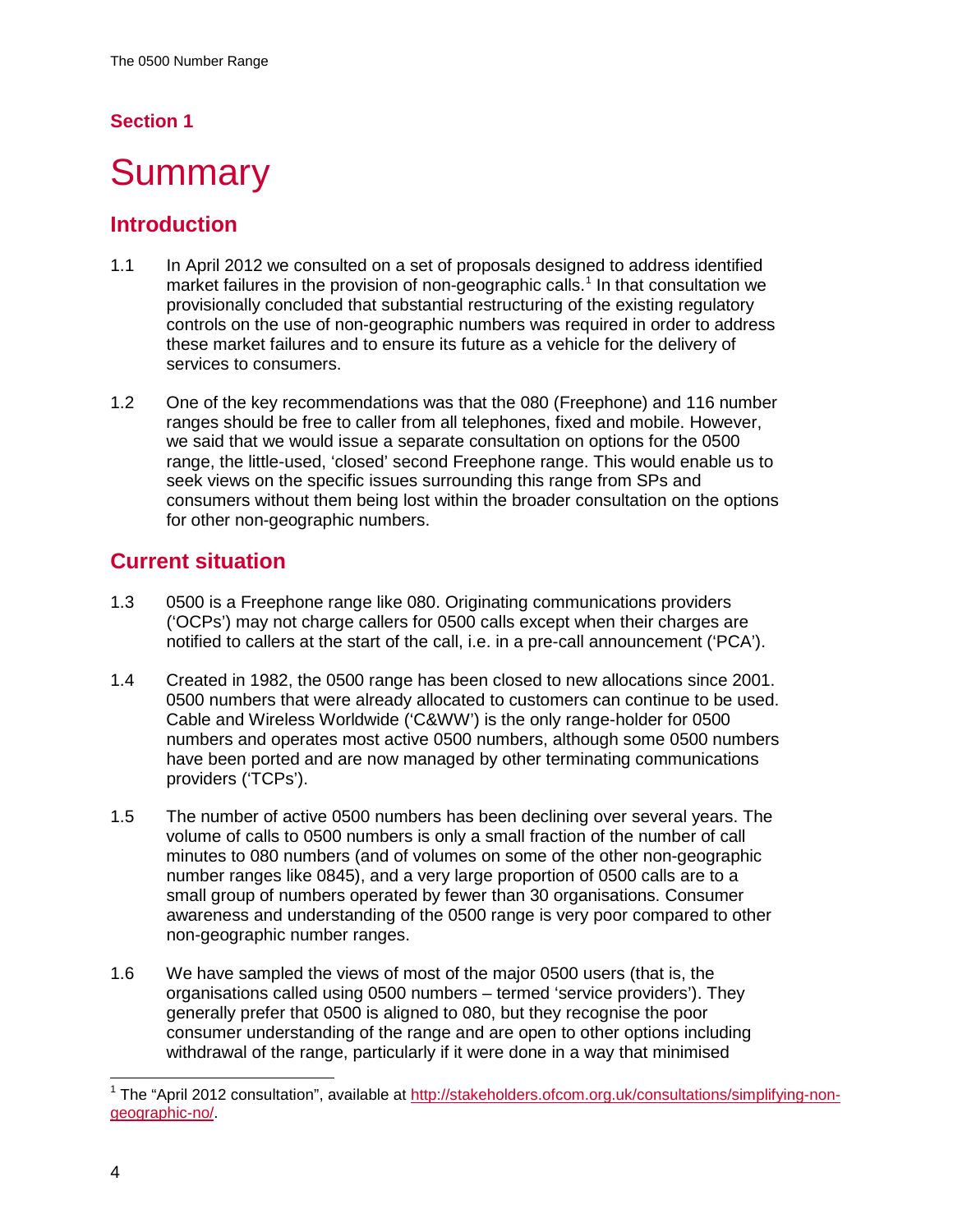disruption and costs.

# **Proposal to withdraw 0500**

- 1.7 In this consultation we consider the options available for the 0500 range maintaining the status quo; aligning it with 080 as free-to-caller; capping charges from mobile phones; or withdrawing the number range.
- 1.8 Our preferred option is to withdraw the 0500 range.<sup>[2](#page-4-0)</sup> We consider that, on balance, this offers the greatest net benefit to consumers – reducing consumer confusion, secures best use of telephone numbers and enhances the clarity and simplicity of the new Freephone regime (080) for the benefit of consumers and businesses.
- 1.9 We encourage stakeholders to read these proposals in conjunction with the analysis and proposals in our April 2012 consultation, in particular in relation to the 080 Freephone range.

# **Implementation**

- 1.10 Clearly, withdrawing a number range will lead to some additional costs being incurred by existing operators of the numbers. While our discussions with a sample of service providers suggest such costs are likely to be small (and in some cases negligible), the level of cost, and disruption, is related to the speed with which migration from 0500 would need to be undertaken. A longer period for the withdrawal of 0500 numbers would lower costs for affected organisations.
- 1.11 Accordingly, we are proposing an implementation period of up to 2 years.

<span id="page-4-0"></span> $2$  As noted above, the 0500 range is already closed to new allocations. By withdrawal, we therefore mean shutting the range down completely so that existing 0500 numbers can no longer be used.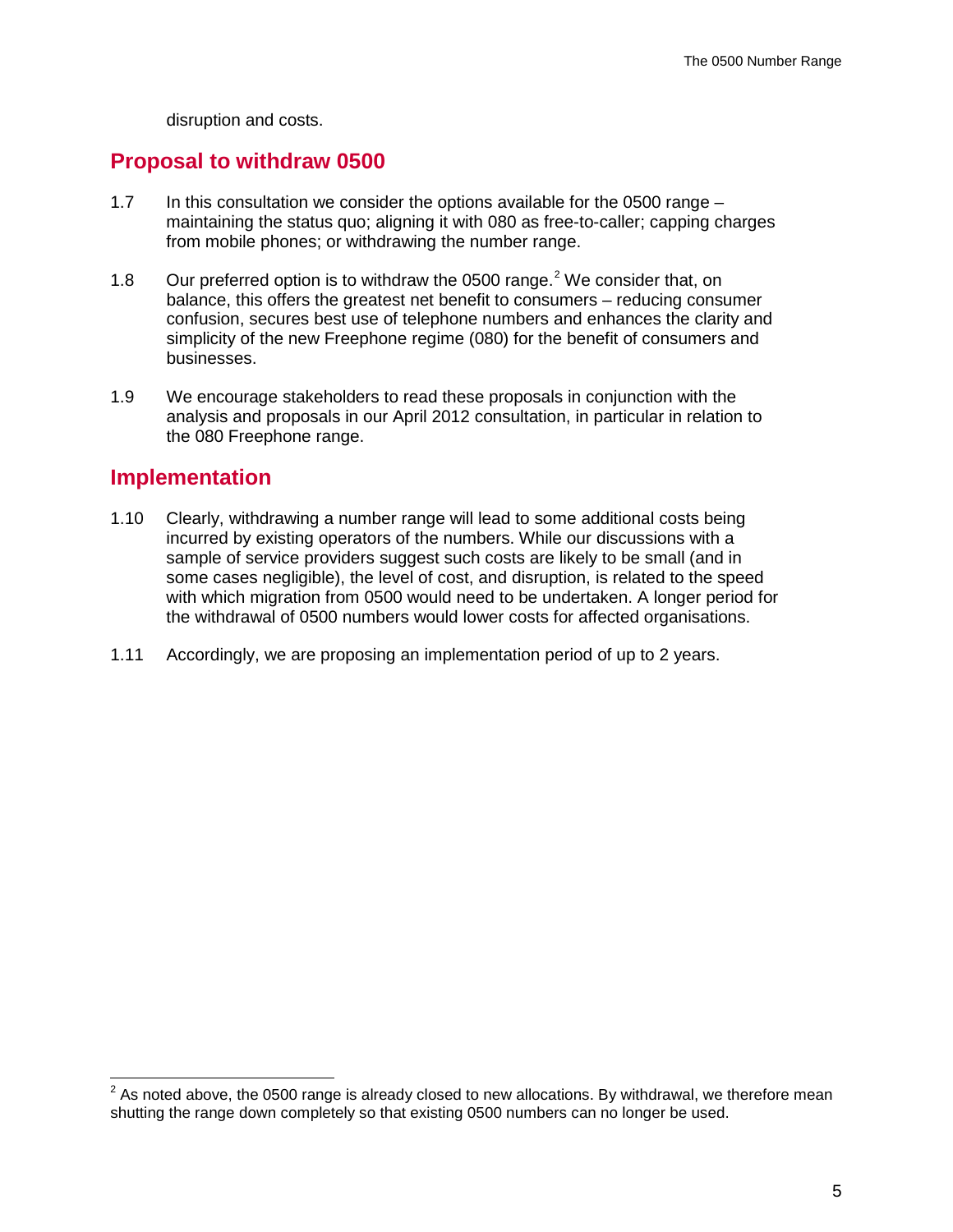# **Section 2**

# <span id="page-5-0"></span>**Background**

# **Introduction**

2.1 In this section we explain the designation of the 0500 number range and its characteristics. We also provide a brief history of the 0500 range including a summary of what we have said about the 0500 range in previous consultations, and a summary of what stakeholders said in response to those consultations.

## **The 0500 range and a brief outline of its regulatory history**

- 2.2 0500 is a 'Freephone' range like 080. By this we mean that originating communications providers ('OCPs') may not charge callers for 0500 calls except when their charges are notified to callers at the start of the call, i.e. through a pre-call announcement ('PCA'). Subject to this PCA requirement, OCPs are free to set whatever price they wish. Calls to 0500 numbers are generally free from fixed lines but commonly charged from mobiles. In most cases we understand that the mobile charges are the same as those for 080 numbers.
- 2.3 Like 080 Freephone numbers, 0500 numbers are used mainly to provide private- and public-sector voice services such as sales, enquiries and consumer helplines.
- 2.4 All 0500 numbers in use are 10-digits long, rather than the now-standard 11 digits. $3$
- 2.5 The 0500 range was allocated in its entirety to Mercury Communications in 1982 when Mercury was BT's only competitor in consumer fixed-line telephony. Termed 'Freecall', it was intended to serve as an equivalent range to the 'Freephone' 0800 number range which at that time was allocated exclusively to BT. Mercury was later absorbed into its parent, Cable & Wireless plc (now, Cable & Wireless Worldwide (C&WW)) in 1996 and C&WW became the range-holder for 0500.
- 2.6 Today, C&WW remains the sole allocated range-holder for 0500. C&WW operates most active 0500 numbers, although a significant number of 0500 numbers have been ported by customers and are now managed by a number of other terminating communications providers ('TCPs'), including BT.
- 2.7 In 1998, Oftel, proposed the withdrawal of the 0500 range and migration of services to the 0800 range. This was vigorously opposed by some SPs and consumer groups,<sup>[4](#page-5-2)</sup> leading to a decision by the House of Commons Select Committee on Trade and Industry to open an inquiry into telephone numbering and Oftel's proposals. In its report, the

<span id="page-5-1"></span> $3$  Before 1998, all Freephone numbers were 10 digits long. After Oftel's reorganisation of numbering in April 2000, called Big Number Change, new Freephone number allocations became 11 digits long. 0500<br>numbers remained 10-digits long, and soon the range was closed to new allocations.

<span id="page-5-2"></span><sup>&</sup>lt;sup>4</sup> http://www.ofcom.org.uk/static/archive/oftel/publications/1995\_98/numbering/free798.htm .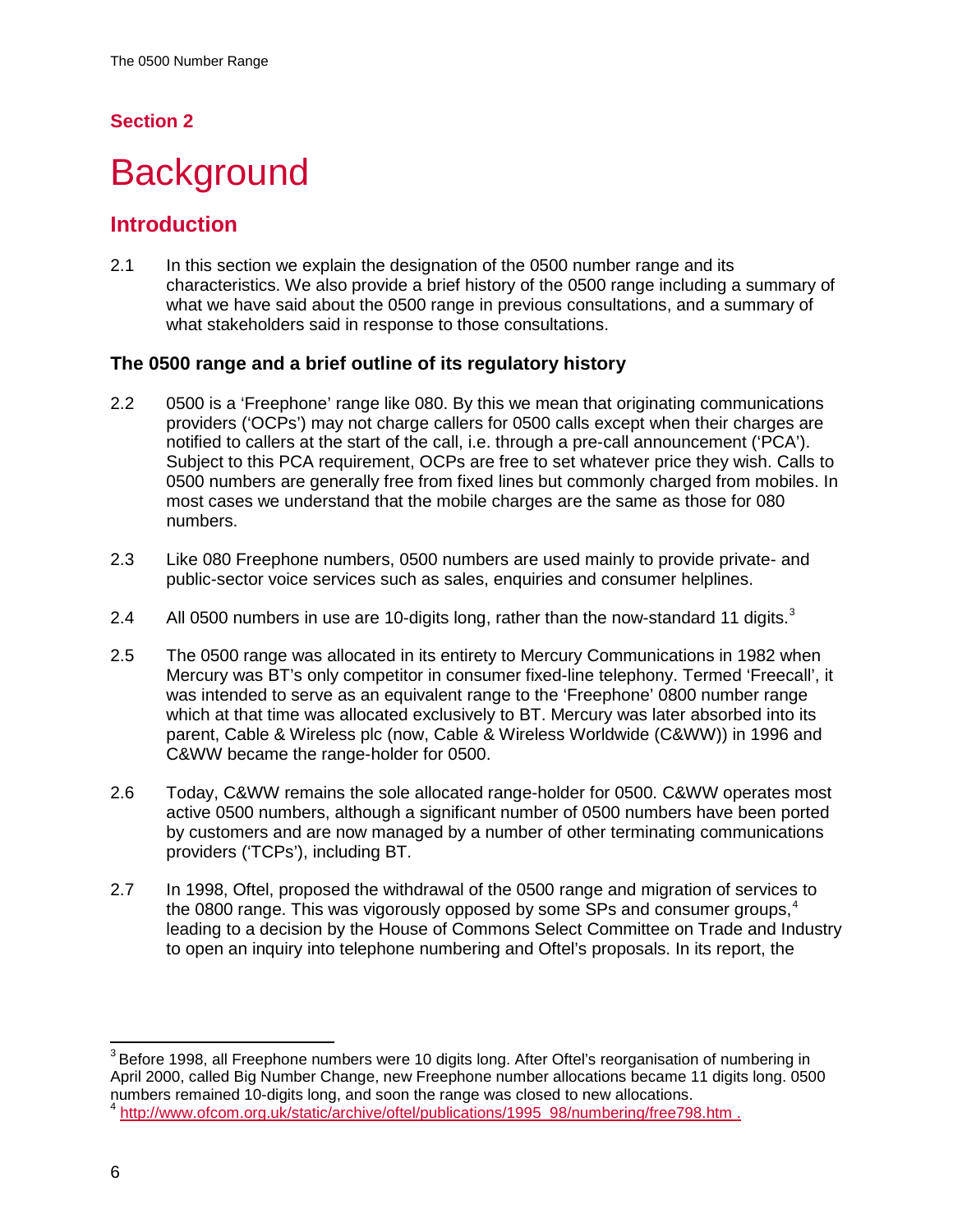Select Committee concluded that Oftel had made "no compelling case for all 0500 numbers to be migrated into the 0800 range".<sup>[5](#page-6-0)</sup>

- 2.8 Following the Select Committee's report, Oftel reviewed its position and 0500 numbers were not migrated to 0800. In 2001, the range was closed. $6\,$  $6\,$  0500 numbers that were already allocated could continue to be used but the range was not open to new number allocations by the range-holder, C&WW. Use of 0500 numbers is subject to the Code of Practice for numbers in 'closed' ranges which came into force on 1 December 2001.<sup>[7](#page-6-2)</sup>
- 2.9 No new 0500 numbers have been allocated since 2001. Data about the use of 0500 numbers since that time is set out in section 3.

# **Summary of previous consultations and stakeholder responses**

## **What we said in the December 2010 consultation**

- 2.10 In 2010, Ofcom began a review of the regulatory framework for non-geographic call services, including those on the 0500 range, to find out whether it was working to further the interests of consumers and citizens. We published a consultation in December 2010 ('the December 2010 consultation'), where we said that one of our main aims was to simplify and make non-geographic numbering and pricing more intuitive for consumers. $8$ We noted that callers were confused about what non-geographic numbers meant and how much calls cost. Consequently, they lacked confidence in these services, so made fewer calls and sometimes went to great lengths to contact organisations in other ways, possibly at higher cost or inconvenience.
- 2.11 On the 0500 range, we said that given its similarity to 080 (i.e. same numbering designation, charging structure) our policy objectives for 0500 were the same as those for  $080$ .<sup>[9](#page-6-4)</sup> However, we went on to say, that  $0500$ 's significantly lower utilisation, compared to 080, suggested the likelihood of lower recognition of the number range by consumers, which then indicated the potential for greater confusion over prices. [10](#page-6-5)
- 2.12 We then considered three options for the range (maintaining the status quo; implementing the same policy as for 080; or, shutting down the range so that it was no longer available for use). Our preliminary view at the time was that 0500 should be treated the same way as 080, given the similarity to 080.<sup>[11](#page-6-6)</sup> Although we noted that shutting down the 0500 range would improve consumers' awareness by simplifying the number ranges, we considered that the cost of migration that resulted from such an

<span id="page-6-1"></span>

<span id="page-6-0"></span> $\frac{5}{6}$  [http://www.publications.parliament.uk/pa/cm199899/cmselect/cmtrdind/139/13902.htm.](http://www.publications.parliament.uk/pa/cm199899/cmselect/cmtrdind/139/13902.htm)<br> $\frac{6}{6}$  The 0500 range was removed from the list of numbers available for allocation in the Numbering Plan and now appears in Annex 1 to General Condition 17 as a public communications network number not available for allocation or adoption.<br><sup>7</sup> http://stakeholders.ofcom.org.uk/telecoms/numbering/guidance-tele-no/number-cop-closed.

<span id="page-6-2"></span>

<span id="page-6-3"></span><sup>&</sup>lt;sup>8</sup> Simplifying Non-geographic numbers; improving consumer confidence in 03, 08, 09, 118 and other non*geographic* numbers, 16 December 2010, [http://stakeholders.ofcom.org.uk/consultations/simplifying-non](http://stakeholders.ofcom.org.uk/consultations/simplifying-non-geo-numbers/)[geo-numbers/.](http://stakeholders.ofcom.org.uk/consultations/simplifying-non-geo-numbers/)<br><sup>9</sup> December 2010 consultation, Annex 7, page 347, paragraph A7.40.

<span id="page-6-5"></span><span id="page-6-4"></span><sup>&</sup>lt;sup>10</sup> December 2010 consultation, Annex 7, page 363, paragraph A7.133 (referring to the 0500 range as the 050 range).

<span id="page-6-6"></span> $11$  December 2010 consultation, Annex 7, page 367, paragraph A7.120.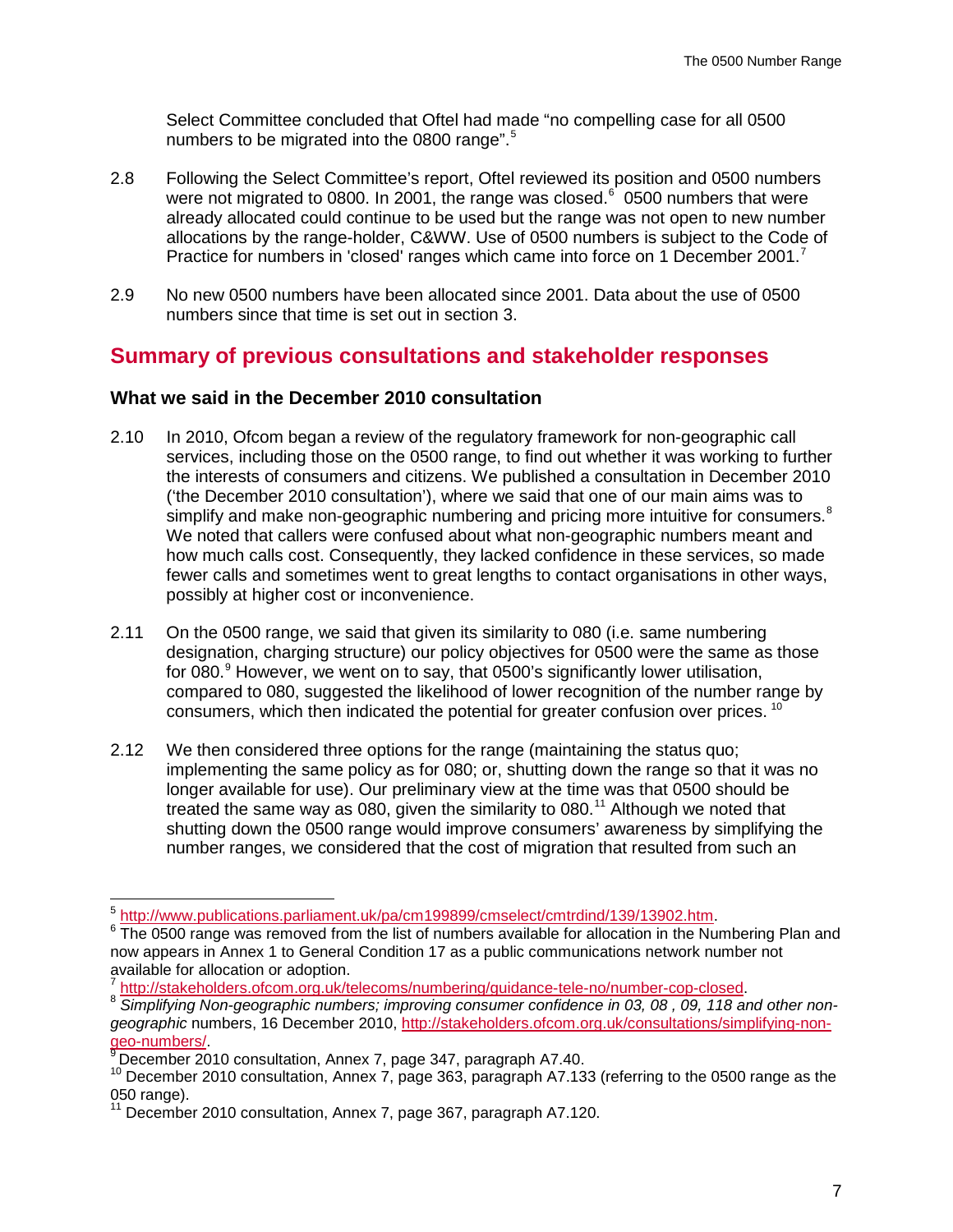approach needed to be weighed against limited evidence of detriment associated with 0500 calls.

## **Stakeholder responses, on 0500, to the December 2010 consultation**

2.13 In response to Ofcom's December 2010 consultation, EE suggested making 0500 into a range that was free-to-call from all OCPs, instead of the 080 range.<sup>[12](#page-7-0)</sup> A confidential respondent said that it did not see the merit in continuing to maintain the 0500 Freephone range and suggested the migration of these numbers to 0800/0808 or a new 0805 range. C&WW supported making 0500 free-to-caller.<sup>[13](#page-7-1)</sup> No other respondents commented specifically on 0500, but some who supported the free-to-caller option indicated that this should apply across the 080, 0500 and 116 ranges.<sup>[14](#page-7-2)</sup>

## **What we said in the April 2012 consultation**

- 2.14 In April 2012 we published a further consultation ('the April 2012 consultation') which included more detailed proposal in relation to making 080 free to caller.<sup>[15](#page-7-3)</sup> In that consultation we only briefly considered the 0500 range and did not invite any comments specifically in relation to it.<sup>[16](#page-7-4)</sup>
- 2.15 We said that the two basic options for reforming 0500 were the same as those for 080, making the range free-to-caller or imposing a maximum mobile price ('MMP'). Taking account of SPs' preferences, callers' understanding of call prices and Ofcom's policy regarding the extent of a free-to-caller range, we proposed that if there were to be an MMP range, 0500 rather than 080 would be the appropriate number range for this.<sup>[17](#page-7-5)</sup> We also observed that if 0500 were to be a free-to-caller range, this would make it identical to the 080 range (given that this was our preferred option for that range) and raised the question of whether it would, instead, be appropriate to consider shutting down the range to lessen consumer confusion.
- 2.16 We noted, however, that we had limited information on the costs of shutting 0500. We therefore said that we would consult separately on options for 0500 in order to ensure that SPs and stakeholders could engage fully with the issues.<sup>[18](#page-7-6)</sup>

## **Stakeholder responses, on 0500, to the April 2012 consultation**

2.17 Following our April 2012 consultation, a few respondents expressed their views on the 0500 range<sup>[19](#page-7-7)</sup> – although, as noted above, we did not ask any question specifically about this range. BT, C&WW, the Internet Telephony Services Providers' Association (ITSPA),

<span id="page-7-0"></span><sup>&</sup>lt;sup>12</sup> http://stakeholders.ofcom.org.uk/binaries/consultations/simplifying-non-geo-<br>numbers/responses/Everything Everywhere.pdf.

<span id="page-7-1"></span><sup>&</sup>lt;sup>13</sup> http://stakeholders.ofcom.org.uk/binaries/consultations/simplifying-non-geo-<br>numbers/responses/C\_W\_Worldwide.pdf.

<span id="page-7-2"></span> $\frac{14}{14}$  April 2012 consultation, Part C, page 84, paragraph 16.268.

<span id="page-7-3"></span><sup>&</sup>lt;sup>15</sup> Simplifying non-geographic numbers; detailed proposals on the unbundled tariff and Freephone, 4 April 2012, http://stakeholders.ofcom.org.uk/consultations/simplifying-non-geographic-no/.

<span id="page-7-4"></span><sup>&</sup>lt;sup>16</sup> April 2012 consultation, Part C, page 83-85, paragraphs 16.265-16.277.<br><sup>17</sup> April 2012 consultation, Annex 25.

<span id="page-7-7"></span><span id="page-7-6"></span>

<span id="page-7-5"></span><sup>18</sup> April 2012 consultation, Part C, page 85, paragraph 16.273.<br><sup>19</sup> [http://stakeholders.ofcom.org.uk/consultations/simplifying-non-geographic-no/?showResponses=true .](http://stakeholders.ofcom.org.uk/consultations/simplifying-non-geographic-no/?showResponses=true%20)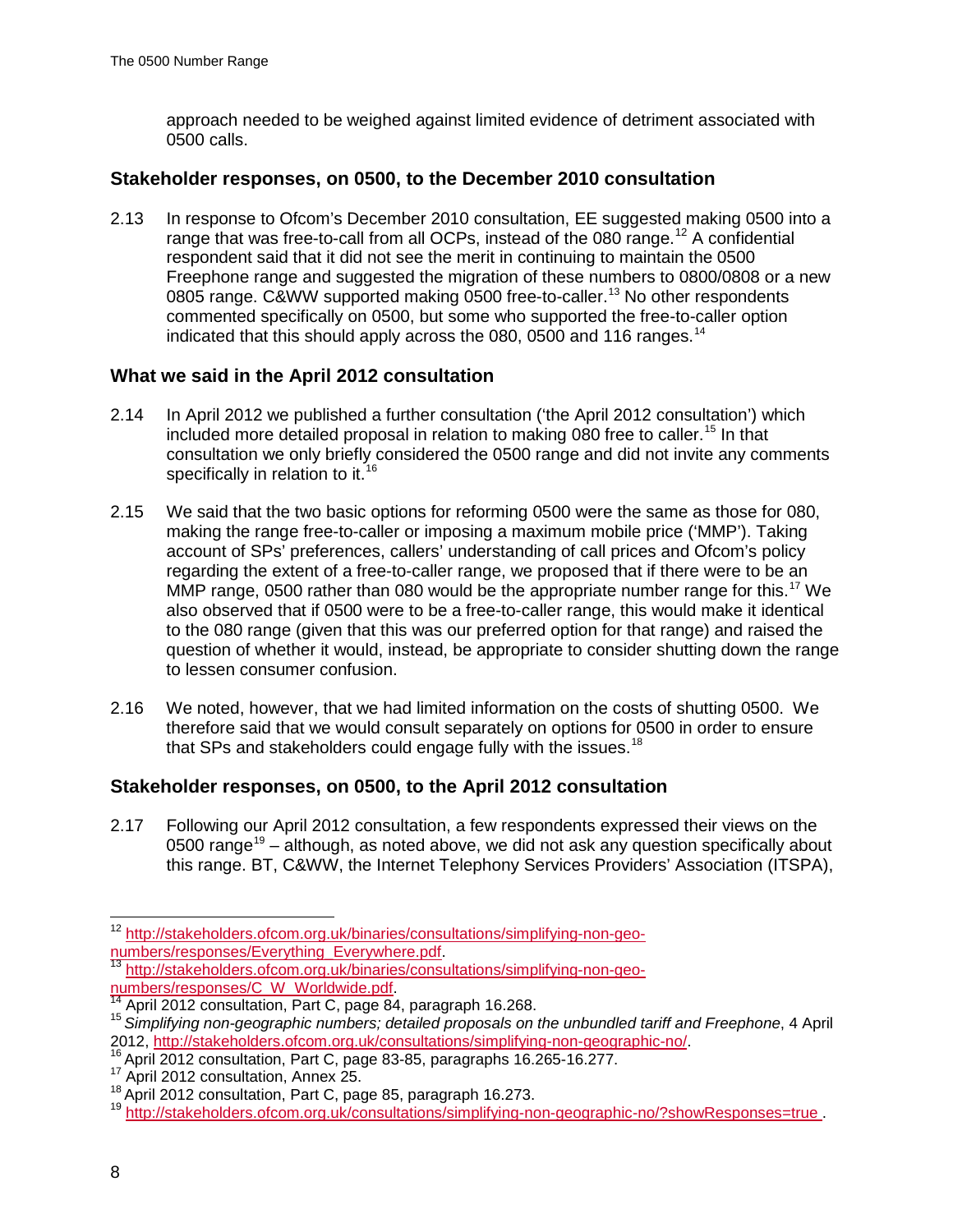the UK Competitive Telecommunications Association (UKCTA) and one confidential respondent said the free-to-caller proposal for 080 should be extended to 0500.

2.18 EE, which had disagreed with our analysis of harm on the Freephone ranges as well as our proposal for the 080 range, said that the option "least likely" to harm consumers would be to designate 080 and 116 as maximum mobile price (MMP) ranges and then make 0500 a free-to-caller range. We set out in annex 25 of the April 2012 consultation why, if we were to propose MMP for a number range, we would be inclined to treat 0500 rather than 080 as the MMP range. In this consultation, we are consulting on both options for 0500 in addition to two others (see section 5).

# **Structure of this document**

- 2.19 This rest of this consultation is structured as follows:
	- Section 3 sets out the market context of the 0500 number range, including consumer awareness and understanding of the range and current SP use of these numbers;
	- Section 4 sets out the legal framework within which our proposals are made;
	- Section 5 presents our analysis of the options for the 0500 range;
	- Section 6 considers issues of implementation related to our preferred option for the 0500 range; and
	- Annexes which set out how to respond to the consultation, Ofcom's consultation principles, the consultation questions, a list of sources cited, a note on forthcoming publications in relation to Ofcom's review of non-geographic calls services ("NGCS") and a glossary.

# **Next steps**

- 2.20 This consultation is one part of the review of non-geographic calls services ("NGCS") review as outlined in our April 2012 consultation.
- 2.21 Proposals made in this consultation have been made in light of our proposal to make the main Freephone range, 080, free-to-caller, as proposed in the April 2012 consultation. We will reconsider these proposals should our proposals for 080 change materially. The proposals in this consultation do not in any way pre-judge the outcome of the April 2012 consultation.
- 2.22 We welcome comments on all aspects of our proposals.The deadline for responding to this consultation is 8 January 2013.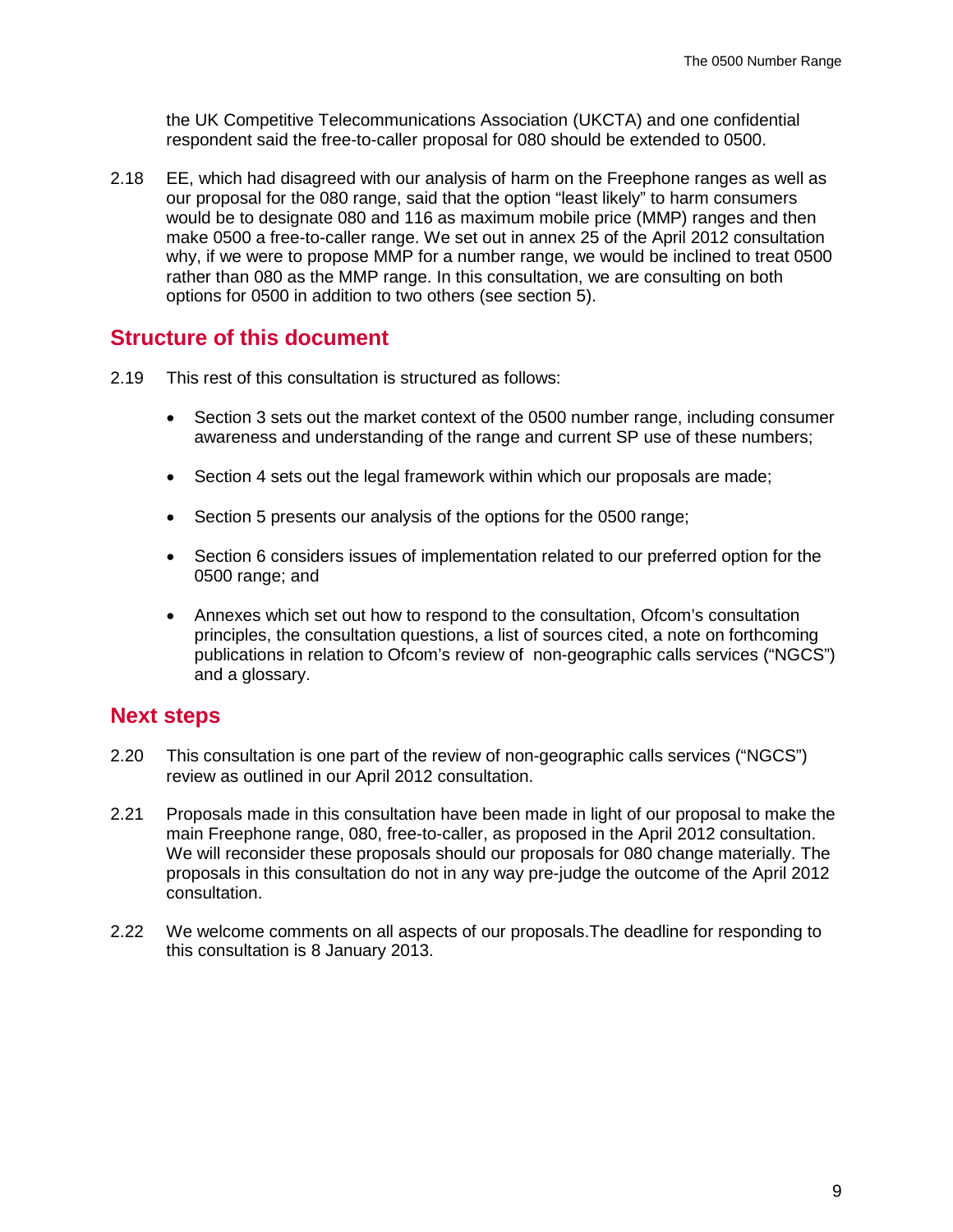# **Section 3**

# <span id="page-9-0"></span>Market context, use and understanding of the 0500 range

# **Introduction**

- 3.1 This section sets out our findings concerning the market context to any decision about 0500 numbers.
- 3.2 It draws on data from a number of sources. Between June and September 2012 we carried out research and gathered relevant evidence of the following kinds:
	- the number of SPs and active phone numbers on the range;
	- call volumes to 0500 numbers in 2010 and 2011;
	- consumer awareness and understanding of 0500 numbers; and
	- the views of a sample of 0500 SPs on their use of Freephone numbers.

# **Market size**

- 3.3 Seen in the context of the UK market for non-geographic calls, the 0500 market is extremely small and is in decline.<sup>[20](#page-9-1)</sup> No new number allocations have been made in over a decade, and less than  $[\times] [\times]$  of the number range is in use now. The size of the market is constrained by the fact that the 0500 range is closed (i.e. not open to new allocations). $21$
- 3.4 C&WW advised us that the number of service providers reached on 0500 numbers has dropped from  $[\times] [\times]$  in 2007 to  $[\times] [\times]$  by June 2012, a drop of 19% – this includes those that have ported to other operators. <sup>[22](#page-9-3)</sup> In other words,  $[\times] [\times]$  SPs left the 0500 range in the five years to 2012. C&WW said that this data should be considered  $[\times]$  $[\times]$ <sup>[23](#page-9-4)</sup>
- 3.5 Similarly, BT advised us that the number of 0500 SPs that it hosted had dropped from  $[\times]$  [ $[\times]$ ] in 2010 to [ $[\times]$  [ $[\times]$ ] in end-June 2012, a drop of 18%.<sup>[24](#page-9-5)</sup>

<span id="page-9-1"></span><sup>&</sup>lt;sup>20</sup> The 0500 range can, in theory, accommodate 10<sup>6</sup> (1m) numbers, but at present only [ $\ge$ ] [ $\ge$ ] numbers are recorded in C&WW's Intelligent Network, the network routing system which is used to route calls to

<span id="page-9-2"></span> $21$  Email from Justin Hornby (C&WW) to Samir Prakash (Ofcom), 11 September 2012. C&WW informed us that "[ $\ll$ ] [ $\ll$ ]". In response to a formal information request from Ofcom in July 2012, C&WW noted, with reference to the 0500 range: " $\ll$ ] [ $\ll$ ]"

<span id="page-9-4"></span><span id="page-9-3"></span><sup>&</sup>lt;sup>22</sup> C&WW's 17 August 2012 response to Ofcom's 16 July 2012 s.135 information request.<br><sup>23</sup> Ofcom's own survey of 35 SPs on the 0500 range revealed that a quarter were no longer using the range – see paragraphs 3.16-3.17 below.

<span id="page-9-5"></span> $^{24}$  BT's 27 July 2012 response to Ofcom's 16 July 2012 s.135 information request.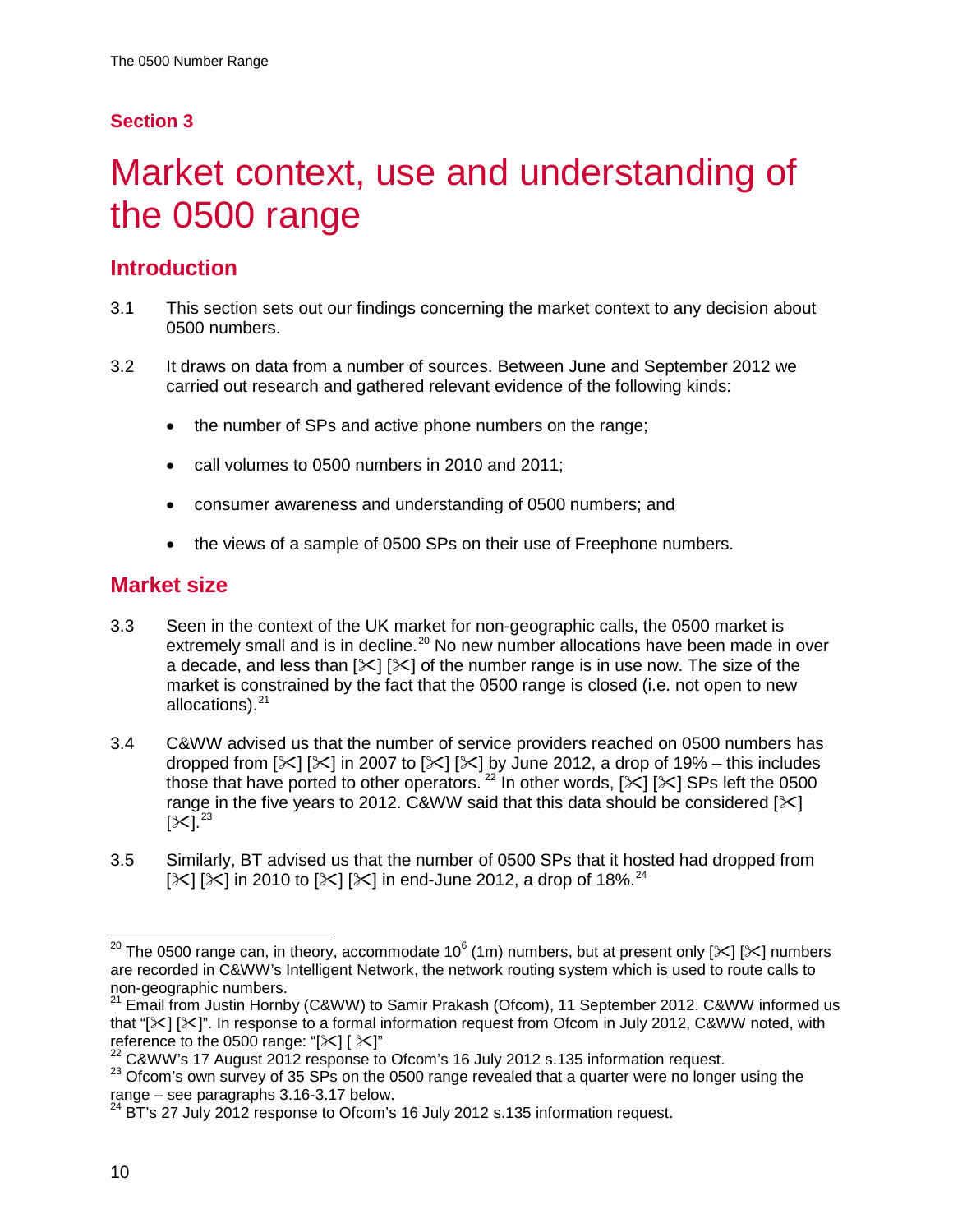3.6 Our provisional view is that, given the very low utilisation of the 0500 numbers, both by SPs and consumers, the status quo does not represent the best and efficient use of the range. $25$ 

## **Socially important services**

- 3.7 In the April 2012 consultation, $^{26}$  $^{26}$  $^{26}$  we said that by 'socially important services' we meant a minimum set of services which citizens need to have access to in order to participate in society. We noted that although it was difficult to define precisely what these services were, we considered that that they should include the following:
	- health services such as GPs' surgeries;
	- benefit payments services such as access to unemployment or invalidity services and state pensions;
	- social care by the public and private sector  $-$  e.g. helplines such as the Samaritans; and
	- utilities (gas, electricity and water supply).
- 3.8 C&WW provided Ofcom with a list of several SPs on the 0500 range.<sup>[27](#page-10-2)</sup> Only a very small proportion of these matched the description above of socially important services. While recognising the limitations of the sample size,if we were to treat the list from C&WW as representative, it would suggest that about 4% of SPs on the 0500 range offered 'socially important services'.
- 3.9 As part of our research into 0500 SPs, we contacted a number of these 'socially important' SPs.<sup>[28](#page-10-3)</sup> Some of them said they no longer operated 0500 numbers, which may suggest that the number of 'socially important' SPs actively using the 0500 range could be even lower than our 4% estimate.
- 3.10 In the April 2012 consultation, we estimated that 9% of SPs on the 080 range were either "socially important" or "maybe socially important".<sup>[29](#page-10-4)</sup> Therefore, with the data available to us, we conclude that the likelihood is that the proportion of services on the 0500 range that are 'socially important' is less than that on the 080 range (and in any event, not higher than that on the 080 range).

# **Consumer usage**

3.11 The volume of calls to 0500 numbers is low. As can be seen in Tables 3.1 and 3.2 below, the volume of calls to 0500 numbers is a very small percentage of the volume of calls to 080 numbers. Specifically, in 2010 and 2011, the volume of calls to 0500 numbers terminated by C&WW represented no more than  $[\times] [\times]$  of the volume of calls it

<span id="page-10-0"></span> $25$  Ofcom has a duty to secure what appears to it to be the best use of telephone numbers and to encourage efficiency and innovation for that purpose (section 63 of the 2003 Communications Act).

<span id="page-10-2"></span><span id="page-10-1"></span><sup>&</sup>lt;sup>26</sup> April 2012 consultation, Part A, paragraph 5.103, page 81.<br>
<sup>27</sup> Email from Justin Hornby (C&WW) to Elizabeth Gannon (Ofcom), 17 January 2012.<br>
<sup>28</sup> See paragraphs 3.16-3.17.<br>
<sup>29</sup> April 2012 consultation, Part A, Ta

<span id="page-10-3"></span>

<span id="page-10-4"></span>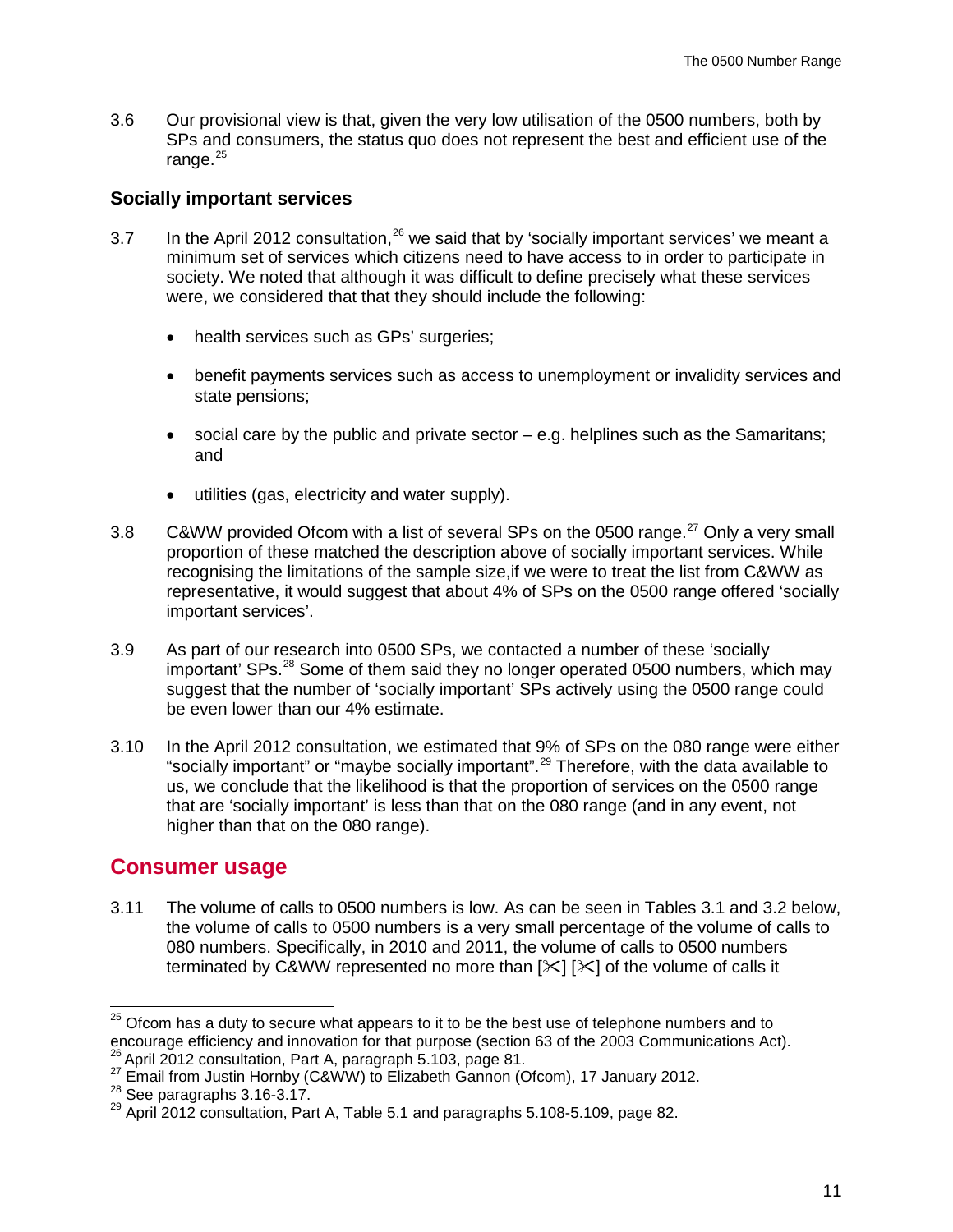terminated to 080 numbers. At BT, the equivalent figure was  $[\times] [\times]$ . Also, on both the BT and C&WW networks, 0500 is among the least likely non-geographic number ranges to be called by consumers.

|  |  |  |  | Table 3.1: Selected non-geographic call volumes terminated by C&WW |
|--|--|--|--|--------------------------------------------------------------------|
|--|--|--|--|--------------------------------------------------------------------|

| C&WW                      |      | 03                     | 0500         | 080        | 0844/3 | 0845       | 0870       | 0871/2/ | 09              | 118        |
|---------------------------|------|------------------------|--------------|------------|--------|------------|------------|---------|-----------------|------------|
| Call volume<br>terminated | 2010 | $\mathsf{I}\mathsf{X}$ | $\mathbb{R}$ | $[\times]$ | [⊱     | $[\times]$ | $[\times]$ | [⊁`     | $ \mathcal{X} $ | $[\times]$ |
| (millions of<br>minutes)  | 2011 | <b>SX1</b>             | [≻]          | [≻]        | 1X1    | [≻]        | $[\times]$ | [≻      | [≻]             | $[\times]$ |

## **Table 3.2: Selected non-geographic call volumes terminated by BT**

| <b>BT</b>                                 |      | 03                     | 0500                   | 080        | 0844/3       | 0845 | 0870       | 0871/2/<br>3 | 09              | 118           |
|-------------------------------------------|------|------------------------|------------------------|------------|--------------|------|------------|--------------|-----------------|---------------|
| Call volume<br>terminated<br>(millions of | 2010 | $\mathsf{I}\mathsf{X}$ | $\mathsf{I}\mathsf{X}$ | $[\times]$ | $\mathbb{R}$ | [≻]  | $[\times]$ | [╳           | $\mathbb{R}$    | $[\times]$    |
| minutes)                                  | 2011 | [≻                     | [≻]                    | [≻]        | [≻           | [≻]  | [≻]        | [≻           | $ \mathcal{X} $ | [ $\bowtie$ ] |

3.12 Almost all of this traffic results from calls to just a few dozen numbers. According to BT, the percentage of call volume attributable to the top-30 0500 SPs that it hosted (selected by call volume) in 2011 was [ $\ll$ ] [ $\ll$ ]. $^{30}$  $^{30}$  $^{30}$  The equivalent figure for C&WW was [ $\ll$ ] [ $\ll$ ]. $^{31}$  $^{31}$  $^{31}$ Therefore, a very large proportion of the total 0500 call volume today is generated by a very small number of SPs.

# **Consumer awareness and understanding**

- 3.13 Our updated evidence base points strongly to very poor consumer awareness and understanding of the 0500 range – both in absolute terms and compared to most other non-geographic number ranges.
- 3.14 In July 2012, Ofcom commissioned a consumer omnibus survey which included specific questions about awareness and understanding of the 0500 range.<sup>[32](#page-11-2)</sup> Below, we summarise our findings on consumer awareness and understanding of 0500 numbers:
	- 3.14.1 15% of telephone users claimed to be aware of numbers starting with 0500. However, only 25% of those who said they were aware of 0500 numbers could identify them as Freephone. Therefore, overall 4% of people with telephones were aware of and understood that 0500 numbers were Freephone.

<span id="page-11-2"></span><span id="page-11-1"></span>

<span id="page-11-0"></span><sup>&</sup>lt;sup>30</sup> BT's 27 July 2012 response to Ofcom's 16 July 2012 s.135 information request.<br><sup>31</sup> C&WW's 17 August 2012 response to Ofcom's 16 July 2012 s.135 information request.<br><sup>32</sup> A sample of 2,219 16+ adults was interviewed i telephone or had a landline telephone within their homes (97% of the overall sample). These respondents constituted the standard base of the research and are referred to as 'telephone users' in the report of the survey, which is being published at the same time as this consultation and is available at: [http://stakeholders.ofcom.org.uk/binaries/research/telecoms-research/omnibus-survey2012.pdf.](http://stakeholders.ofcom.org.uk/binaries/research/telecoms-research/omnibus-survey2012.pdf)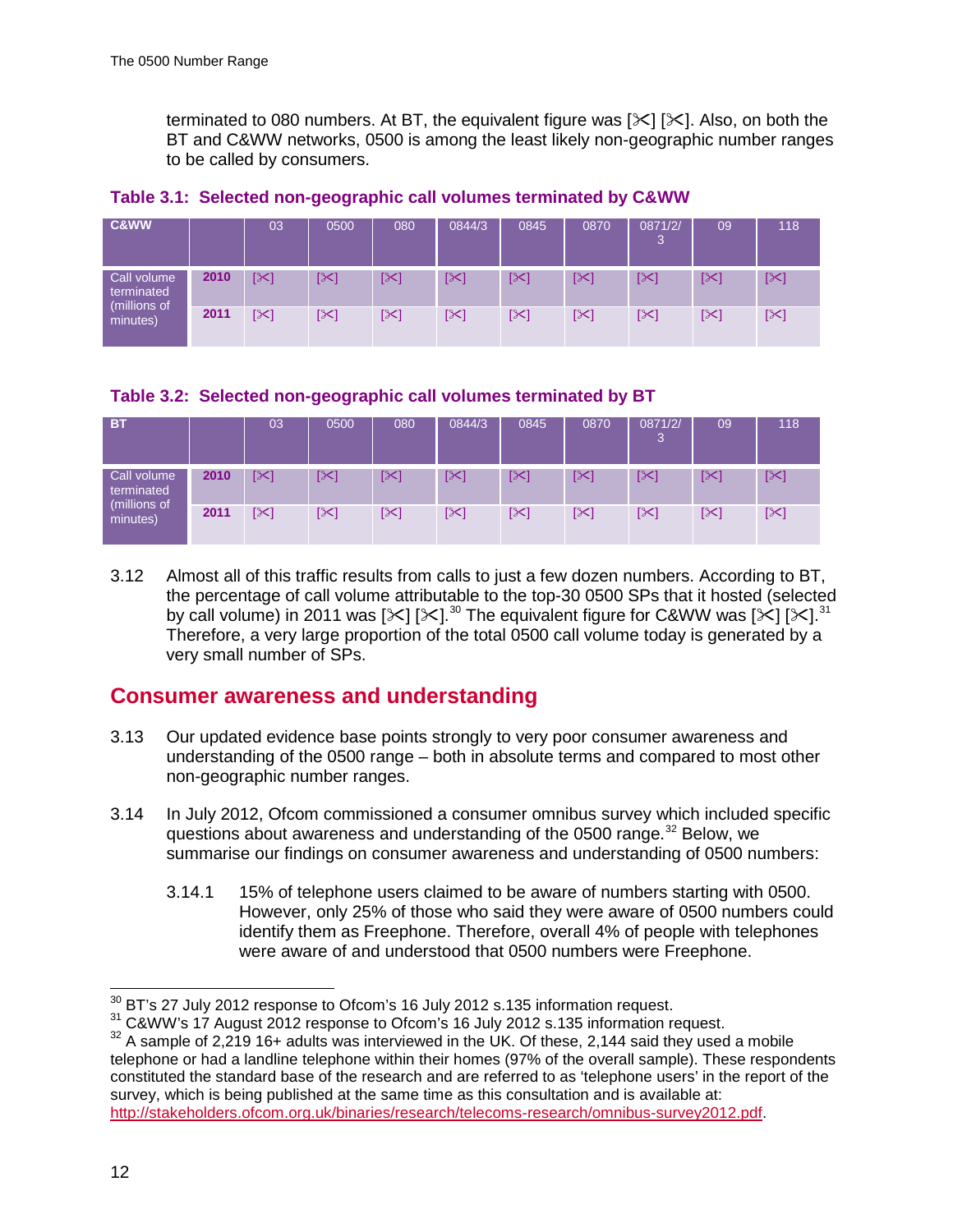- 3.14.2 This level of claimed awareness is significantly lower than for other number ranges, for example 57% of consumers claimed to be aware of 080 numbers and 36% for 01 and 02 (geographic numbers). 75% of telephone users either said they had not heard of 0500 numbers or felt unable to give an opinion on how expensive or inexpensive it was to call a 0500 number. This is in comparison to 23% who said this for the price of calling 0800 numbers.
- 3.14.3 Only 6% said they knew how much it costs to call 0500 numbers (though this does not imply their perception was correct); this compares with 55% for 0800 numbers.
- 3.14.4 When asked to compare the price of calling 0500 numbers with 0800 numbers, 12% said the price was the same, 34% said calling 0500 numbers would be more expensive, 6% said that calling 0800 numbers would be more expensive, and under half (48%) said they did not know.
- 3.14.5 Only 4% of telephone users said they had ever called an 0500 number. This reinforces our finding, in the previous sub-section, of very low use of 0500 numbers by consumers.

# **Service providers' use and needs**

- 3.15 In the April 2012 consultation, we referred to our research in 2011 among service providers using the 080 and 0845 number ranges.<sup>[33](#page-12-0)</sup> This research provided us an understanding of SPs' preferences and their likely reaction to Ofcom's proposed changes to non-geographic numbering. Here, we summarise the findings on SPs using 080 numbers.<sup>[34](#page-12-1)</sup> We consider that because the 080 and 0500 ranges have both been Freephone for three decades – with identical retail charging by most, if not all, CPs – the views of SPs on 080 numbering and pricing are likely to be broadly indicative of SPs' views on 0500 numbering and pricing.
	- 3.15.1 Larger companies (those with more than 10 employees) were significantly more likely to use other non-geographic ranges in addition to their 080 number(s);
	- 3.15.2 Among users who had 080 as well as another non-geographic number, just under half (49%) said that their 080 number was the most important to their business and 41% said it was of equal importance as other number types;
	- 3.15.3 Free calls from fixed line phones were seen as the most important feature of an 080 number, with 61% rating it "very" important and a further 29% "fairly" important. (The issues of "how much your organisation has to pay to receive the call" and "the message or brand which is associated with having a 080 number" were seen as very important by more than 2 in 5 respondents (44% and 42% respectively);
	- 3.15.4 "Free calls from mobile phones" was regarded as very important for 36% of respondents, and was more important for 'Socially Significant' organisations

<span id="page-12-0"></span><sup>&</sup>lt;sup>33</sup> The full report is available at [http://stakeholders.ofcom.org.uk/binaries/research/telecoms-research/Non](http://stakeholders.ofcom.org.uk/binaries/research/telecoms-research/Non-geographic-numbers.pdf)[geographic-numbers.pdf.](http://stakeholders.ofcom.org.uk/binaries/research/telecoms-research/Non-geographic-numbers.pdf)<br><sup>34</sup> The findings on 080 are based on 304 interviews conducted among companies using 080 numbers.

<span id="page-12-1"></span>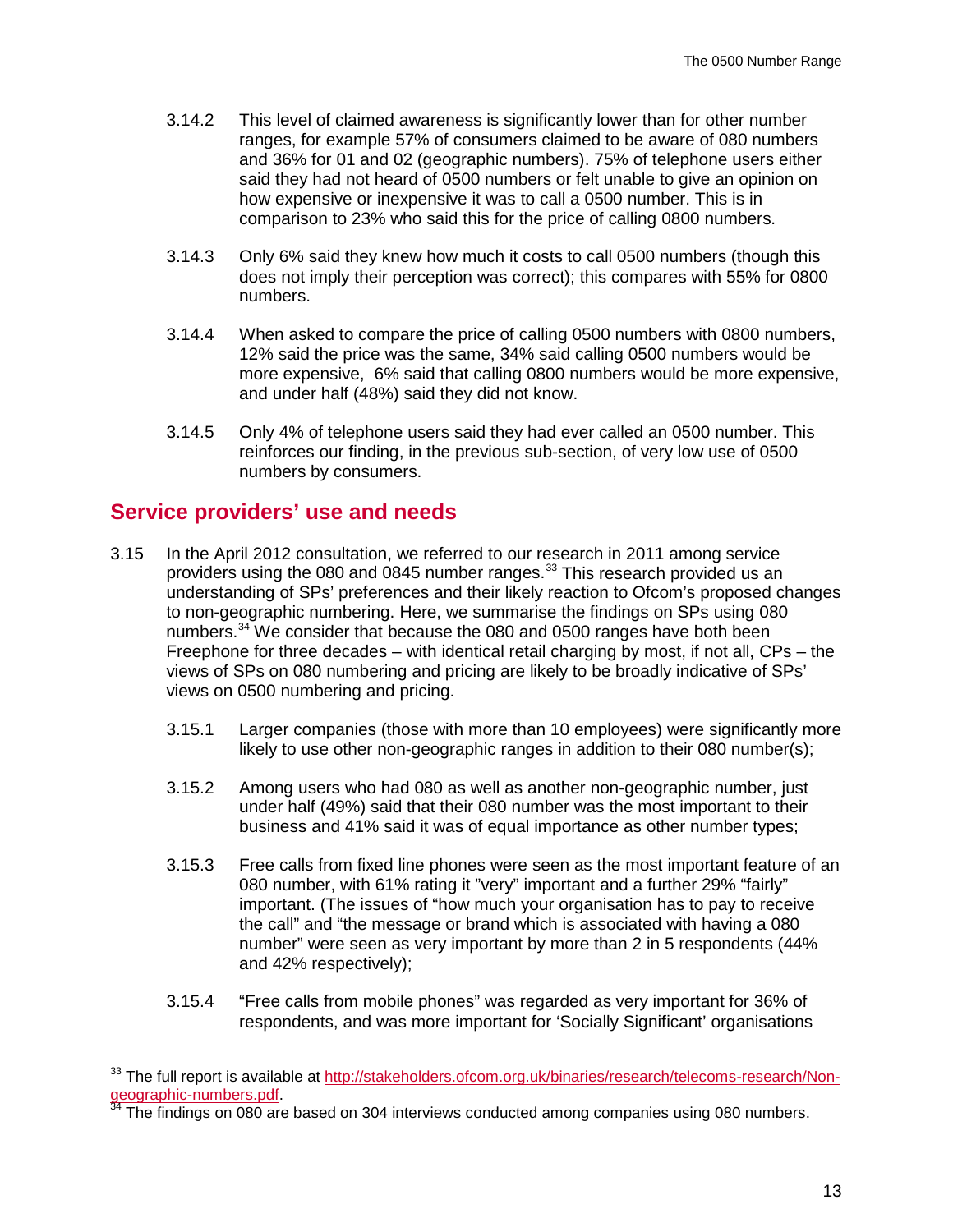than 'Other' organisations (55% vs. 32% respectively rating it as "very important");

- 3.15.5 Asked which one of only three aspects of 080 numbers they would change if they could, there was a near-even split among 080 SPs between changing the price that callers from mobile phones pay for the call (45%) and how much the organisation pays to receive the call (39%);
- 3.15.6 Just under half (47%) of the 080 SPs that we surveyed said that charging mobile customers for making a 080 call to their business was a disadvantage to their business in terms of the impact on the number of calls they received. 45% said it had no impact on their business and 7% said it was a benefit;
- 3.15.7 Among those who said that charging mobile customers for calling their Freephone number was a disadvantage, businesses said the biggest disadvantage was losing calls (88%);
- 3.15.8 Of those who said it was a disadvantage that mobile callers had to pay to call a Freephone number, 35% were unwilling to pay anything more for mobile customers to get free Freephone calls. 36% were willing to pay more, with the average acceptable increase being 2.9ppm. 29% did not know if they would pay more;
- 3.15.9 The likelihood of SPs getting rid of their 080 numbers if those numbers were made free to all callers and the costs to SPs went up – showed a sharper rise if the increase was more than 1ppm (rising from 19% at 1ppm to 36% at 2ppm); and
- 3.15.10 Respondents who said they would be likely to get rid of their Freephone number if their operating costs increased were asked what they would do instead of using their Freephone number. The majority (60%) said they would use a different line for those calls. 20% said they would block mobile phones and 15% said they would get rid of the line completely.
- 3.16 To help us confirm that the views of 0500 SPs are broadly similar, in June to August 2012 we contacted a sample of 35 service providers, drawn from those organisations who still use an 0500 number. We selected these 35 SPs to compose a diverse group from across a range of industry sectors (including financial services, consumer goods, industrial products and 'socially useful' charities) and of a range of organisational sizes (from under 100 staff to over 10,000). $35$  Also, we contacted a majority of those SPs who collectively accounted for a majority of the 0500 call volume.<sup>[36](#page-13-1)</sup> Our aim was to understand their use of 0500 numbers, the importance of these numbers to their operations and their views on the policy options we are considering in this consultation. $37$ Although the sample of 35 SPs contacted with regard to the 0500 range is a small one, it is not disproportionate in size when compared to the 304 SPs interviewed in 2011 on the

<span id="page-13-2"></span>

<span id="page-13-1"></span><span id="page-13-0"></span> $^{35}$  Contact information for these SPs was provided by C&WW and BT.<br> $^{36}$  Based on 0500 call volume data for 2011 provided to Ofcom by C&WW and BT.<br> $^{37}$  Options for 0500 are to leave it unchanged (such that it become changes); to make it free to all callers; to make it a Maximum Mobile Price (MMP) range, which would make it a new type of number range; or, to withdraw the range completely.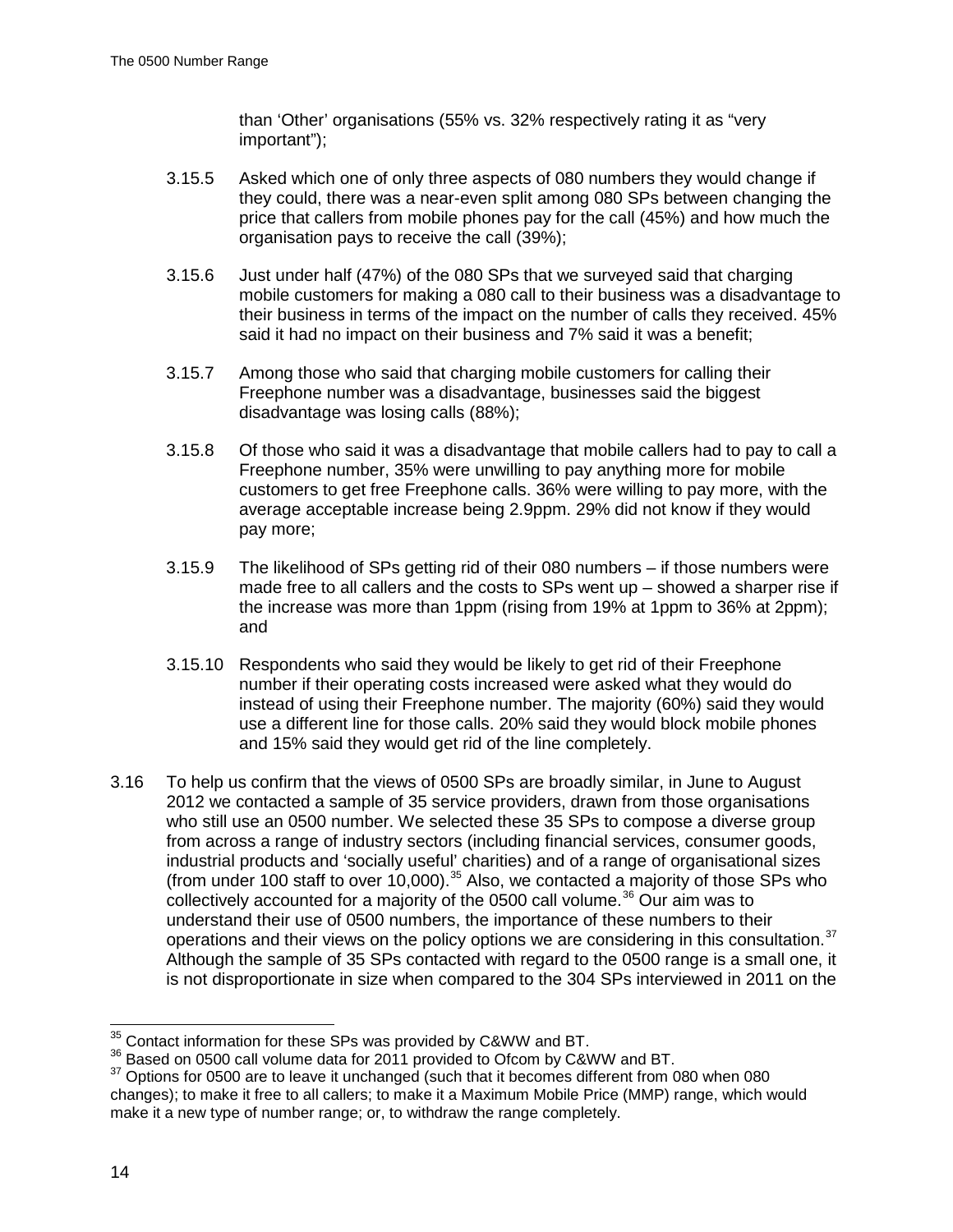080 range, a range that contains far more SPs and has a call volume more than 50 times that of  $0500.^{38}$  $0500.^{38}$  $0500.^{38}$ 

- 3.17 Our findings on 0500 SPs are as follows:
	- 3.17.1 Over a quarter of these SPs said they no longer operated 0500 numbers. The remaining findings are, therefore, based on those SPs who responded to our questions;
	- 3.17.2 Most of these SPs operated one or a very small number of 0500 numbers.
	- 3.17.3 Most of these SPs advised us that incoming call volumes on their 0500 numbers are very small compared to their other telephone numbers. The majority said they have more 080 Freephone and/or other non-geographic numbers than they do 0500 numbers;
	- 3.17.4 Around half of the SPs we spoke to said they used their 0500 numbers for sales or new business generation, the other half said they use them as helplines, primarily for customers or clients;
	- 3.17.5 Of those that were able to comment on how much they spent on 0500 numbers, most said it was likely to be very small, particularly compared to their spending on other phone numbers they operate;
	- 3.17.6 The SPs said that the most important feature of 0500 numbers was that they are free to callers (from landline callers at least). Most said that they were aware that 080 numbers were better recognised as Freephone by the public and the main reason they continued to operate their 0500 numbers was that they have had the numbers for a long time, and had not experienced an immediate need to change them. A few SPs indicated that were considering giving up their 0500 numbers within a year.
	- 3.17.7 Some SPs offer their callers a geographic number alternative, which would fall within free call bundles offered to mobile users unlike current Freephone numbers. This is because these SPs said their callers believed SPs were profiting through the charges paid by consumers for calling their Freephone numbers from mobiles. Almost all these SPs said that the fact that present-day Freephone was not free to all callers, particularly mobile callers, was a significant weakness in the UK's Freephone system. These SPs said they would welcome intervention to make Freephone simpler, clearer and truly free because that would reduce consumer suspicion – and such a change would be positive for their businesses.
- 3.18 With regard to our options for reforming 0500:
	- i) **Making 0500 free-to-caller:** Most SPs we asked favoured making the range free to all callers – as we have proposed for 080. This view remained the case with the cost to SPs going up by up to 2ppm per call with the free-to-caller option. These SPs said they wanted to keep services they currently offered through 0500 numbers as free as

<span id="page-14-0"></span><sup>&</sup>lt;sup>38</sup> [http://stakeholders.ofcom.org.uk/binaries/research/telecoms-research/Non-geographic-numbers.pdf.](http://stakeholders.ofcom.org.uk/binaries/research/telecoms-research/Non-geographic-numbers.pdf)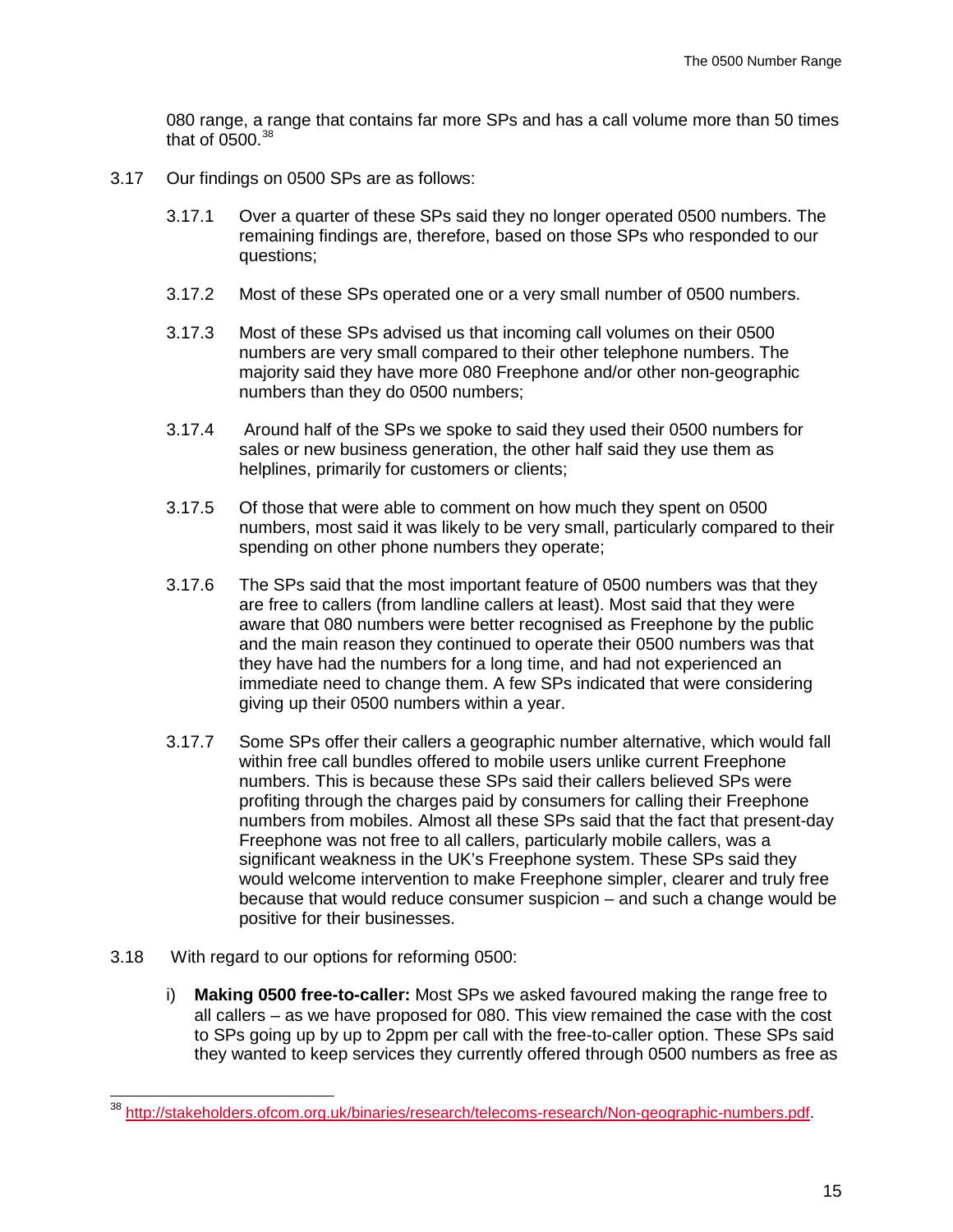possible; i.e., if 0500 were made free to all callers, they would maintain their 0500 numbers – primarily because "doing nothing" in that scenario was the simplest option;

- ii) **Making 0500 a 'maximum mobile price' range:** Only one SP supported this option. MMP was perceived as complex to explain and communicate to consumers, and as carrying the risk of diluting or confusing the message about the simplification of the 080 range. A few SPs said there was a risk that an MMP 0500 range would be perceived as an inferior form of Freephone, or a different type of Freephone, and this could raise consumer suspicion about Freephone numbers generally;
- iii) **Withdrawing the 0500 range:** The SPs we spoke to were not resistant to the 0500 range being withdrawn in principle provided:
	- $\circ$  they were given adequate time to prepare for the change: to enable them to inform customers and business partners, amend their literature and websites, etc.; and
	- $\circ$  the transition away from 0500 numbers was carried out in a way which minimised disruption to their incoming calls: e.g., by setting up auto-redirects or caller announcements on their expiring 0500 numbers so that callers were re-directed to their active/live numbers.

Almost all agreed that disruption would be significantly mitigated by a longer transition period, i.e. two years or longer. If the 0500 range were withdrawn, most said they would migrate their services to 080 Freephone numbers, either 080 numbers they already operated, or new ones.

- 3.19 We draw the following provisional conclusions from this evidence:
	- 3.19.1 SPs on the 0500 range interviewed consider the current Freephone brand flawed (because most Freephone numbers are not free for mobile callers) and welcome reform of the Freephone system as a whole so that consumers have clarity and confidence about which numbers are genuinely free and what charges they will pay. This reinforces our view that simplification and transparency are strongly desired, not only by consumers but also by SPs.
	- 3.19.2 There appears to be negligible demand among 0500 SPs to set up 0500 as a maximum mobile price range alternative to an 080 range that is free to all callers. Some SPs said most consumers would find this too confusing. This suggests a lack of SP demand for a new type of range (MMP).
	- 3.19.3 While keeping 0500 identical to 080 was seen as the easiest option (only call charges for SPs would change; SPs would not necessarily have to do anything to maintain their numbers and services), SPs on the range were broadly indifferent to the range being withdrawn, as long as it could be done in a way that would minimise disruption to their business operations. This suggests that for 0500 SPs what is important is that their callers can continue to call them for free, not their 0500 numbers themselves.
	- 3.19.4 Almost all these SPs said they wanted their services to be free to all callers regardless of whether they were able to preserve their 0500 numbers. This reinforces the inference above.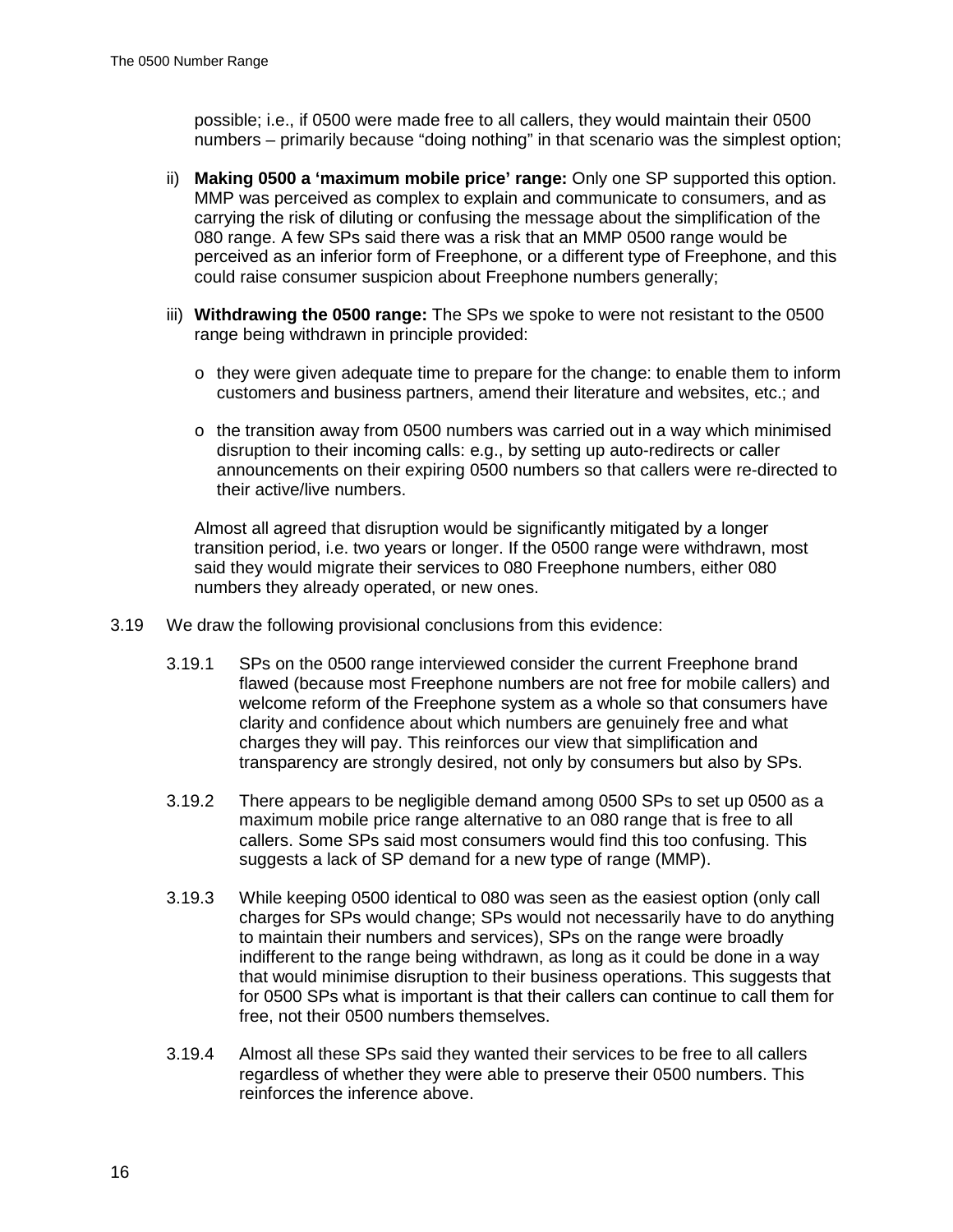# **Call prices**

- 3.20 Fixed-line providers do not normally charge for calls to Freephone numbers. But most mobile operators charge for calls to such numbers. However, there is at least one exception to the pattern that mobile OCPs charge for 0500 calls. Giffgaff, a virtual mobile OCP, does not charge for 0500 calls.<sup>[39](#page-16-0)</sup>
- 3.21 We are not aware of any service provider on the 0500 range for which all or most mobile OCPs do not levy a charge for calls, i.e. where the SP has negotiated, directly or indirectly, to have those charges zero-rated.
- 3.22 It is possible that some mobile OCPs charge calls to 0500 numbers differently from calls to 080 numbers. However, based on a sample of mobile tariffs examined by Ofcom in September 2012, mobile OCPs appear to price 0500 calls the same way they do 080 calls. Table 3.3 presents current rates charged by major mobile OCPs for calls to 0500 and 080 numbers and, for comparison, to geographic numbers.

| <b>Provider</b>              | $O2^{40}$    |             | Orange <sup>41</sup> |             | $T-Mobile42$ |             | Vodafone <sup>43</sup> |             |
|------------------------------|--------------|-------------|----------------------|-------------|--------------|-------------|------------------------|-------------|
| <b>Calls to:</b>             | Post-<br>pay | Pre-<br>pay | Post-<br>pay         | Pre-<br>pay | Post-<br>pay | Pre-<br>pay | Post-<br>pay           | Pre-<br>pay |
| <b>Geographic</b><br>numbers | 35           | 25          | 25                   | 25          | 40           | 25-30       | 35                     | 25          |
| 0500 and 080                 | 20.4         | 15          | 15.3/<br>20          | 7           | 7.4          | 7/20        | 14                     | 14          |

## **Table 3.3: Typical current prices for 0500 and geographic calls, major mobile OCPs, ppm**

Source: Mobile OCPs websites, as of September 2012. These represent prices for new customers. There may be differences for customers on existing price plans. Exceptions apply in some cases.

<span id="page-16-2"></span>

<span id="page-16-1"></span><span id="page-16-0"></span><sup>&</sup>lt;sup>39</sup> [http://giffgaff.com/index/pricing.](http://giffgaff.com/index/pricing)<br><sup>40</sup> [http://www.o2.co.uk/mobilestariffs/tariffs/specialnumbers.](http://www.o2.co.uk/mobilestariffs/tariffs/specialnumbers)<br><sup>41</sup> The Orange price lists show two different prices, for both pre-pay and post-pay contracts, and lists the lower prices (7p and 7.4p) as applying from 25 August 2011, however, we understand that the lower prices only applied for the week following the 25 August, after which the higher prices apply. [http://www1.orange.co.uk/service\\_plans/downloads/PAYM-PG-20120813.pdf](http://www1.orange.co.uk/service_plans/downloads/PAYM-PG-20120813.pdf) (pay-monthly) and http://www1.orange.co.uk/service\_plans/payasyougo/payg\_dolphin\_costs.html (Dolphin pay-as-you-go) [42](http://www1.orange.co.uk/service_plans/payasyougo/payg_dolphin_costs.html) http://support.t-

<span id="page-16-3"></span>[mobile.co.uk/resources/sites/TMOBILE/content/live/DOCUMENTS/0/DO286/en\\_GB/36020355\\_PAYM201](http://support.t-mobile.co.uk/resources/sites/TMOBILE/content/live/DOCUMENTS/0/DO286/en_GB/36020355_PAYM2012_18month.pdf) [2\\_18month.pdf](http://support.t-mobile.co.uk/resources/sites/TMOBILE/content/live/DOCUMENTS/0/DO286/en_GB/36020355_PAYM2012_18month.pdf) (pay-monthly) and [http://support.t-](http://support.t-mobile.co.uk/resources/sites/TMOBILE/content/live/DOCUMENTS/0/DO293/en_GB/36022743_PAYG_NS_30.07.12.pdf)

[mobile.co.uk/resources/sites/TMOBILE/content/live/DOCUMENTS/0/DO293/en\\_GB/36022743\\_PAYG\\_N](http://support.t-mobile.co.uk/resources/sites/TMOBILE/content/live/DOCUMENTS/0/DO293/en_GB/36022743_PAYG_NS_30.07.12.pdf)<br>S\_30.07.12.pdf (pay-as-you-go).

<span id="page-16-4"></span><http://www.vodafone.co.uk/personal/price-plans/pay-as-you-go/call-charges/index.htm> and [http://www.vodafone.co.uk/personal/price-plans/pay-monthly/call-charges/index.htm.](http://www.vodafone.co.uk/personal/price-plans/pay-monthly/call-charges/index.htm)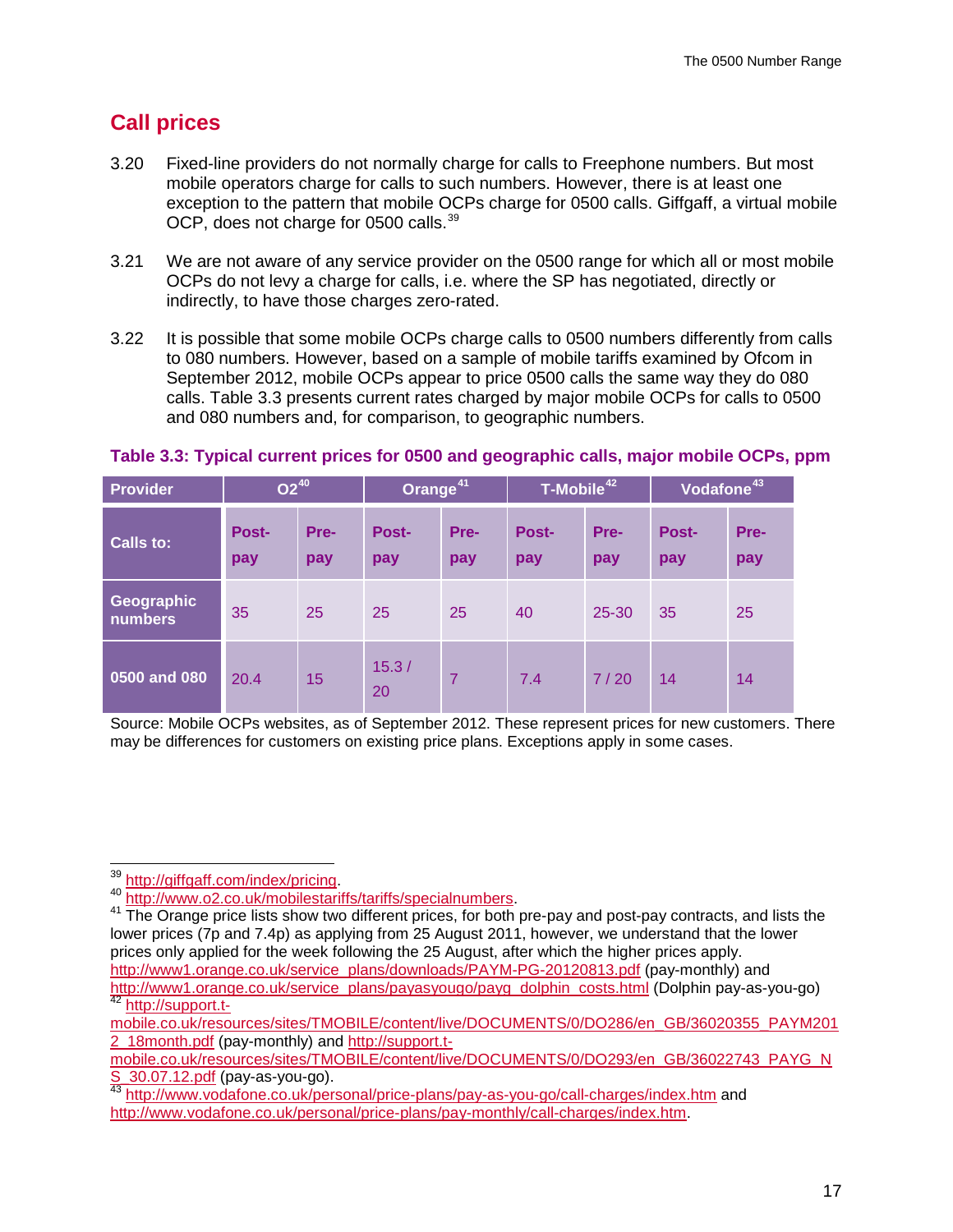# **Conclusion**

- 3.23 In summary:
	- i) Utilization of the 0500 range is extremely small and the number of active 0500 lines has been declining year-on-year;
	- ii) 0500 call volume relative to 080 call volume is very small, and a very large proportion of 0500 call volume is generated by a very small number of SPs;
	- iii) consumer understanding of 0500 numbers and call charges is very poor;
	- iv) SPs sampled prefer keeping 0500 aligned to 080 Freephone in future rather than giving it a new designation, i.e. MMP, which is an option under consideration. They strongly desire simplicity and clarity, on numbering and pricing, for consumers;
	- v) SPs sampled are not strongly opposed to the range being withdrawn, provided this is done in a manner that minimises disruption and harm, and improves consumer confidence in Freephone numbers and pricing;
	- vi) SPs on the 0500 range recognise that 080 numbers are much better-recognised by consumers, and that this is an advantage for 080 numbers as Freephone numbers. This may explain why a majority of 0500 SPs we interviewed concurrently operate 080 numbers.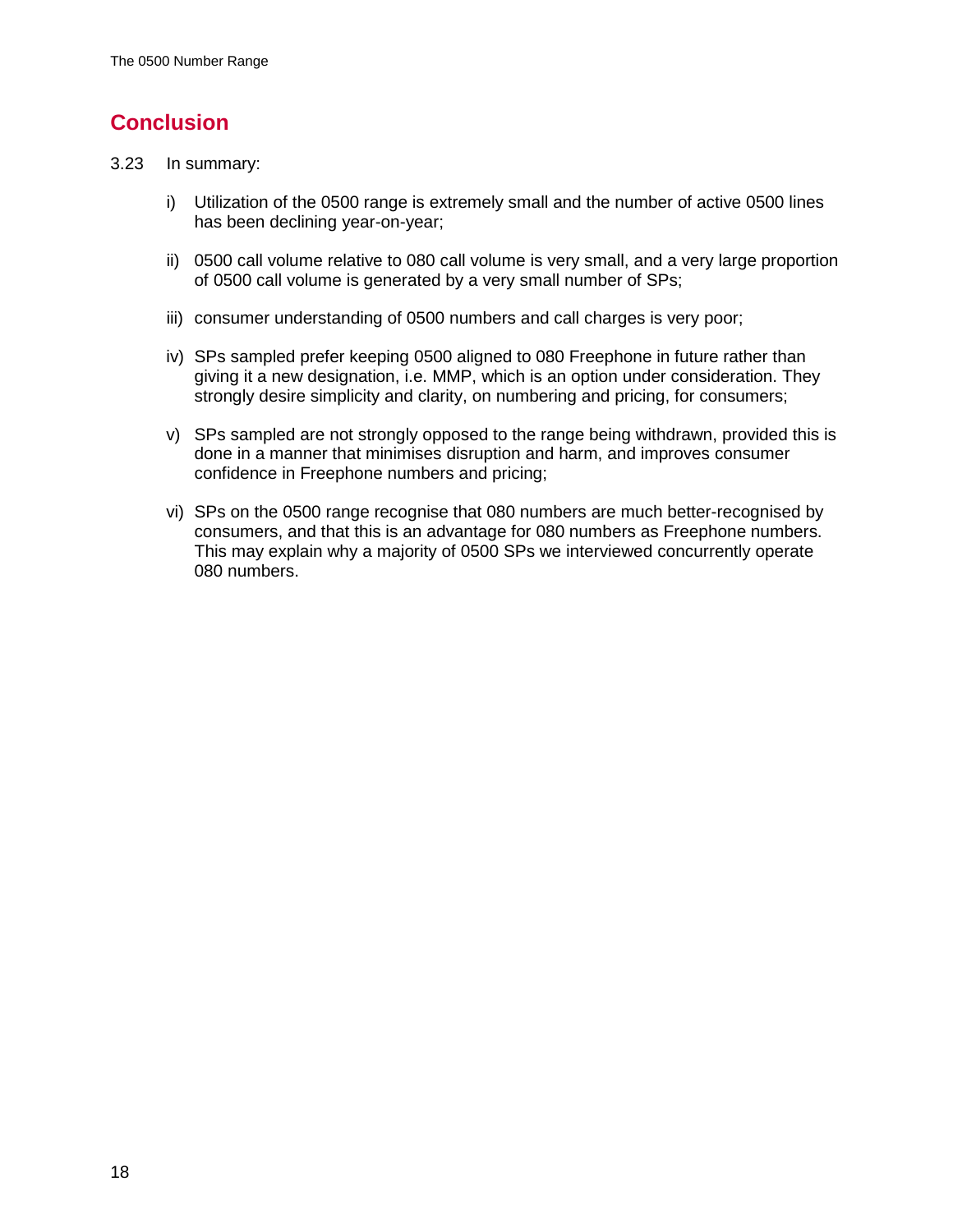## **Section 4**

# <span id="page-18-0"></span>**Legal framework**

# **Introduction**

4.1 The legal framework which governs our powers to take action in relation to the use of non-geographic numbers and the provision of NGCS is contained in the Communications Act  $2003$  ('the Act') and the EU Framework Directives<sup>[44](#page-18-1)</sup> which it implements. The framework was set out in detail in Section 5 of Part A of the April 2012 consultation.<sup>[45](#page-18-2)</sup> This section, which highlights the aspects of that framework that are relevant to the proposals in this consultation, should be read in the context of the wider discussion of the legal framework in the April 2012 consultation.

# **Legal Framework**

## **Ofcom's duties and powers in relation to numbers**

- 4.2 Ofcom's specific duties and powers in relation to telephone numbers are set out in sections 56 – 63 of the Act. These include:
	- section 56: Ofcom's duty to publish the National Telephone Numbering Plan ('NTNP') setting out the numbers which Ofcom has determined should be available for allocation as telephone numbers;
	- section 58: the General Conditions that Ofcom may make in relation to the allocation and adoption of telephone numbers. These include general conditions which "impose tariff principles and maximum prices for the purpose of protecting consumers in relation to the provision of an electronic communications service by means of telephone numbers...";<sup>46</sup>
	- section 61: Ofcom's power to withdraw telephone numbers it has allocated in certain, specified cases. The circumstances in which such a withdrawal is authorised include:
		- − where the person allocated the numbers consents to the withdrawal:<sup>[47](#page-18-4)</sup>
		- − the withdrawal is made for the purposes of a numbering reorganisation;<sup>[48](#page-18-5)</sup> and

<span id="page-18-1"></span><sup>&</sup>lt;sup>44</sup> The EU common regulatory framework for telecommunications comprises the Framework Directive (2002/21/EC), the Authorisation Directive (2002/20/EC) and the Access Directive (2002/19/EC), all as amended by Directive 2009/140/EC, and the Universal Service Directive (2002/22/EC) and the Privacy and Electronic Communications Directive (2002/58/EC), both as amended by Directive 2009/136/EC. <sup>45</sup> http://stakeholders.ofcom.org.uk/binaries/consultations/simplifying-non-geographic-<br>no/summary/PartA.pdf.

<span id="page-18-2"></span>

<span id="page-18-5"></span>

<span id="page-18-4"></span><span id="page-18-3"></span><sup>&</sup>lt;sup>[46](http://stakeholders.ofcom.org.uk/binaries/consultations/simplifying-non-geographic-no/summary/PartA.pdf)</sup> Section 58(1)(aa) of the Act.<br><sup>47</sup> Section 61(2)(a) of the Act.<br><sup>48</sup> Section 61(2)(c) of the Act. A withdrawal under this provision is also subject to the requirements of section 62 of the Act.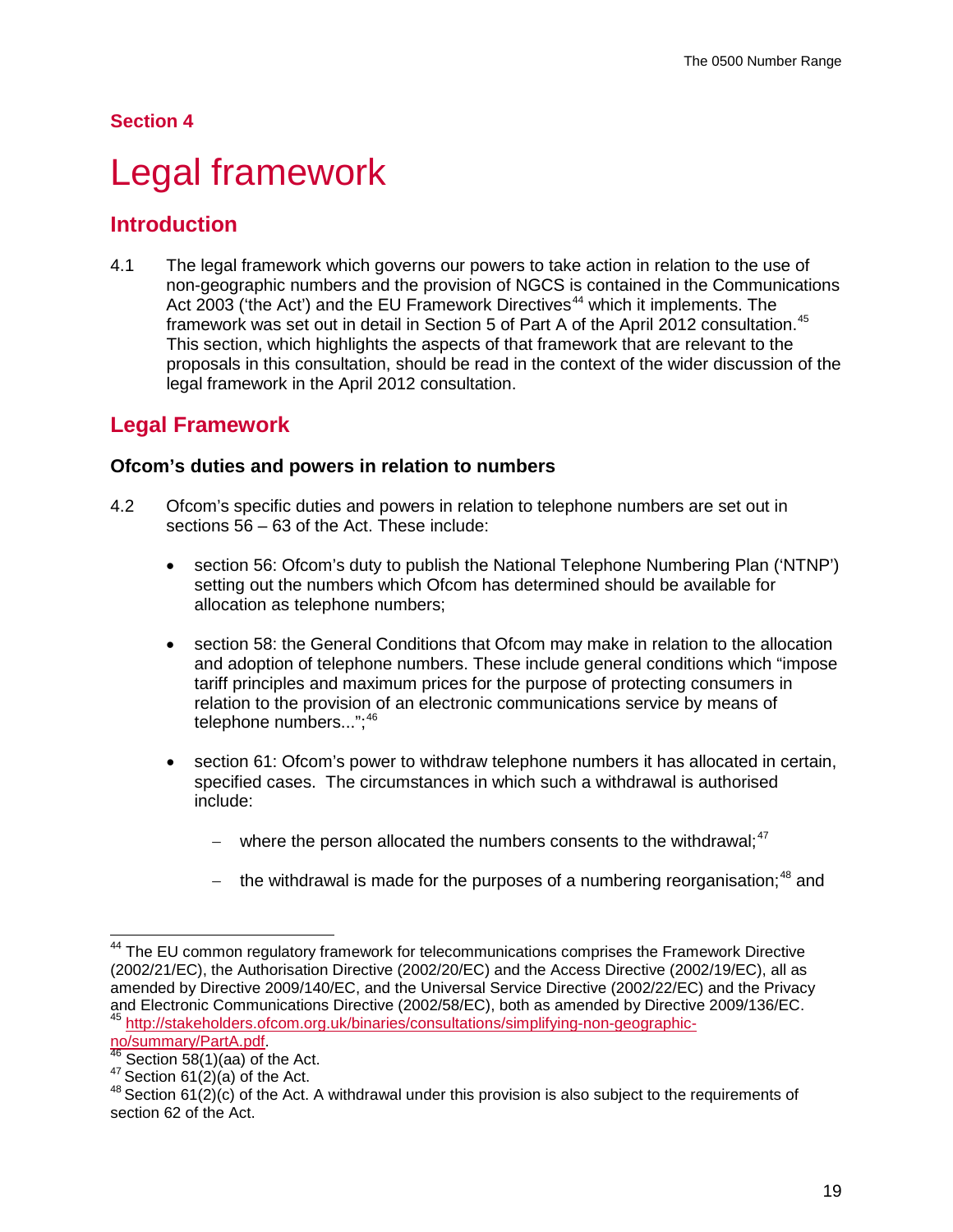- the allocated numbers comprise a series of numbers which have not to a significant extent been adopted or used during such period as may be so specified.<sup>[49](#page-19-0)</sup>
- section 63: Ofcom's duty in carrying out its functions under section 56 62 to secure what it considers to be the best use of numbers and to encourage efficiency and innovation for that purpose.
- 4.3 The General Conditions that have been set by Ofcom and which relate specifically to the use of telephone numbers, including 0500, include:
	- General Condition 14, which imposes obligations in relation to the publication of information in relation to charges for calls to certain numbers;
	- General Condition 17, which imposes requirements in relation to allocation, adoption and use of telephone numbers. The 0500 series of numbers are no longer available for allocation and are listed as such in Annex 1 to GC17.<sup>[50](#page-19-1)</sup> In relation to 0500, GC17 requires that these numbers are free to call unless the caller in notified of charges at the start of the call; and
	- General Condition 20, which requires communications providers to ensure, where technically and economically feasible, that end-users can access European nongeographic numbers.

# **The NTS Call Origination Condition**

4.4 In addition to the General Conditions which apply to all communication providers (save where specified otherwise), calls to 0500 numbers, which originate on BT's network, are also subject to conditions imposed on BT following the finding that it has significant market power in certain specified markets, notably the NTS Call Origination Condition (Condition AAA11).<sup>[51](#page-19-2)</sup> This restricts the amount of retail revenue that BT can retain from calls to numbers covered by Condition AAA11. In the case of 0500, however, BT does not charge for these calls and so there is no retail revenue generated to which Condition AAA11 would apply.

## **Tests for setting or modifying general conditions**

4.5 When we seek to set or modify general conditions, we have to ensure that we comply with Section 47 of the Act.

<span id="page-19-1"></span><span id="page-19-0"></span><sup>&</sup>lt;sup>49</sup> Section 61(2)(f) of the Act.<br><sup>50</sup> In Ofcom's consultation of 26 July 2012, *Telephone Numbering*, we have proposed to move into the NTNP the list of numbers currently set out in Annex 1 to GC17, in order to create a single reference point for numbers. If we proceed with this proposal, then 0500 will be listed in a new Part C of the NTNP together with other numbers that are currently in use, but not available for allocation. See: [http://stakeholders.ofcom.org.uk/binaries/consultations/telephone-numbering-](http://stakeholders.ofcom.org.uk/binaries/consultations/telephone-numbering-modification/summary/main.pdf)

<span id="page-19-2"></span>[modification/summary/main.pdf.](http://stakeholders.ofcom.org.uk/binaries/consultations/telephone-numbering-modification/summary/main.pdf)<br><sup>51</sup> Ofcom's Statement of 15 September 2009, *Review of the fixed narrowband wholesale services market*: [http://stakeholders.ofcom.org.uk/binaries/consultations/wnmr\\_statement\\_consultation/summary/main.pdf.](http://stakeholders.ofcom.org.uk/binaries/consultations/wnmr_statement_consultation/summary/main.pdf)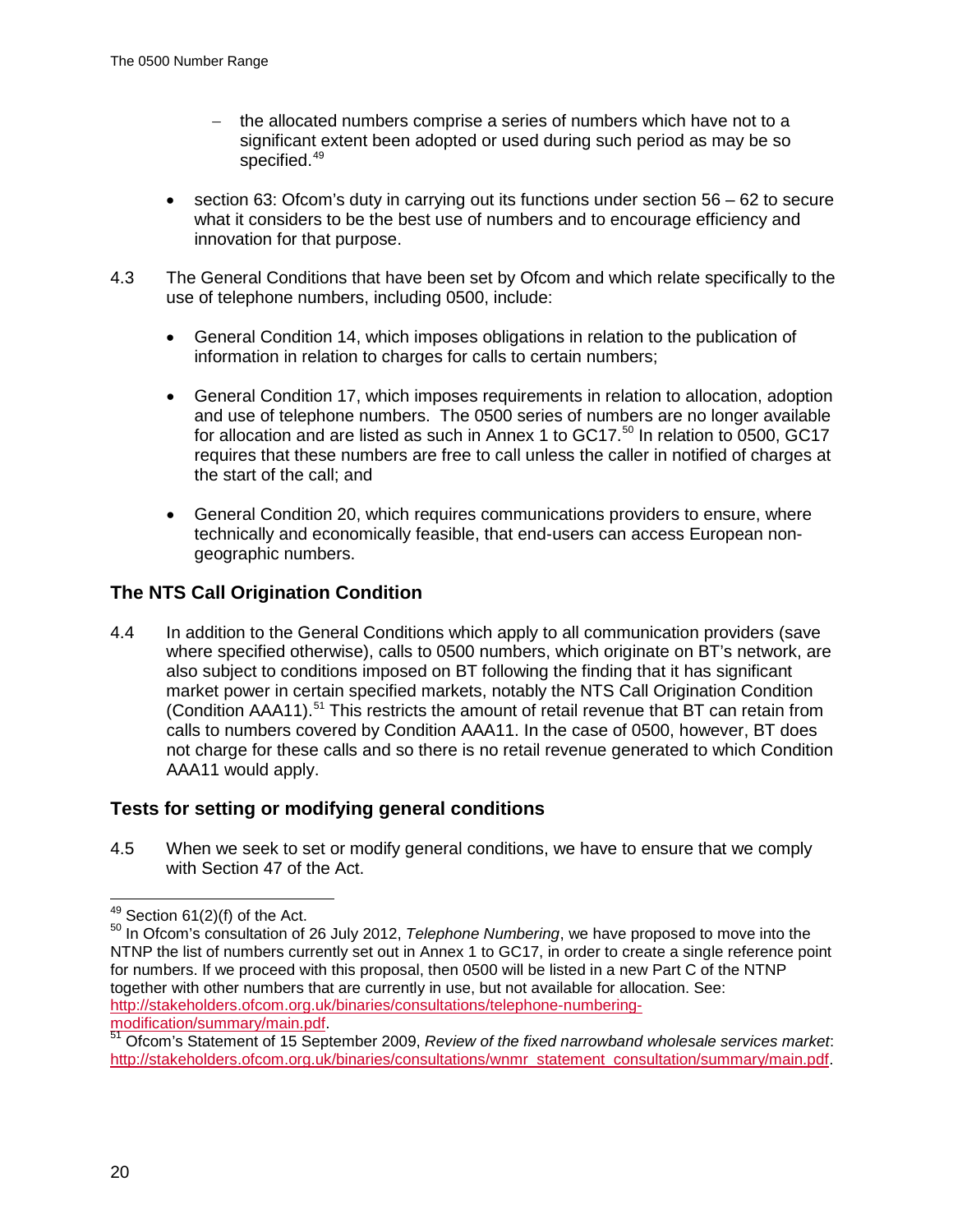- 4.6 Section 47 requires that conditions cannot be set or modifiedunless they are:
	- objectively justifiable (save for the case of the setting of new general conditions, when this requirement does not apply);
	- not unduly discriminatory;
	- proportionate; and
	- transparent.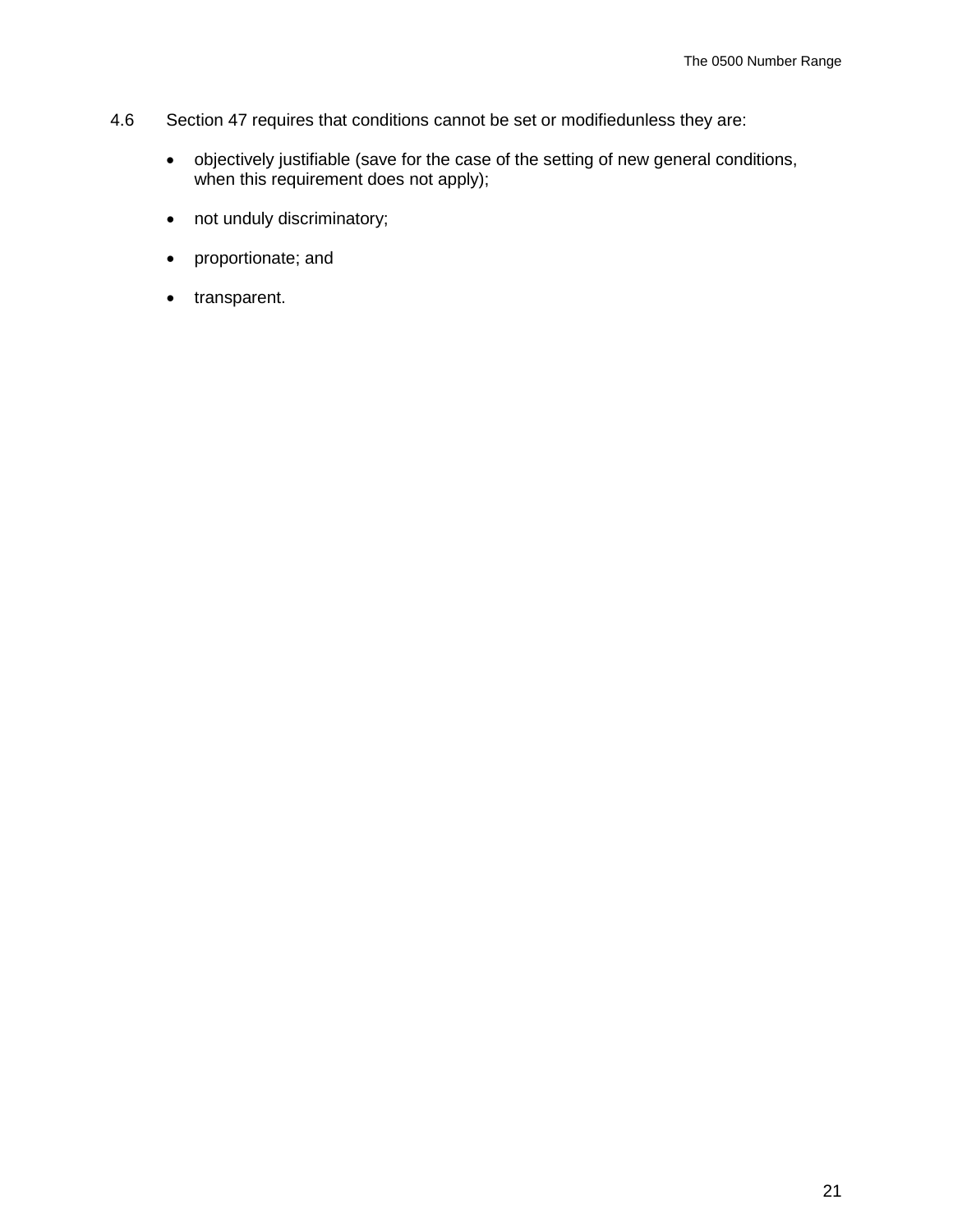# **Section 5**

# <span id="page-21-0"></span>5 Analysis of options for 0500

# **Introduction**

- 5.1 This section assesses the options available for the 0500 range. Our preferred option is to withdraw the 0500 range from use by current holders of numbers within the range.
- 5.2 This section is structured as follows:
	- i) We re-state our policy objectives with regard to simplifying non-geographic numbers;
	- ii) We outline the market failures that we identified in relation to Freephone ranges in the April 2012 consultation and the consumer harm that resulted;
	- iii) We set out the assessment criteria against which we have evaluated the options we have identified for the 0500 range;
	- iv) We consider each option for the range in detail, in turn; and
	- v) We identify our preferred option for the 0500 range, explaining our reasons for considering that option (withdrawing 0500 numbers).
- 5.3 This document incorporates an impact assessment of our proposals as defined in section 7 of the Act. In particular, this section of this consultation represents an impact assessment of our proposals for the 0500 range. Our impact assessment draws on the quantitative assessments we carried out in relation to our proposals for the 080 range, notably in relation to migration costs and the mobile origination payment for the free-tocaller option.[52](#page-21-1) However, we have not conducted a fully quantified assessment of the costs and benefits of the proposals for the reasons outlined in paragraph 5.97. Nevertheless, we set out in detail our qualitative analysis of both the benefits and the costs and the likely impact on different stakeholder groups.

# **Policy objectives and analytical framework**

- 5.4 In our April 2012 consultation, we confirmed that the market for non-geographic calls was failing consumers, and we said that there is "clearly identified substantial consumer detriment arising from the retail market failures and this supports a case for reform of that market".<sup>[53](#page-21-2)</sup> We set out our intent to address these concerns by simplifying the nongeographic number ranges, "making the pricing structures clearer to consumers and removing confusing and misleading inconsistencies".<sup>[54](#page-21-3)</sup> These objectives underpin the proposals that we make in this consultation.
- 5.5 Our proposals in the April 2012 consultation to simplify the non-geographic ranges and clarify pricing structures are intended to make the pricing of calls to these numbers more

<span id="page-21-3"></span><span id="page-21-2"></span>

<span id="page-21-1"></span> $52$  Annexes 12 and 22 of the April 2012 consultation.<br> $53$  April 2012 consultation, Part A, paragraph 1.3, page 1.<br> $54$  April 2012 consultation, Part A, paragraph 1.8, page 2.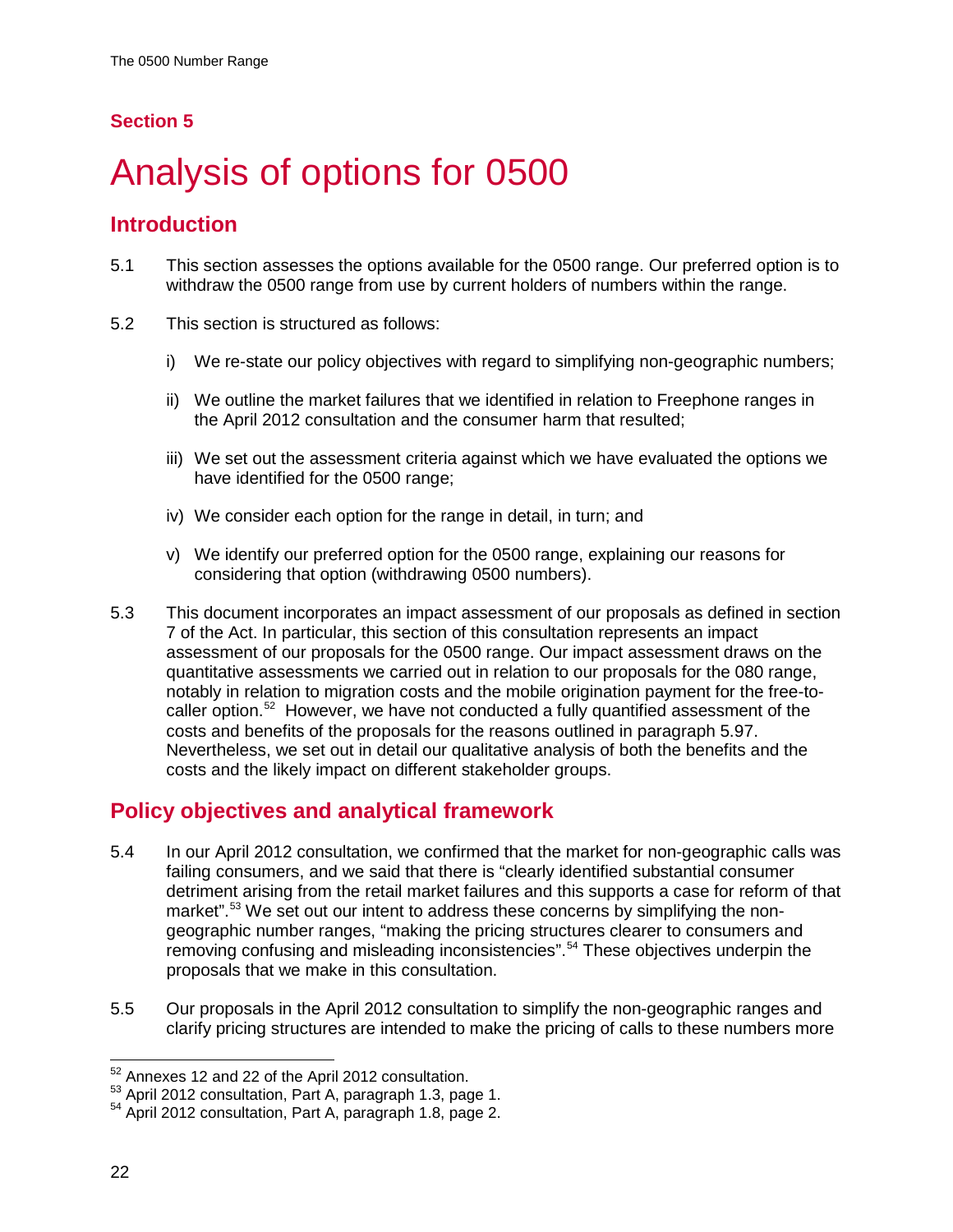intuitive for consumers. This means having number ranges which reflect well-defined purposes (that is, being for use for services for which there is demand), and that numbers are as clear and easily understandable to consumers as reasonably possible. We want to reduce the potential for confusion created by (i) similar-looking number ranges operating services with different price structures,<sup>[55](#page-22-0)</sup> and, conversely, (ii) different-looking ranges having a distinct identity, in terms of purpose and/or price.<sup>[56](#page-22-1)</sup> Again, these objectives are relevant to our assessment of the proposals we make in this consultation.

- 5.6 In Section 15 of the April 2012 consultation, we set out the evidence specific to the Freephone ranges – of the consumer harm that we considered affects these ranges at present. We identified three market failures on the Freephone ranges:<sup>[57](#page-22-2)</sup>
	- i) low consumer price awareness;
	- ii) vertical externality; and
	- iii) horizontal externality.
- 5.7 We said that we were concerned that these three market failures were leading to four adverse impacts, specifically:<sup>[58](#page-22-3)</sup>
	- i) reduction in demand for Freephone; $59$
	- ii) Freephone prices not reflecting consumer preferences; $60$
	- iii) loss of access to socially important services: $61$  and
	- iv) diminished service availability and SP innovation.<sup>[62](#page-22-7)</sup>
- 5.8 Based on our analysis, we remained of the view that there was significant evidence of consumer harm in relation to the Freephone ranges.
- 5.9 These harms informed the assessment criteria that we applied in the April 2012 consultation.[63](#page-22-8) To ensure a consistent analytical approach across our consideration of non-geographic number ranges, we have evaluated each option for the 0500 range against the same assessment criteria. These criteria are:
	- consumer price awareness;

<span id="page-22-0"></span><sup>&</sup>lt;sup>55</sup> See, for example, the assessment of geographic rating for calls to 0845 and 0870, April 2012 consultation, Part B, paragraphs  $11.109 - 11.125$ . pages  $183 - 186$ .

<span id="page-22-1"></span><sup>56</sup> Our proposal to have different caps on the service charge for different 08X ranges is intended to preserve consumer understanding (albeit residual) of existing price differentials between the ranges. See April 2012 consultation, Annex B, paragraphs 10.301 – 10.313, pages 146 – 148.

<span id="page-22-2"></span> $57$  April 2012 consultation, Part C, paragraphs 15.16-15.31, pages 16-19.<br> $58$  April 2012 consultation, Part C, paragraphs 15.47, page 22.

<span id="page-22-4"></span><span id="page-22-3"></span> $^{59}$  April 2012 consultation, Part C, paragraphs 15.32-15.34, pages 19-20.<br> $^{60}$  April 2012 consultation, Part C, paragraphs 15.35-15.36, page 20.

<span id="page-22-6"></span><span id="page-22-5"></span> $61$  April 2012 consultation, Part C, paragraphs 15.37-15.40, pages 20-21.

<span id="page-22-7"></span><sup>&</sup>lt;sup>62</sup> April 2012 consultation, Part C, paragraphs 15.41-15.46, pages 21-22.

<span id="page-22-8"></span><sup>&</sup>lt;sup>63</sup> April 2012 consultation, Part A, paragraphs 5.86-5.125, pages 78-87 (and summarised in paragraphs 5.124-5.125).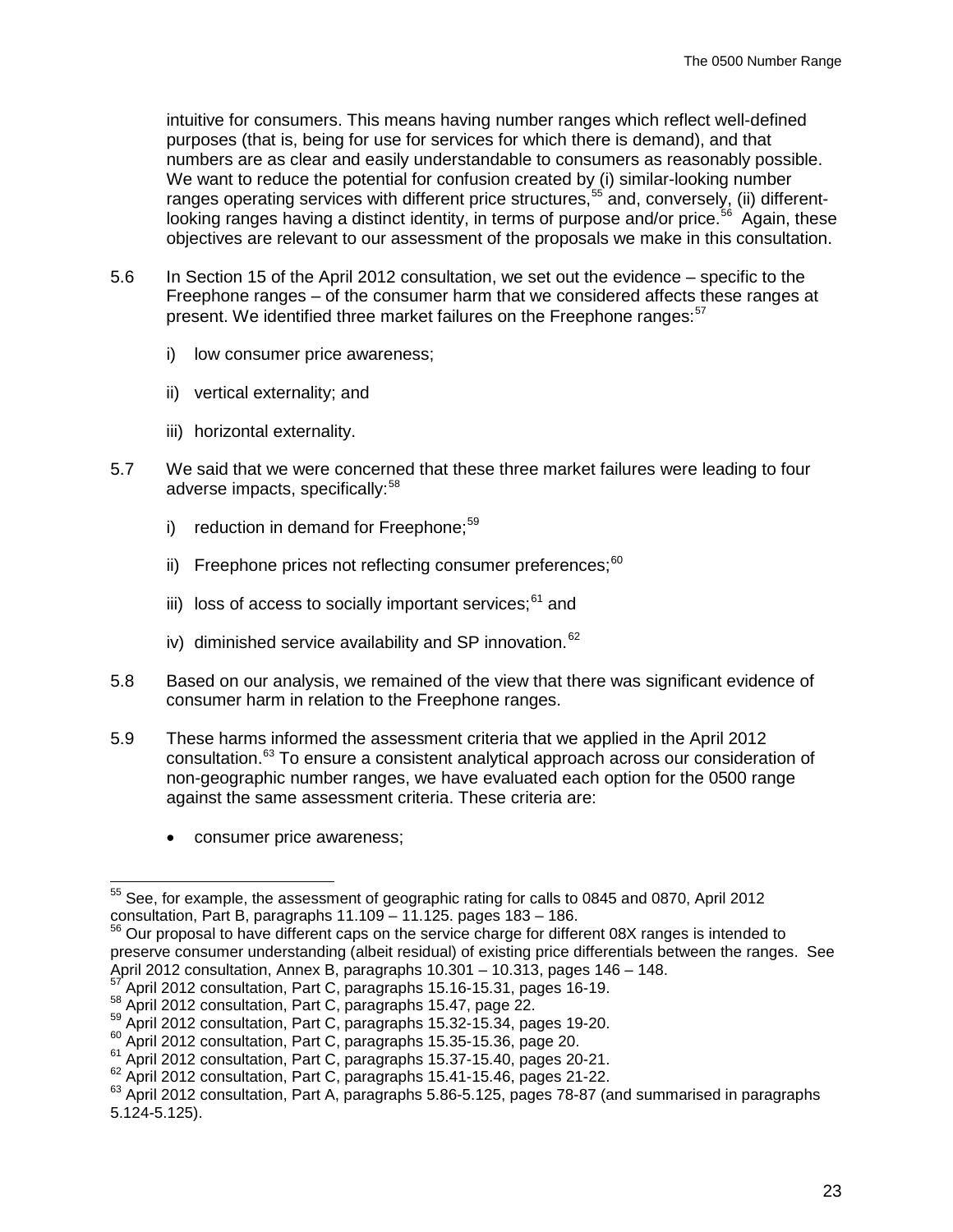- efficient prices;
- service quality, variety and innovation;
- access to socially important services; and
- regulatory burden.
- 5.10 As set out in section 2, the 0500 range was intended to be an equivalent range to the 080 range and that remains the case today, with both being Freephone ranges, which are generally charged on an equivalent basis. Given this overlap with 080, and in line with our policy objectives set out above, we have also applied two other criteria in assessing the options for 0500:
	- **the impact of the option for 0500 on our preferred choice for the 080 range**, i.e. making 080 free to all callers. Ideally, choices made for both ranges should, together, lead to the best possible outcome for consumers and SPs. Given the primacy of 080 as the main Freephone range, the decision on the 0500 range should, at the least, not undermine or compromise the proposal for 080; and
	- **efficiency and the best use of telephone numbers**. Ofcom has a duty to secure what appears to it to be the best use of telephone numbers and to encourage efficiency and innovation for that purpose. $64$  Telephone numbers are a finite resource and, therefore, this duty is intended to ensure that numbers are not wasted, whether by hording or under-use, and that they are used effectively and efficiently for welldefined purposes, so as to enable access to services provided via numbers, and to meet demand from businesses and consumers for ranges serving such purposes. Because of the current duplication between 0500 and 080 and the limited use and availability of numbers from the 0500 range, we consider that the application of this duty is of particular relevance to our assessment of the options set out in this consultation.
- 5.11 These seven criteria are, therefore, our assessment criteria for the options for the 0500 range. In making our assessment, we have assumed that our preferred option for 080 will be implemented, namely that the 080 range will be made free-to-caller by all CPs. If we do not implement those proposals for 080, our proposals for 0500 may need to change. If that happens, we will review the proposals made in this consultation to determine whether they should be revised or be subject to further analysis.

*Q5.1: Do you agree with the assessment criteria we have used for our analysis, in particular the two additional criteria we have identified as relevant?* 

5.12 As part of our review of NGCS, we have issued two consultations which considered the 0500 range. In the December 2010 consultation, we consulted on three options for 0500, which were (i) maintaining the status quo, (ii) adopting the same policy approach as for 080, and (iii) closing down the range. In the April 2012 consultation, we discussed two

<span id="page-23-0"></span> $64$  Section 63 of the 2003 Communications Act.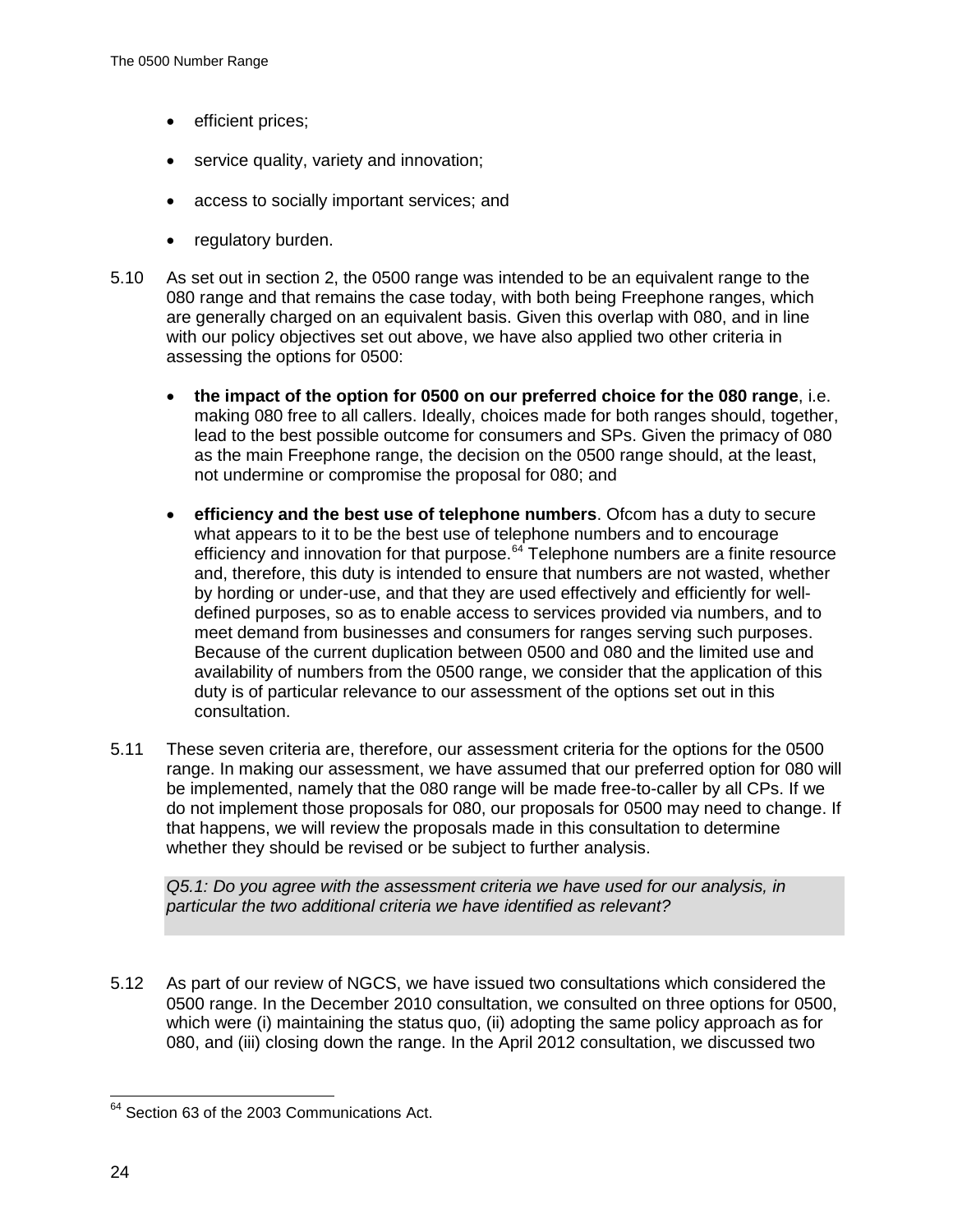options for the Freephone ranges $65 65 -$  making them free to all callers, or 'maximum mobile price' (MMP) ranges. However, having set out our preferred option for 080, that it should be designated as free-to-caller, we considered that there was a need to consult separately on the 0500 range, in order to elicit responses from 0500 SPs. Therefore, in this consultation we are setting out the four options for the 0500 range that we have considered:

- Option 1: Maintain the status quo for 0500;
- Option 2: Make 0500 a free-to-caller range;
- Option 3: Reopen 0500 as an MMP range; and
- Option 4: Withdraw the 0500 range.

# **Option 1: Maintain status quo**

- 5.13 Under this option, the 0500 range would stay as it is today. Calls to 0500 numbers would continue to be free except where charges are notified to callers at the start of the call, as is done by most mobile OCPs today. Subject to this requirement, OCPs would remain free to set whatever price they wish.
- 5.14 We do not anticipate that the 0500 range would be re-opened under this option for the reasons set out at paragraph 5.23 below.

### **Assessment against criteria**

#### Consumer price awareness

- 5.15 This option does not change the pricing of the range at all and would not address the current issues of low consumer price awareness of calls to these numbers, as set out in section 3 of this consultation. As set out below, we do not expect the range to become more attractive to SPs than it is today since they would remain unable to guarantee the cost of the call. Thus, call volumes will remain low and consumer understanding of the range and the prices that apply poor.
- 5.16 Furthermore, if we go ahead with our proposal to make 080 free to caller, there is a risk of creating additional consumer confusion. This is because 0500 would have a different charging structure to 080 numbers: 080 would be free from mobiles, whereas 0500 would not. This would particularly affect consumers who use 0500 numbers and understand them as 'Freephone' in the same way as 080 numbers. However, our evidence strongly suggests that this is likely to be a comparatively small group and, therefore, the extent of any additional confusion will be limited.

#### Efficient prices

5.17 We are unclear of the extent to which current 0500 call prices reflect consumer preferences, particuarly given the low use of this range. However, the current pricing does not address the vertical externality effect, whereby OCPs set prices without taking

<span id="page-24-0"></span><sup>&</sup>lt;sup>65</sup> Section 16 and Annex 25 of the April 2012 consultation.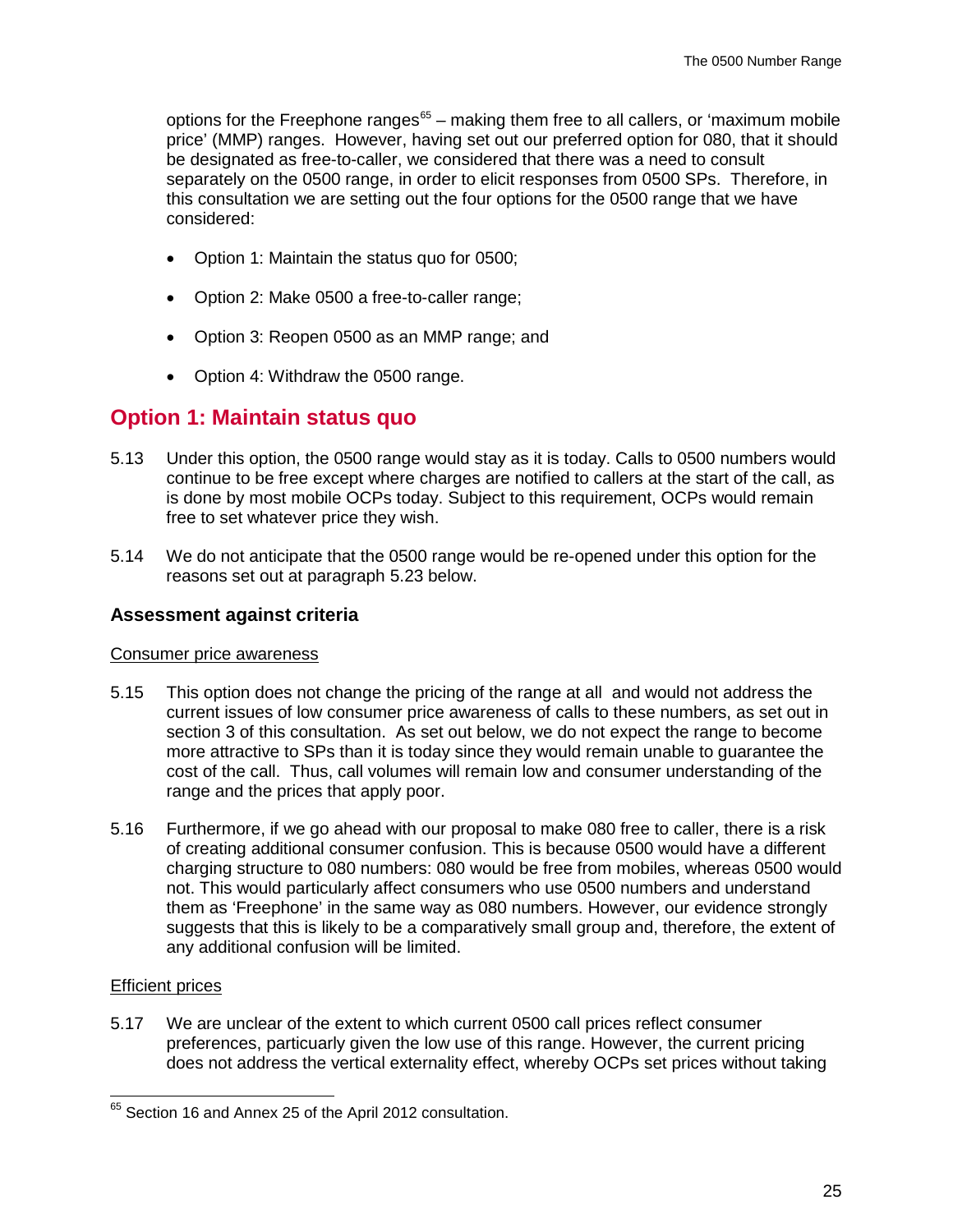due account of SP preferences, and this would remain if we maintain the status quo.<sup>[66](#page-25-0)</sup> The horizontal externality effect, whereby consumers' perceptions of the price for calling a number range from a fixed line are adversely affected by the higher prices charged by mobile operators for calls to that range, would also not be addressed by the status quo option. As this option does not change the range at all, and in particular does not improve price awareness, we do not anticipate improvement in the efficiency of 0500 call prices.

### Service quality, variety and innovation, and access to socially important services

- 5.18 In maintaining the status quo, we would not expect any material change to the service quality and variety or access to socially important services on the range.<sup>[67](#page-25-1)</sup> As we set out in the April 2012 consultation, the inability of SPs to guarantee the cost of a call to their customers is likely to inhibit variety and innovation by SPs on the 0500 range and this would continue to be the case.<sup>[68](#page-25-2)</sup> Furthermore, because the range would remain closed under this option, it would continue to be used only by existing SPs and this also reduces the scope for service variety on the range.
- 5.19 Indeed, the evidence we have on SPs' preferences suggests many SPs may migrate from 0500 to 080 when 080 is made free-to-caller, [69](#page-25-3) which may reduce the already limited number of services on 0500 even further, although the net impact is unlikely to be significant given the relatively small number of active SPs on the range. This also applies to any reduction in access to 'socially important' services on the 0500 range, particularly as the evidence available to us suggests that there may be a small proportion of such services on this range.

### Regulatory burden

5.20 This option incurs no regulatory burden on CPs or SPs as no change is being made. As noted above, however, there is potential that some 0500 SPs will choose to migrate away from the 0500 range if we implement our preferred option for the 080 number range because they wish to offer numbers that are free-to-caller.

## Impact on preferred choice for 080

5.21 This option could reduce the clarity of the Freephone message, with potential implications for the effectiveness of our preferred choice for the 080 range. Although consumer awareness of the 0500 range is very low, $^{70}$  $^{70}$  $^{70}$  the fact that there has been some basis for association between 080 and 0500 in the minds of consumers increases the potential for the horizontal externality between these two ranges, should we move to a system in which they are charged on a different basis. In particular, the continued operation of a number range that is free from fixed lines but not from mobiles alongside a

<span id="page-25-0"></span><sup>&</sup>lt;sup>66</sup> In our April 2012 consultation, we found that the relative prices of non-geographic calls, including calls to 0500 numbers, were unlikely to reflect consumer preferences. This was because we found it was likely to be in the interests of OCPs to increase prices on NGCs where consumer price awareness was lower in order to reduce the prices of those services where visibility was greater in order to attract subscribers.

<span id="page-25-1"></span> $67$  As noted in section 3, we consider there are likely to be only a very small proportion of socially important services on this range.

<span id="page-25-2"></span> $68$  April 2012 consultation, Part A, paragraphs 4.66-4.68.

<span id="page-25-3"></span> $69$  In this scenario, the service quality and variety lost on the 0500 range would be gained on the 080 range.

<span id="page-25-4"></span> $70$  4% of consumers with phones surveyed correctly identified 0500 as Freephone (see section 3).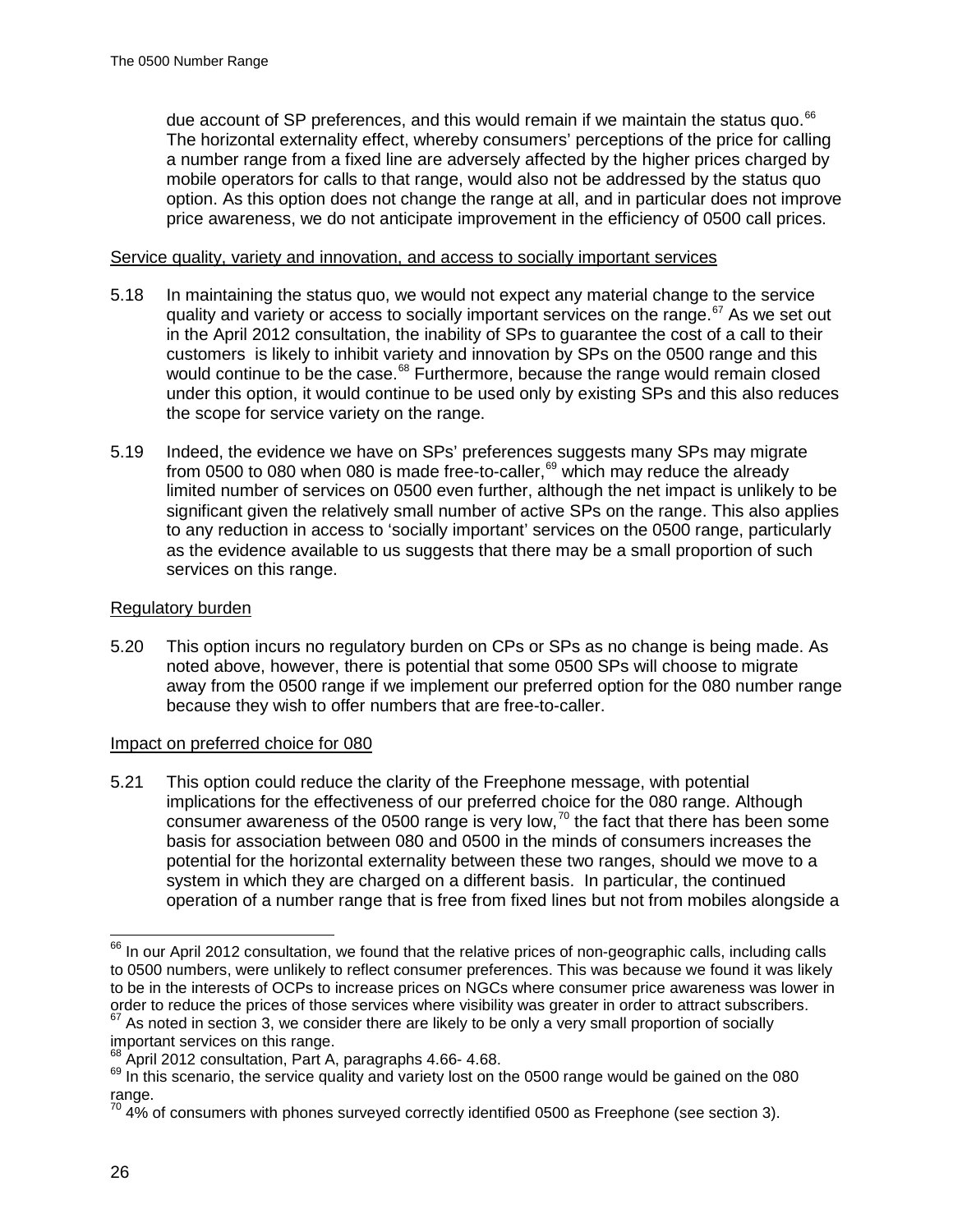range that is free to all callers could create complexity for consumers and risks undermining the free-to-caller message. But this risk is likely to be limited to consumers who make 0500 calls and/or identified 0500 as Freephone, and thus is relatively small.

5.22 There may also be an indirect effect of increasing SP demand for 080. If 080 were to become free-to-caller, the relative attractiveness of the 080 range would increase for those SPs still on the 0500 range for whom offering their callers/consumers a number that is free-to-caller is vital. As noted earlier, $<sup>71</sup>$  $<sup>71</sup>$  $<sup>71</sup>$  a majority of the 0500 SPs we interviewed</sup> indicated that being able to offer their callers a number that was free to call was the most important feature of their Freephone numbers, and that a Freephone range which is truly free to all callers would serve their needs better than 0500 or 080 numbers currently do. Our provisional view, however, is that this indirect effect is not likely to be material because of the relatively small number of active SPs on the 0500 range and the fact that many are likely to already have 080 numbers in operation.

#### Efficiency and best use of telephone numbers

- 5.23 The analysis under the assessment criteria above suggests that there is no case for reopening the 0500 range under this option. We do not expect increased interest from SPs in providing services on the range or any amelioration in consumer understanding of the range or the efficiency of pricing for calls.
- 5.24 In our view, a number range which can accommodate 1m numbers but has fewer than  $[\times]$  [ $\times]$ ] being actively used, has low call volumes relative to other non-geographic number ranges, and which is the cause of consumer confusion, both in relation to services on 0500 and, potentially on other ranges, is not being used well. Since this will continue to be the case if the status quo continues, we consider this option neither encourages efficiency nor helps us secure the best use of numbers as per our duty under the Act.

## **Provisional conclusion**

- 5.25 The advantage of this option is that, as no features of the range would change as there would be no regulatory intervention, SPs and CPs need to do nothing *in response* to maintain their services, and thus there are no costs or disruption for them.
- 5.26 However, it has several disadvantages:
	- it does not address the consumer transparency concerns about the price of calls to 0500 numbers; and
	- the vertical and horizontal externalities, and the limited number of service providers and services on the range, will continue;
	- there is no case for re-opening the range so it will remain under-utilised and represent a poor use of numbers.
- 5.27 In addition, if we go ahead with our proposals to make the 080 range free-to-caller, there is a risk of creating additional consumer confusion by the existence of a number range

<span id="page-26-0"></span> $71$  See paragraph 3.17.6.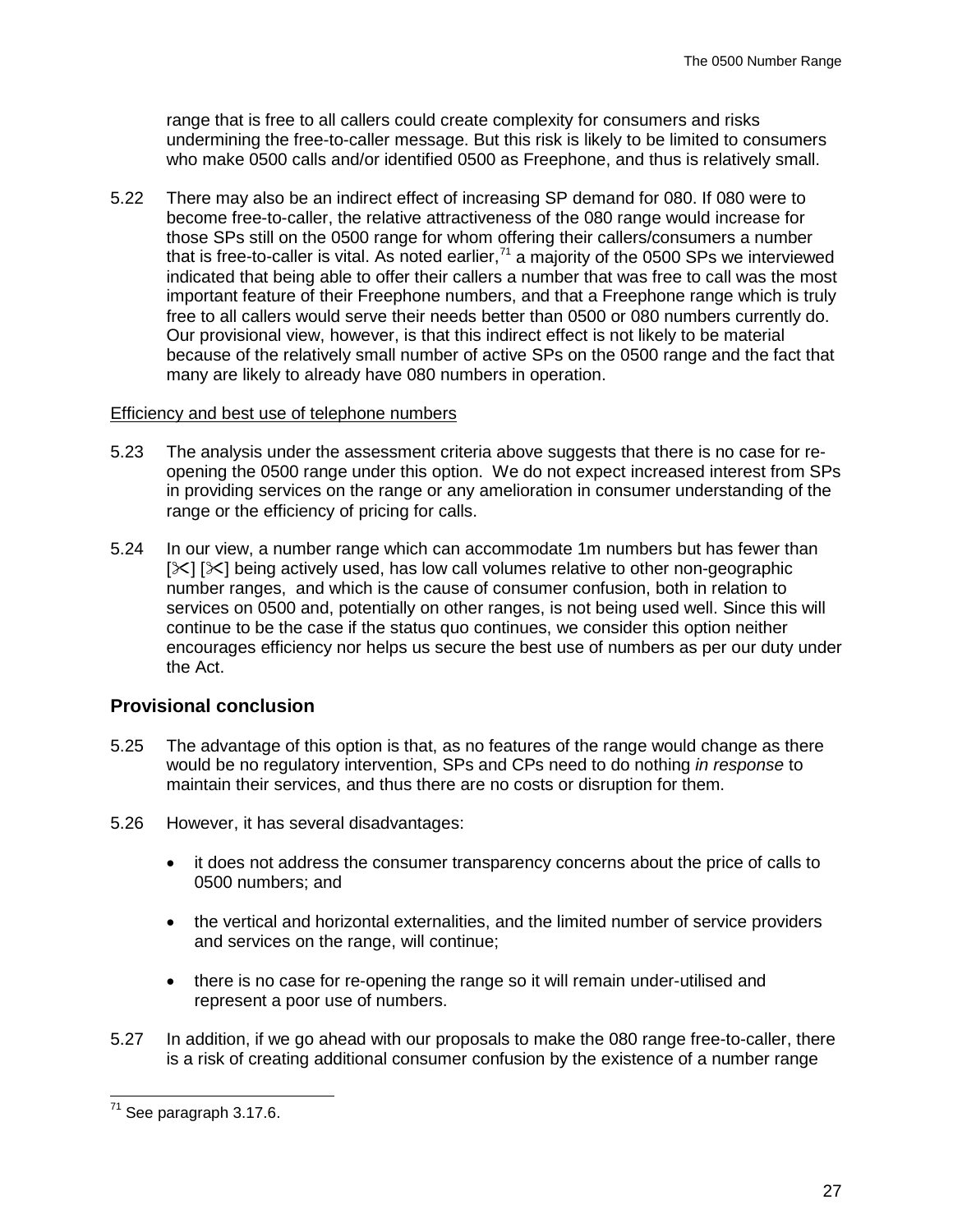which previously was the same as 080 but now will be treated differently. This confusion could potentially dilute the impact of our Freephone message for 080, although we recognise it is only likely to do so for the small group of consumers who make 0500 calls and/or have awareness of the 0500 range. More broadly, this option would contradict our goal of simplifying non-geographic ranges by effectively creating a distinct (third) type of non-geographic range. This would create an additional communication and explanation challenge which could potentially dilute or complicate our message about reforming the number ranges to simplify them.

- 5.28 The sample of 0500 SPs we spoke to did not favour this option. Also, the findings of our earlier survey of SPs on the 080 range (see paragraphs 3.15.3-3.15.7) reinforce the inference that many if not most SPs want Freephone to mean free-to-caller and the differential pricing of fixed and mobile calls is seen as disadvantageous to their needs. We would welcome more views from SPs on this.
- 5.29 For these reasons, we do not consider that maintaining the status quo for 0500 would meet our policy objectives for the range itself or for our goal of simplifying nongeographic ranges to improve consumer confidence.

# **Option 2: Make 0500 free-to-caller**

- 5.30 This option means we set a maximum retail price of zero for 0500 calls regardless of whether calls are made from fixed-line or mobile phones. Assuming 080 is made free-tocaller (our preferred policy), this option for 0500 means that there would be no difference between calling 080 and 0500 numbers, for fixed-line or mobile callers.
- 5.31 However, under this option we would not re-open the 0500 range. It would remain closed to new allocations. The reason for this is that 080, which is the primary Freephone range at present, is far from exhausted. Additionally, 080 is much better recognised and understood among consumers than 0500, a point noted by most of the 0500 SPs we spoke to. Therefore, re-opening 0500 when there is no need for it and little evidence of demand for 0500 numbers, would unnecessarily complicate the message about the simplification of 080 and risk confusing consumers.
- 5.32 As with our preferred option for the 080 range,<sup>[72](#page-27-0)</sup> we would expect an increase in the mobile origination charge for calls to 0500 numbers. Currently, our analysis assumes the same Impact Assessment Range for this 0500 option as for Option 1 for 080: $^{73}$  $^{73}$  $^{73}$  a mobile origination charge of 2.5ppm to 3ppm payable by SPs.

## **Assessment against criteria**

## Consumer price awareness

5.33 This option appears to be the simplest to understand for consumers ("The Freephone ranges, 080 and 0500, are always free"). However, this view is qualified by our finding

<span id="page-27-0"></span> $72$  April 2012 consultation, Part C, paragraphs 16.258-16.264, pages 81-83.

<span id="page-27-1"></span><sup>73</sup> April 2012 consultation, Part C, paragraph 16.116, pages 49-50: In 2009, mobile OCPs retained an average of 14.7ppm on 080 calls (this excludes VAT, includes origination payments mobile OCPs received from TCPs). The Impact Assessment Range we are using for mobile origination payments implies mobile OCPs would retain 2.5-3.0ppm under the free-to-caller option for 080. Annex 23 of the April 2012 consultation considers the details of origination payments for a free-to-caller range.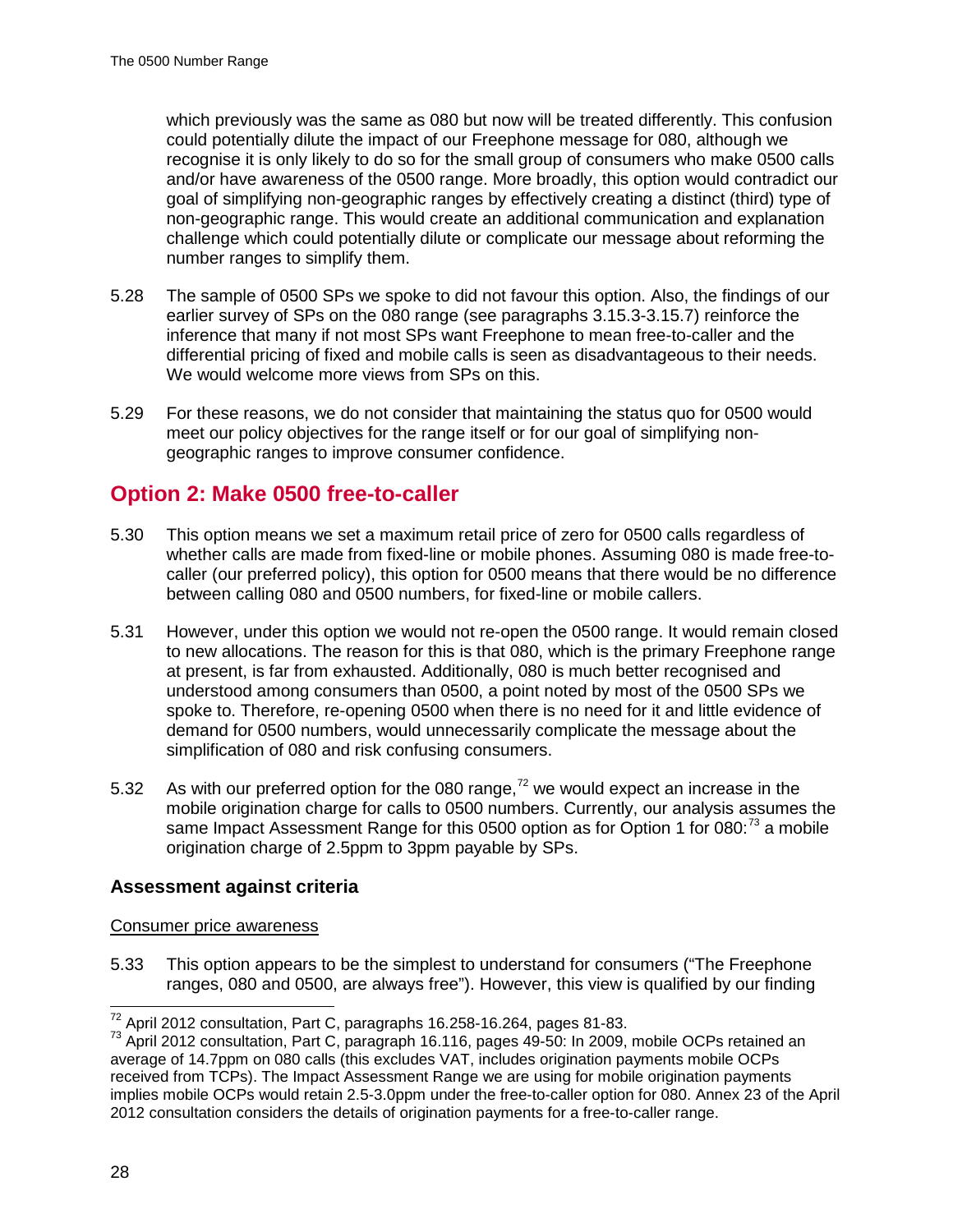that while 0500 numbers have been the "same as 080" in price terms for consumers since the existence of the range, consumer awareness and understanding of 0500 numbers are significantly poorer than that of 080 numbers.<sup>[74](#page-28-0)</sup> 0500 would remain a closed range under this option, with a limited number of services comprising the vast majority of calls and low call volumes overall.<sup>[75](#page-28-1)</sup> It follows from this that relatively few consumers would call 0500 numbers and, consequently, awareness of the range and its pricing is likely to remain poor.

5.34 Furthermore, the potential for consumer confusion about the distinction between Freephone 080 and 0500 would continue. In other words, under this option, consumers may wonder why the 0500 range even exists if it is exactly the same as 080, and may suspect it is not exactly the same. This suspicion or confusion among consumers could, in consequence, weaken what should be a clear pricing message about 080.

#### Efficient prices

- 5.35 Our assessment of this option is:
	- i) the vertical externality effect, whereby OCPs set prices without taking due account of SP preferences, would be better addressed than the status quo (for those SPs that want their Freephone numbers to be free to all callers) and the horizontal externality effect, whereby consumers' perceptions of the price for calling a number range from a fixed line are adversely affected by the higher prices charged by mobile operators for calls to that range, would be addressed;
	- ii) callers would not receive price signals that reflect the additional cost associated with using a mobile phone to originate such calls. But the current gap between fixed and mobile prices for calls to 0500 is much larger than this additional cost and not derived from it.<sup>[76](#page-28-2)</sup> Therefore, this factor would certainly not be worse relative to the status quo and may represent an improvement by moving mobile prices much closer towards the cost of originating a mobile call;<sup>[77](#page-28-3)</sup> and
	- iii) the tariff package effect<sup>[78](#page-28-4)</sup> is unlikely to have a material effect on mobile call prices given the very low volume of calls made to the 0500 range. Also, an increase in proportion of 0500 calls made from mobile phones (due to 0500 becoming free-to-caller) would have a negative impact on fixed OCPs' profits.<sup>[79](#page-28-5)</sup> However, again, given that 0500 call volumes are very small (they are a small fraction of 080 call volumes), this impact is likely to be very small;

#### Service quality, variety and innovation

<span id="page-28-0"></span> $74$  See paragraph 3.14.<br> $75$  See recent 0500 call volumes in Table 3.1 and Table 3.2.

<span id="page-28-2"></span><span id="page-28-1"></span> $76$  April 2012 consultation, Part C, paragraphs 16.145-16.150, pages 55-56. Annex 22 of the April 2012 consutlation considers in detail the costs of originating mobile calls to Freephone numbers.<br> $^{77}$  Annex 22 of the April 2012 consultation.

<span id="page-28-4"></span><span id="page-28-3"></span> $78$  The differential in customers' awareness of the price of NGCs and the price of other aspects of OCPs' retail offerings creates incentives for OCPs to set higher NGC prices and lower prices on services with more visible tariffs. This effect is referred to as the Tariff Package Effect ('TPE'). See discussion in April 2012 consultation, Part C, paragraphs 16.118-16.150, pages 50-57 and Annexes 8 and 26.

<span id="page-28-5"></span> $^{79}$  See April 2012 consultation, Part C, paragraphs 16.140-16.143, pages 54-55 and Annex 26 for a discussion of this effect for fixed OCPs in the case of the 080 range.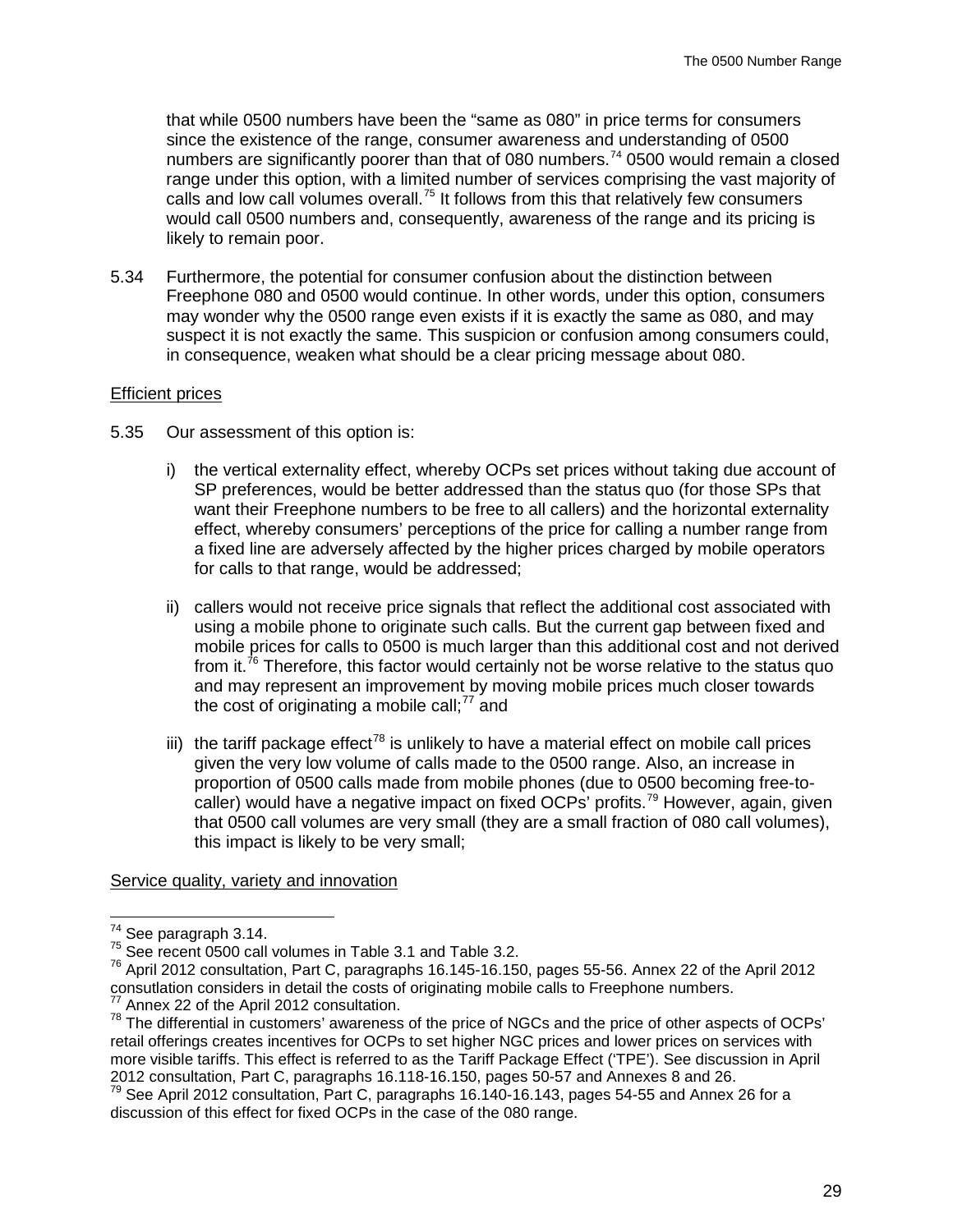5.36 Our conclusion on the impact of this option is similar to that for our preferred option for 0[80](#page-29-0).<sup>80</sup> While our research on 0500 SPs suggests that most SPs would retain their numbers under this option, we acknowledge that, potentially, both positive and negative effects exist. On the one hand, improved price transparency may encourage non-active 0500 SPs to use 0500 numbers allocated to them. On the other hand, some SPs may choose to migrate away or close numbers to avoid higher origination charges. Given that this is a range with very low utilisation and it is closed to new allocations, the scope for benefit or harm under this criterion is small. Also, given the likelihood that many 0500 SPs, if not most, concurrently operate and publicise alternate 080 or other numbers (as suggested by our limited research), their migration away from the range would not necessarily mean that consumers would lose their services as they may remain accessible through other telephone numbers.

### Access to socially important services

5.37 The limited data available to us suggests that the proportion of 'socially important services' on the 0500 range is lower than on the 080 range and is likely to be small overall. Those 'socially important' SPs who cannot or do not wish to pay higher origination charges may opt to migrate to non-Freephone ranges. This would constitute harm for fixed-line callers who currently do not have to pay for such calls – but not for mobile-only households who already pay mobile charges for Freephone calls. But the potential for such harm is low on the 0500 range because there are likely to be significantly fewer 'socially important services' on it than, for example, the 080 range.

## Regulatory burden

- 5.38 Our conclusion on the impact of this option is similar to that for 080.<sup>[81](#page-29-1)</sup> This option will create some costs for mobile OCPs as they will lose revenue they currently receive from callers, but this may be mitigated, at least partially, by an increase in revenue resulting from increased call volumes. We also note from 0500 call volumes (see section 3) that the revenues at stake for mobile OCPs would be very low compared to revenues from calls to other non-geographic numbers.
- 5.39 Potentially significant costs for a small number of SPs are possible. These could be either as a result of:
	- the increased mobile origination charge (2.5-3.0ppm) for those SPs who have a significant incoming call volume on their 0500 number(s); or
	- as a result of costs arising from migration away from the range for those SPs who cannot afford or do not wish to pay higher mobile origination charges and are forced to migrate their services to alternative numbers.<sup>[82](#page-29-2)</sup> Given the relatively small number of active SPs on range (compared to other non-geographic ranges), and the likelihood that many, if not most, of them concurrently operate and publicise alternate 080 or other numbers (as suggested by our limited research), the aggregate harm is unlikely to be large.

<span id="page-29-0"></span> $^{80}$  April 2012 consultation, Part C, paragraphs 16.188-16.192, page 65.<br> $^{81}$  April 2012 consultation, Part C, paragraphs 16.204-16.209, pages 67-69.

<span id="page-29-1"></span>

<span id="page-29-2"></span><sup>82</sup> In the April 2012 consultation we estimated that these costs would be in the range of £1,000-£2,000 per firm (Part C, paragraph 16.205, page 67).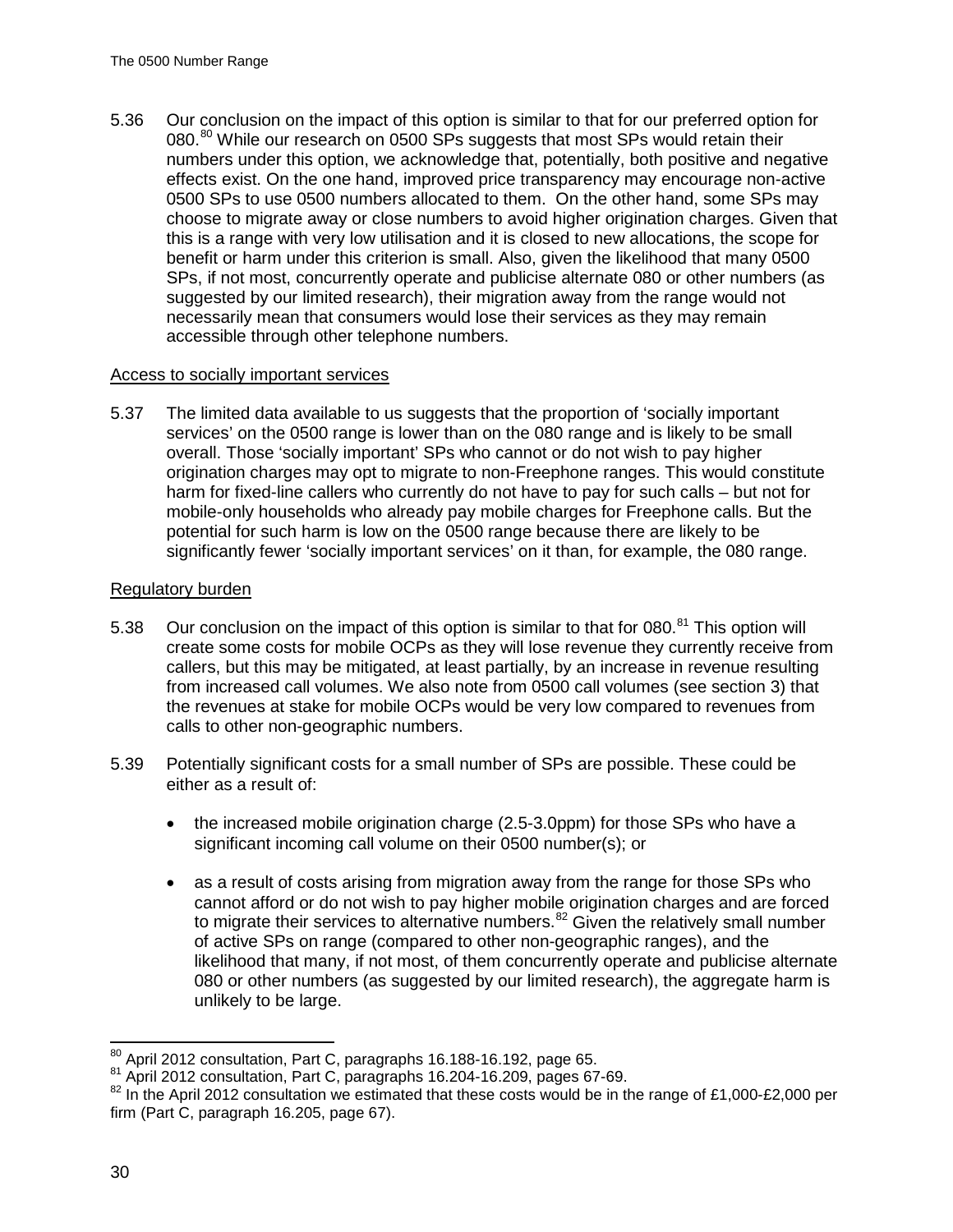#### Impact on preferred choice for 080

5.40 This option would mean that the 0500 range would continue to mirror 080. This could increase the complexity of the message about Freephone, which would relate to two number ranges that look very different to one another and have very different levels of awareness amongst consumers. Also, because the ranges are numerically different, this may give rise to consumer suspicion that 0500 and 080, though both termed "free", are possibly different and thereby harm consumer clarity about the price of 080 calls under our preferred option.<sup>[83](#page-30-0)</sup>

#### Efficiency and best use of telephone numbers

5.41 Since we do not propose to re-open the range to new allocations for the reasons set out in paragraph 5.31 above, 0500 will remain under-utilised by SPs and consumers, and therefore consumer understanding of the range is likely to remain poor. It may also serve to impede clarity about the status of 080 as a free-to-call range. For these reasons, as with Option1, we do not think that this option encourages efficiency or represents best use of numbers.

### **Provisional conclusion**

- 5.42 This option could improve price awareness more than the previous option and partially address the vertical externality effect by meeting SP demand for the 0500 range to be free-to-call.
- 5.43 However, by seeking to promote two free-to-caller ranges –particularly, if this includes one range which is closed to new allocations –it risks diluting the clarity of the message about the new Freephone regime and undermining the effectiveness of the transition.
- 5.44 This option would also continue the need to sustain a range which is slowly declining in use and is likely (due to low utilisation by SPs and low call volumes) to always remain less well-understood by consumers and SPs.
- 5.45 However, we are mindful that this option is less interventionist than the two following options. Also, it avoids the complexity and consumer confusion that would arise from leaving 0500 unchanged (Option 1) when other non-geographic ranges are all being simplified into a new Freephone system or an unbundled tariff charging structure. Finally, it allows 0500 to benefit from the same simplification and clarification as proposed in the preferred option for 080, a gain for callers and most SPs on the range compared to the status quo.
- 5.46 Thus, it would appear that making 0500 free-to-caller (thus, identical to 080) has certain benefits although it is not without drawbacks in terms of our overarching goal of simplifying non-geographic ranges to improve consumer confidence and our duty to ensure best use of phone numbers.

<span id="page-30-0"></span><sup>&</sup>lt;sup>83</sup> But the scope for this confusion to grow would be constrained by (i) our decision not to re-open the 0500 range to new allocations and (ii) the relatively smaller number of active SPs on the 0500 range.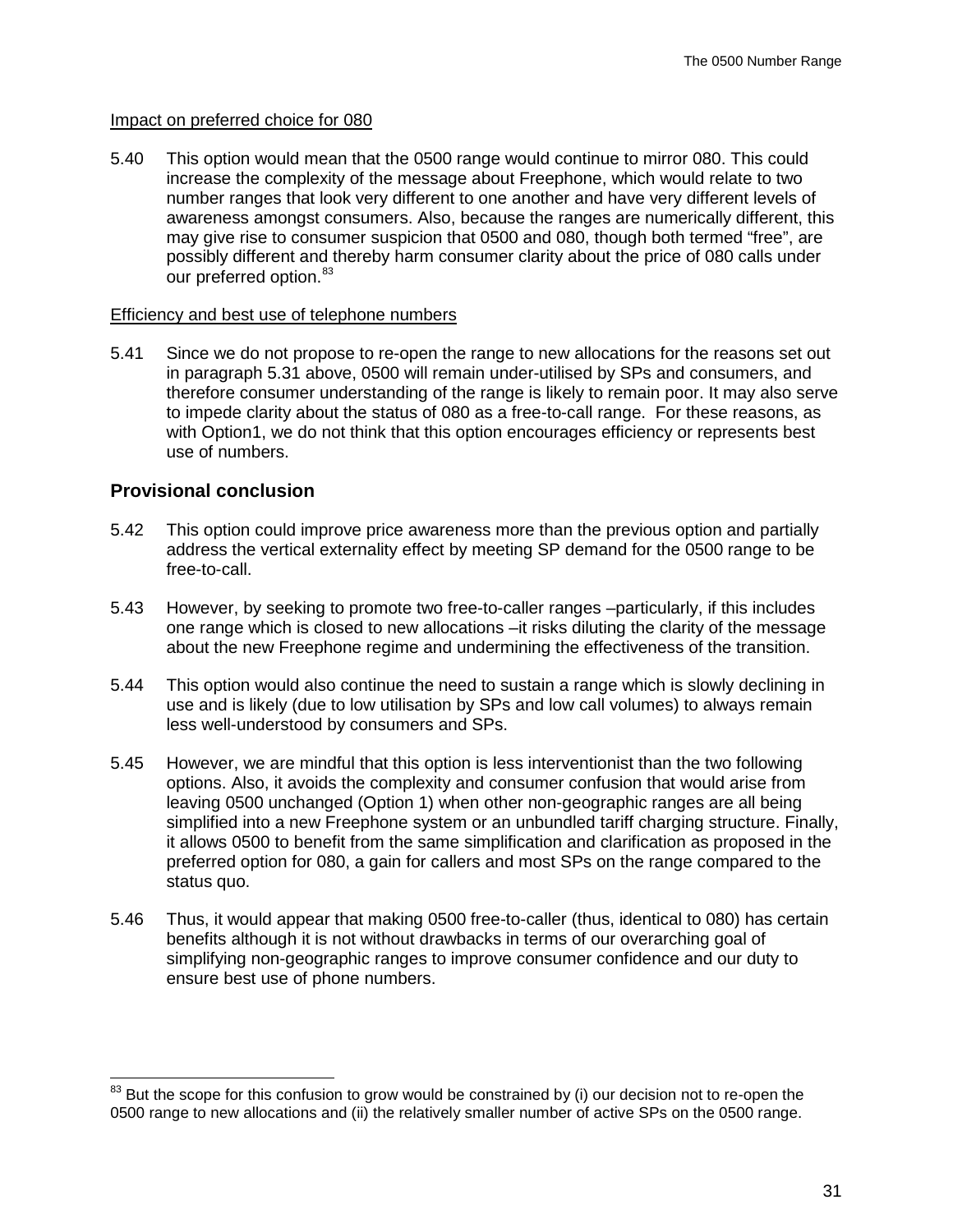# **Option 3: Reopen 0500 as an MMP range**

- 5.47 A 'maximum mobile price' (or 'MMP') number range is one where a maximum price of zero is specified for fixed calls and a maximum price above zero for mobile calls. This means that SPs do not need to pay a higher origination payment to mobile OCPs, since any additional costs of mobile call origination can be recouped from mobile 0500 callers via the retail price of 0500 calls.
- 5.48 Offering 0500 as an MMP alternative for SPs would mean:
	- i) re-opening the range to new allocations because if the range is to fulfil its potential as an alternative for those SPs who want to stay free for fixed-line callers but cannot afford to pay (higher) mobile origination charges then the range must become accessible to SPs who have not had 0500 numbers before, and
	- ii) deciding which "variant" or sub-option of MMP to apply to the range, i.e. either a fixed price or a variable price set at the same level as the access charge ('AC') that applies to calls to unbundled ranges.<sup>[84](#page-31-0)</sup>
- 5.49 As this option implies re-opening the range to new allocations, Ofcom would need to consider how to make the range, currently allocated to C&WW, equally available for allocation to other CPs. This might be done, for example, by withdrawing the range (or a part of it) from C&WW for the purpose of transferring the allocation to other CPs, or by making conditions to require C&WW to make such transfers itself.
- 5.50 At present, 0500 numbers are 10 digits-long rather than the current standard of 11 digits and we would, therefore, in addition, need to consider the practical issues associated with this. (080 numbers exist in 10-digit and 11-digit variants, though the 10-digit 080 range has been closed to new allocations since 2000-01.)

## **Assessment against criteria**

## Consumer price awareness

- 5.51 MMP for 0500 is likely to be an improvement on the status quo $^{85}$  $^{85}$  $^{85}$  because, in advertising their number, SPs would be able to specify the maximum access charge that callers might pay as well as their service charge, thereby securing greater transparency about prices than the present situation where consumers may not have information about the price of a call until they hear the PCA. (OCPs could, in principle, communicate their actual AC by means of a PCA)
- 5.52 However, during our interviews with SPs using 0500 numbers, some of them said that the MMP concept would not be easy to explain to consumers, and those callers who understand 0500 as 'Freephone' would be left confused/suspicious when it ceased to be so (particularly as 080 would become free-to-caller). These SPs felt that explaining MMP to consumers – and the fact that 0500 would be a new type of non-geographic range,

<span id="page-31-1"></span><span id="page-31-0"></span> $^{84}$  April 2012 consultation, Part C, paragraph 16.215, page 70.<br> $^{85}$  As per our assessment of the MMP option for 080 in the April 2012 consultation, Part C, paragraphs 16.227-16.231, page 73.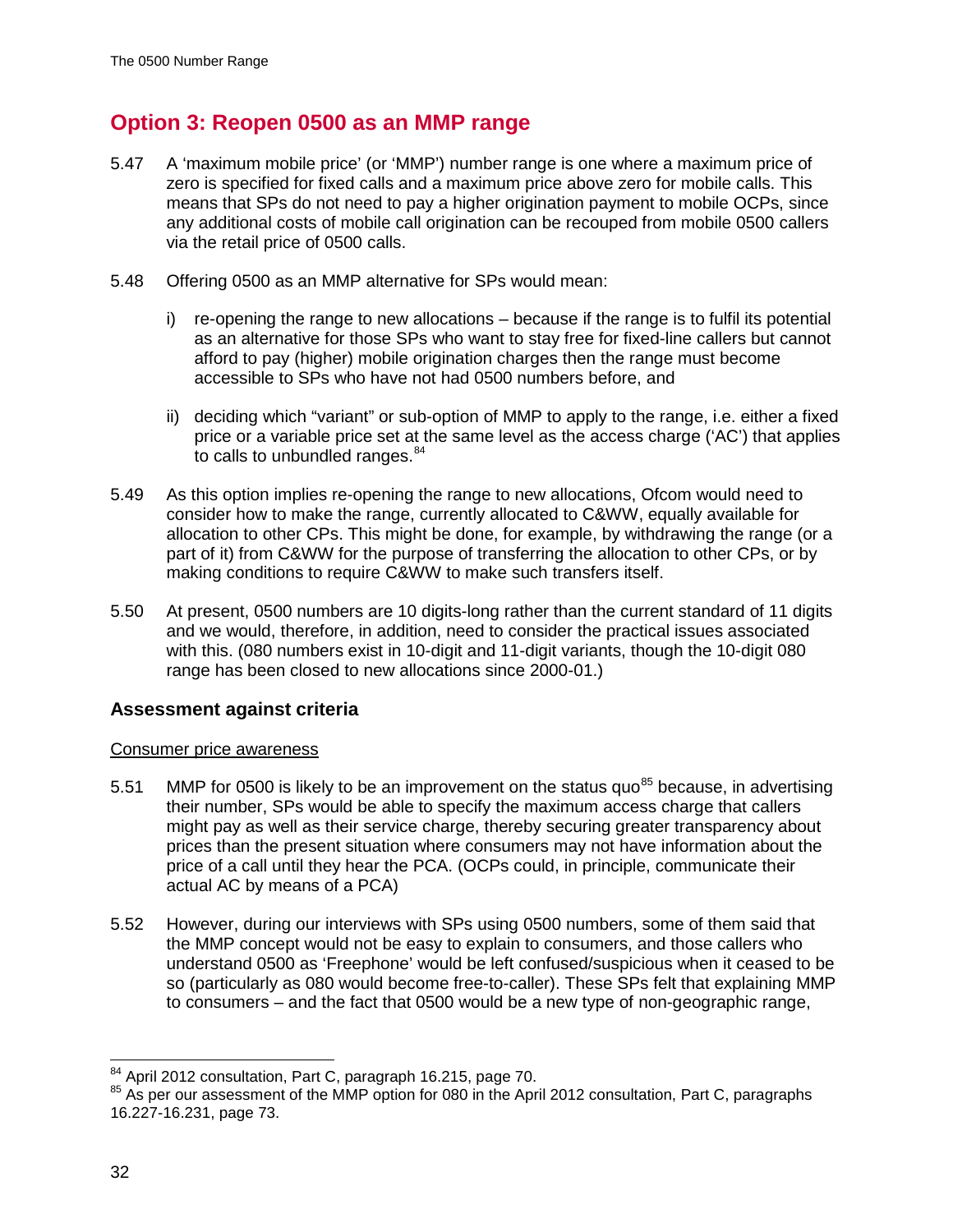neither free nor revenue-sharing – would be a significant challenge and would adversely affect consumer confidence on price.

5.53 Finally, we note that improvements in consumer price awareness under this option are likely to be limited to those who make 0500 calls. Given the very low volume of calls to this number range at present, significant confusion could persist.

#### Efficient prices

- 5.54 Our assessment of this option is:
	- i) efficiency is likely to be improved if prices reflect the costs of providing the service, as well as any additional costs (or benefits) borne by those not party to the transaction (i.e. the horizontal and vertical externalities set out in the April 2012 consultation). $86$
	- ii) the estimate of the impact on mobile and fixed OCPs' profits would be much less than for  $080^{87}$  $080^{87}$  $080^{87}$  because 0500 call volumes are much less than 080 call volumes; and
	- iii) the impact on fixed OCPs' profits of making 0500 an MMP range due to fixed-tomobile substitution would be smaller compared to the impact if the range were made free-to-caller. In any event, however, these impacts on profits are not likely to be significant for CPs given the very low call volumes on the range.<sup>[88](#page-32-2)</sup>
- 5.55 With regard to the externalities, the horizontal externality effects, in terms of consumers' expectations of fixed 0500 prices being affected by their expectations of the mobile charge, would not eliminated but may be less than it is presently.<sup>[89](#page-32-3)</sup> The vertical externality effects, in terms of 0500 charges representing SP preferences, would be addressed to some degree as SPs would gain more certainty about call prices. However, as noted in paragraph 5.52 above, the evidence from our survey of 0500 SPs revealed reservations about MMP, and a greater preference for making the range free-tocall from all CPs. That said, these effects are likely to be small given the relatively small number of active SPs on the range and the very low call volume.

#### Service quality, variety and innovation

- 5.56 In the April 2012 consultation we said that the same MMP option for 080 could improve service quality, variety and innovation relative to the status quo.<sup>[90](#page-32-4)</sup> It is unclear, however, whether our analysis in relation to 080 applies to 0500, given the evidence of SPs' reservations about this option and our assessment that there is limited scope for improvements in consumer price awareness and understanding of the range.
- 5.57 This option may provide a suitable migration path for those 080 SPs who would be inclined to quit 080 were it to become a free-to-caller range, thereby increasing the number of SPs and variety of services on the range

<span id="page-32-0"></span> <sup>86</sup> April 2012 consultation, Part C, paragraphs 15.2 -15.31, pages 17-19.

<span id="page-32-1"></span><sup>87</sup> April 2012 consultation, Part C, paragraphs 16.233-16.236, pages 74-75 and Annex 26.

<span id="page-32-2"></span><sup>88</sup> See Table 3.1 and Table 3.2.

<span id="page-32-3"></span><sup>89</sup> April 2012 consultation, Part C, paragraphs 16.229, page 73 and Annex 8 for a discussion of the evidence on this point.

<span id="page-32-4"></span> $90$  April 2012 consultation, Part C, paragraphs 16.237-243, page 75-76.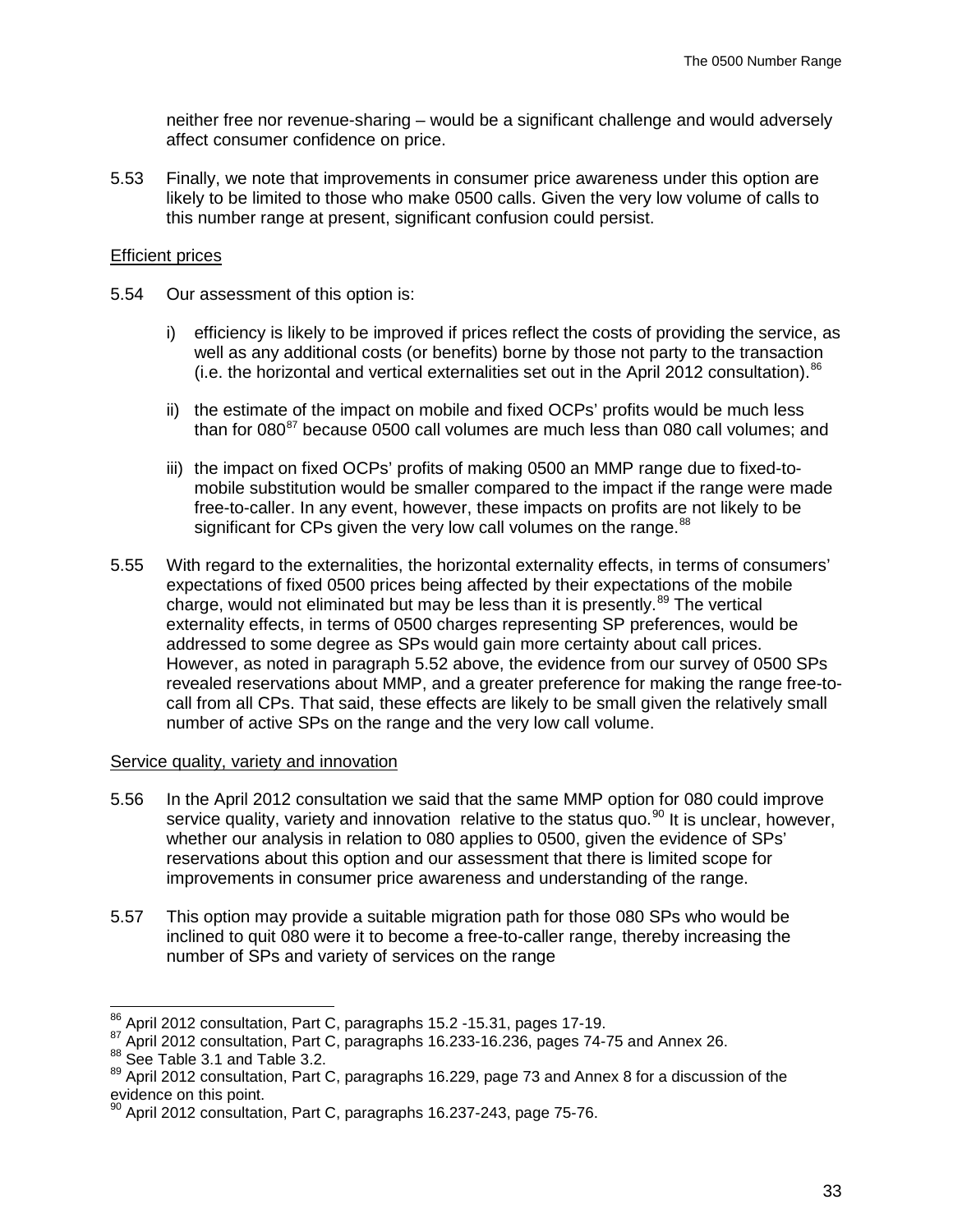5.58 However, in the same scenario, some 0500 SPs may opt to move to a free-to-caller 080 range to make themselves available to mobile callers for free. While we do not know definitely if more 080 SPs would move to an MMP 0500 range or more 0500 SPs would move to a free-to-caller 080 range, we consider the former less likely. This is because more SPs, on both ranges, appear to value the benefit that a free-to-caller range would bring to their incoming call volumes and are sensitive to the significantly poorer consumer recognition of the 0500 range. $91$ 

### Access to socially important services

- 5.59 As noted, the limited data available to us suggests that the proportion of 'socially important services' on the 0500 range is less than that on the 080 range and the number of them is likely to be small. That would render this a less relevant factor overall.
- 5.60 The rationale for this option for the 0500 range would be that it acts as an alternative range for those 080 SPs who cannot afford to pay the higher mobile origination charges that would result from a free-to-call 080 range. However, we also need to consider how this option for 0500 – in the context of 080 becoming free to all callers – would affect access to 'socially important services', particularly for low-income, mobile-only households. If a significant proportion of 'socially important' 080 SPs were to migrate to an MMP 0500 range, to avoid the higher mobile origination charges of a free-to-caller 080 range, then mobile callers would be disadvantaged relative to fixed-line callers. This would also be sub-optimal compared to a situation where these SPs remain on 080. However, fixed-line callers would benefit if the alternative for these SPs would be to migrate to a number range that is not free to call from a fixed line. Also, mobile callers would still be better off than under the status quo if prices from mobiles fall under this option.
- 5.61 However, the benefit of 0500 acting as an alternative range for 'socially important' SPs who cannot afford to be on a free-to-caller 080 range would only materialise if such SPs migrated to 0500 in preference to other number ranges. Our evidence of this is weak, and we would welcome the views of relevant SPs on this question.

## Regulatory burden

- 5.62 Our assessment of this option is that setting up an MMP range and having to review that price periodically would involve additional regulatory burden. While we have not sought to quantify these regulatory costs, the burden appears to be disproportionate, given that the potential benefits of this option are uncertain and limited, given low usage of the range.<sup>[92](#page-33-1)</sup> That said, these costs would be avoided, however, if the MMP were linked to the proposed access charge, which we do not propose to cap.<sup>[93](#page-33-2)</sup>
- 5.63 The cumulative burden on SPs resulting from migration of those 0500 SPs who do not wish to be on an MMP 0500 range – depends on how many SPs would decide to migrate under this option given the changes also proposed to the 080 regime. Although we do not have enough evidence to predict this number reliably, our limited research suggests that MMP is not a popular option among 0500 SPs and many, if not most, would consider

<span id="page-33-0"></span> $91$  See paragraphs 3.17-3.18.

<span id="page-33-1"></span><sup>92</sup> Although utilisation of 0500 numbers could improve under the MMP option, we do not have evidence<br>that such an improvement would likely happen or what its magnitude might be.

<span id="page-33-2"></span> $33$  April 2012 consultation, Part B, section 10, page 96 onwards.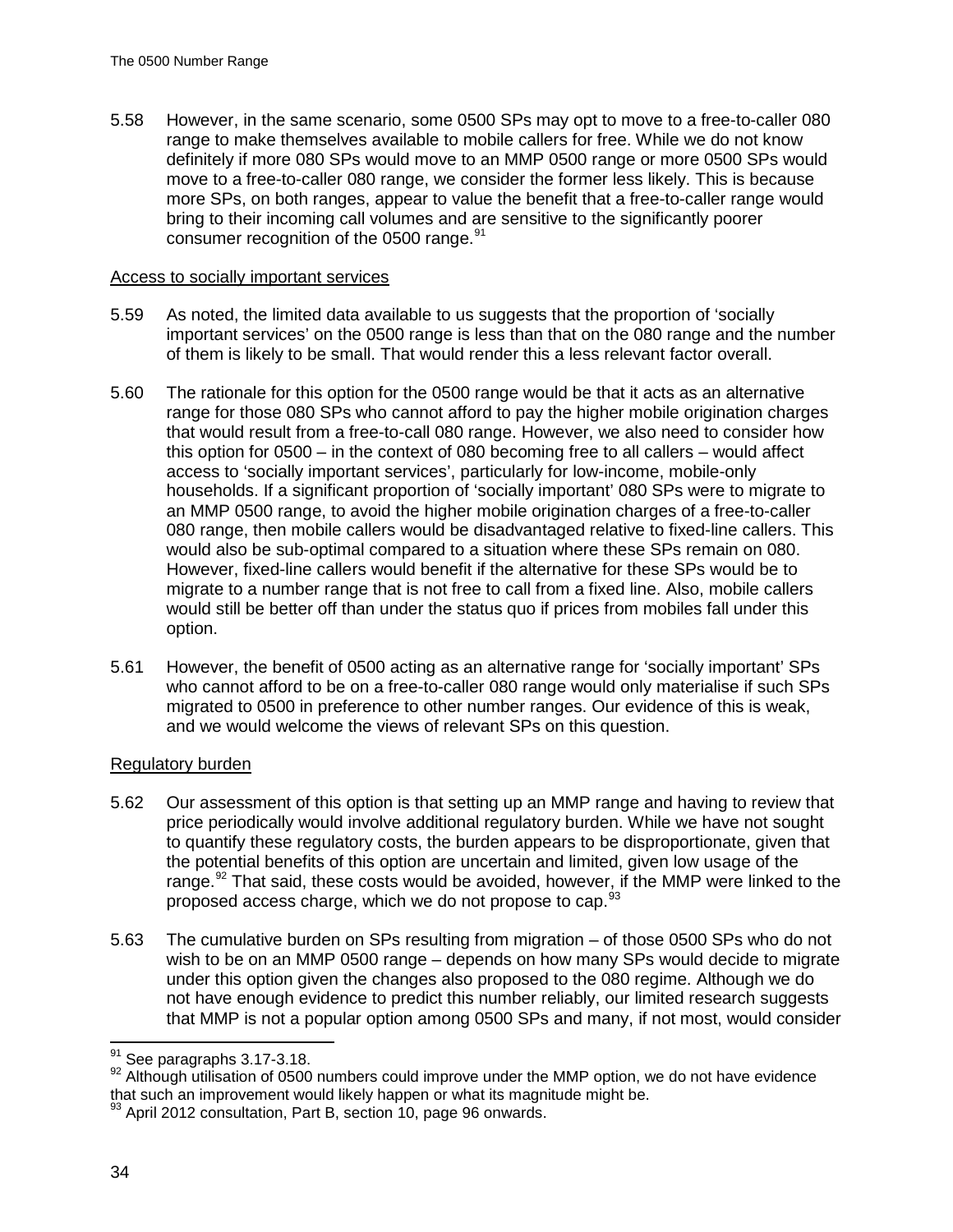giving up their 0500 numbers in preference for free-to-caller 080 numbers, or other numbers.<sup>[94](#page-34-0)</sup> However, as our limited evidence suggests that a majority of SPs with 0500 numbers already operate 080 or other numbers for their callers in tandem with their 0500 number, the number of migrations caused by this option may not be more than a small fraction of the number of SPs which stop using 0500.

#### Impact on preferred choice for 080

- 5.64 We noted in the April 2012 consultation that offering 0500 as an alternative MMP range could affect the attractiveness of a free-to-caller 080 range in two ways:<sup>[95](#page-34-1)</sup>
	- i) 0500 would act as an alternative for those SPs who cannot, or are not willing to, pay an increased 080 mobile origination charge. This would better reflect the diversity in SPs' preferences. We estimated that around 19% of 080 SPs are likely to choose to migrate because of the increased origination charge on the 080 range, whereas 14% said they would prefer the model we are considering under this option for the 0500 range. However, it is unclear how many of these SPs would consider migrating to 0500 given its very low recognition among consumers; and
	- ii) Potential for consumer confusion on price between 080 and 0500 may exist as a result of the historical labelling of both ranges as 'Freephone' – which may harm our preferred option for 080. In theory, this problem is likely to be worse under this option than the previous options where we noted this harm was likely to be limited by the low consumer awareness of 0500. This is because, by reopening the 0500 range to new allocations, we would be looking to drive increased awareness and usage of the range compared to the status quo. Because this option would represent a significant change from the status quo (0500 being a closed range), we would need to communicate a message to consumers explicitly about the 0500 range, which would be intended to raise consumer awareness.

Nonetheless, we still do not think the risk of diluting the 080 message is very high under this option. In the first instance, we note that consumer confusion between number ranges tends to occur when the prefixes for number ranges are very similar, which is clearly not true of 080 and 0500.<sup>[96](#page-34-2)</sup> While 080 and 0500 have both been labelled 'Freephone', which may create a link between the number ranges in consumers' minds, our consumer survey found that few respondents correctly identified 0500 as Freephone. Consumers who were never aware that 0500 was a Freephone range are unlikely to have their perceptions of 080 affected by their experiences of calling 0500 numbers under this option. So, even though call volumes to 0500 may increase, we would not consider the potential for dilution of the 080 message to increase with them. As a result, the extent of this link is likely to be limited in practice to the small number of callers who were aware that 0500 was a Freephone range – as is the case with the other options where the 0500 range continues to operate. Secondly, we note that 0500 SPs can inform consumers through advertising material or other communication of maximum call prices.

5.65 0500 SPs who wish to provide their callers with a free-to-caller number could migrate to the 080 range. Of the 0500 SPs we interviewed, most consider a free-to-caller range

<span id="page-34-0"></span><sup>&</sup>lt;sup>94</sup> See paragraphs 3.17-3.18.<br><sup>95</sup> April 2012 consultation, Part C, paragraph 16.274, page 85.<br><sup>96</sup> April 2012 consultation, Part A, section 4 as well as Annex 8.

<span id="page-34-2"></span><span id="page-34-1"></span>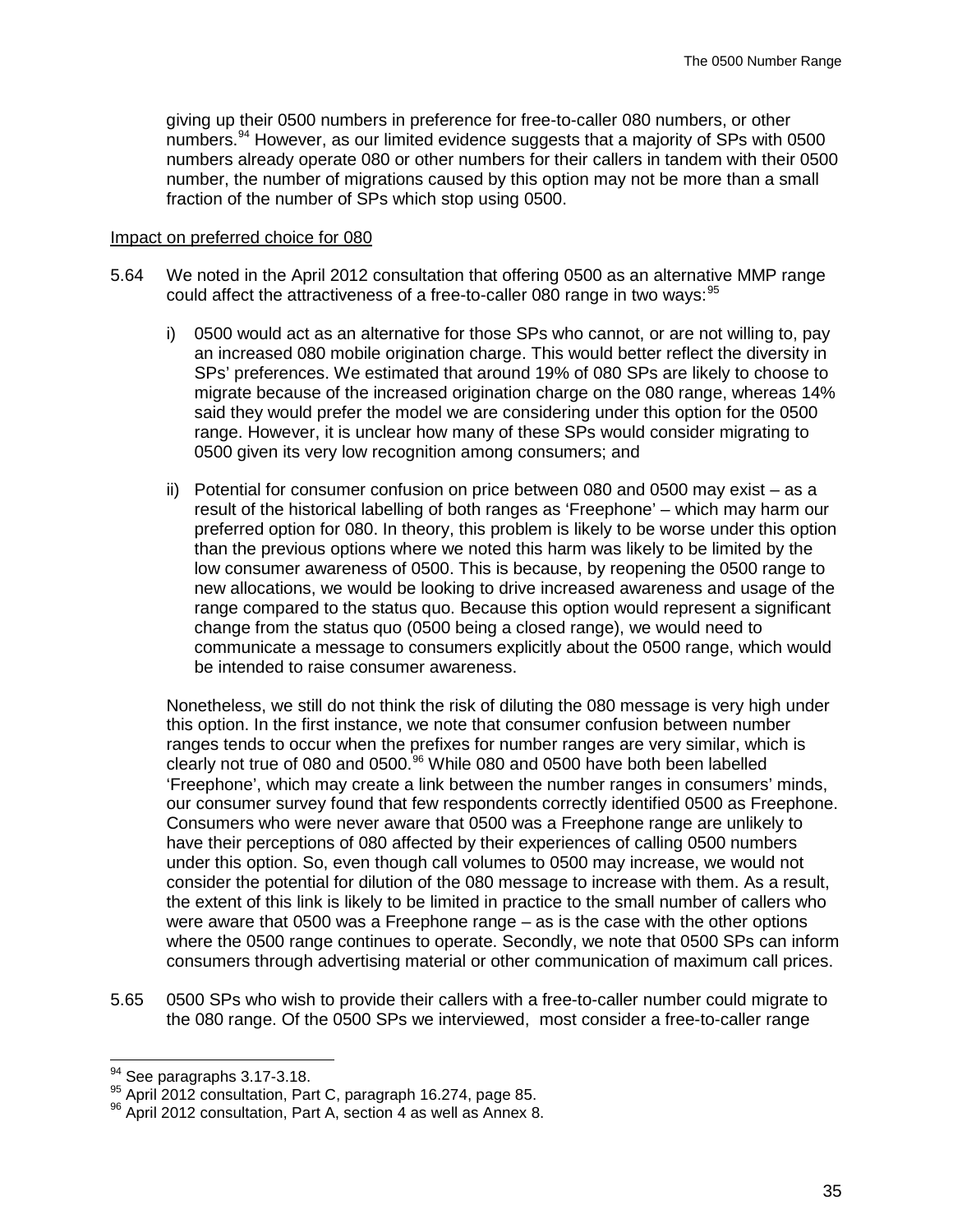more attractive for their business needs than an MMP range. Furthermore, many already operate 080 numbers in parallel with their 0500 numbers and have more 080 numbers than 0500 numbers. Thus, for them, simply stopping their 0500 numbers would be an option. Were many SPs on the 0500 range to migrate to the free-to-caller 080 range – or give up their 0500 numbers and only offer 080 numbers for the same services, this would be positive for consumers. It cannot be considered negative for SPs as it would be of their own volition, i.e. we assume they would do their own cost-benefit analysis beforehand.

### Efficiency and best use of telephone numbers

- 5.66 Re-opening the 0500 range, as a new kind of range, to allocations by all CPs would, in theory, improve the utilisation of the range. Against this criterion, this option represents a potential improvement over the previous two options.
- 5.67 However, this remedy of the range's current inefficiency would only be realised if a significant number of SPs viewed such an 0500 range as a viable range for their business needs and used the range to provide efficiently priced, varied and innovative services. Our limited research among SPs suggests that is unlikely to be the case since demand for 0500 numbers would remain weak as (i) it is poorly recognised at present by consumers and (ii) some SPs consider MMP a significant challenge to explain to consumers and unattractive in contrast to a free-to-caller 080 range.<sup>[97](#page-35-0)</sup> In the absence of evidence of demand for phone numbers on an open, MMP 0500 range, our provisional view is that this option would fail to remedy the under-utilisation of the 0500 range today.

## **Provisional conclusion**

- 5.68 Evidence of demand among SPs to make 0500 MMP and to re-open the range to allocations is weak. A number of SPs interviewed by us viewed this option as complex for consumers and consequently not an attractive one for their needs. This evidence contradicts the theory that this option could remedy current low and inefficient use of the range. Any improvement in this regard would require significant demand for 0500 as an MMP range and in the absence of evidence to demonstrate this, we must take a sceptical view of this option's ability to address the lack of efficiency in the range.
- 5.69 Given the extremely poor awareness of 0500 among the public, we also take a sceptical view of the likelihood that, of those 080 SPs who cannot afford the mobile origination charge of a fully free-to-caller 080 range, many would opt to migrate their services to an MMP 0500 range.
- 5.70 Additionally, there exists the risk that an MMP 0500 range would still be confused with 080 or be perceived as a "lesser" or "inferior" range by consumers. This could depress demand for such a range among SPs. This risk is likely to be greater than under the status quo, as opening the number range to new allocations may increase consumer usage and awareness of the range, thereby increasing the potential for confusion.
- 5.71 For these reasons, we are not persuaded by the evidence currently available that making 0500 an MMP range would meet our policy objectives for the range itself or for our

<span id="page-35-0"></span> $97$  See paragraphs 3.17-3.18.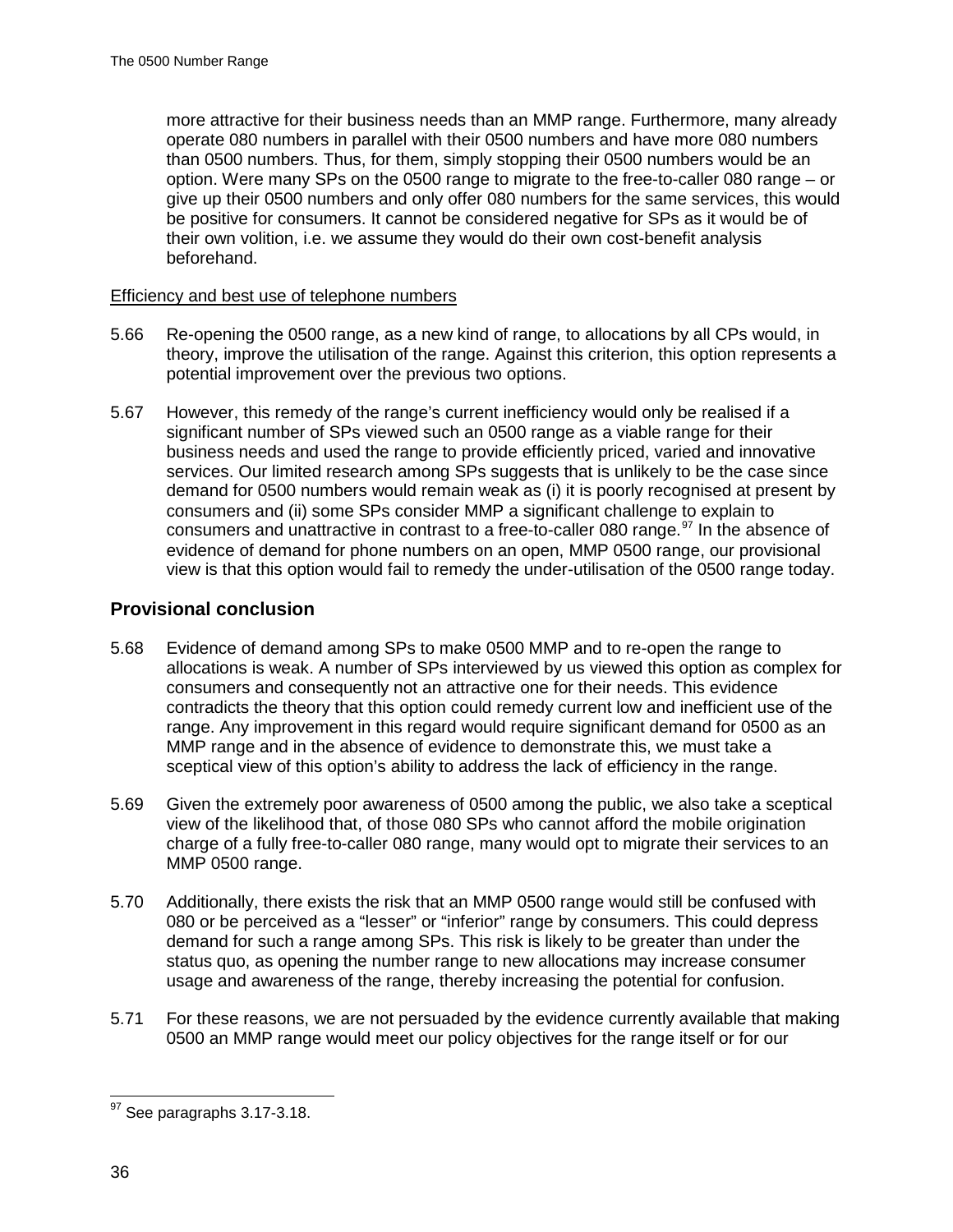overarching goal of simplifying non-geographic ranges to improve consumer awareness and confidence.

# **Option 4: Withdraw the 0500 range**

- 5.72 At present, the 0500 range is closed to new allocations. But SPs who secured 0500 allocations in the past are free to continue using these numbers. This option would withdraw all 0500 number allocations from further use.
- 5.73 For SPs who use 0500 numbers to offer services, this option would require that they migrate those services either to alternative numbers that they operate or to new numbers that they would have to obtain.

## **Qualitative assessment against criteria**

#### Consumer price awareness

5.74 If the range were to be withdrawn, this issue would become redundant since no services would be provided on the range.

#### Efficient prices

5.75 If the range were to be withdrawn, the issue would also become redundant in relation to the range. As set out above, we do not think it likely that withdrawing the 0500 number range would have any material impact on tariffs for other services given the very low call volumes to this range.

#### Service quality, variety and innovation

- 5.76 Withdrawal of the range would mean that no services could be provided on these numbers. The net impact of this option on service quality and variety would depend on (a) whether 0500 SPs migrate to other number ranges, such as 080, and maintain their services to consumers, and (b) what call prices apply to consumers on the new number ranges. Although our research among SPs was limited, most SPs we interviewed, across industry sectors, said they would maintain their Freephone services (by using 080 numbers) as incoming calls for which callers were not charged were important to their businesses/operations. Therefore, our provisional view is that to the extent SPs wish to continue providing services currently offered using 0500, they can do so (and will opt to do so) using 080 (or another number range that meets their needs).
- 5.77 As part of this consultation, we would welcome the views of SPs offering services on 0500 numbers on what they would do with those services if 0500 numbers were to be withdrawn.

#### Access to socially important services

5.78 As noted, the limited data available suggests that the proportion of 'socially important services' on the 0500 range is less than that on the 080 range and the number of them is likely to be small. That would render this a less relevant factor overall and we consider that the scope for harm to callers is limited. If a majority of 'socially important' SPs with active services on the 0500 range were to move those services to 080 numbers, then this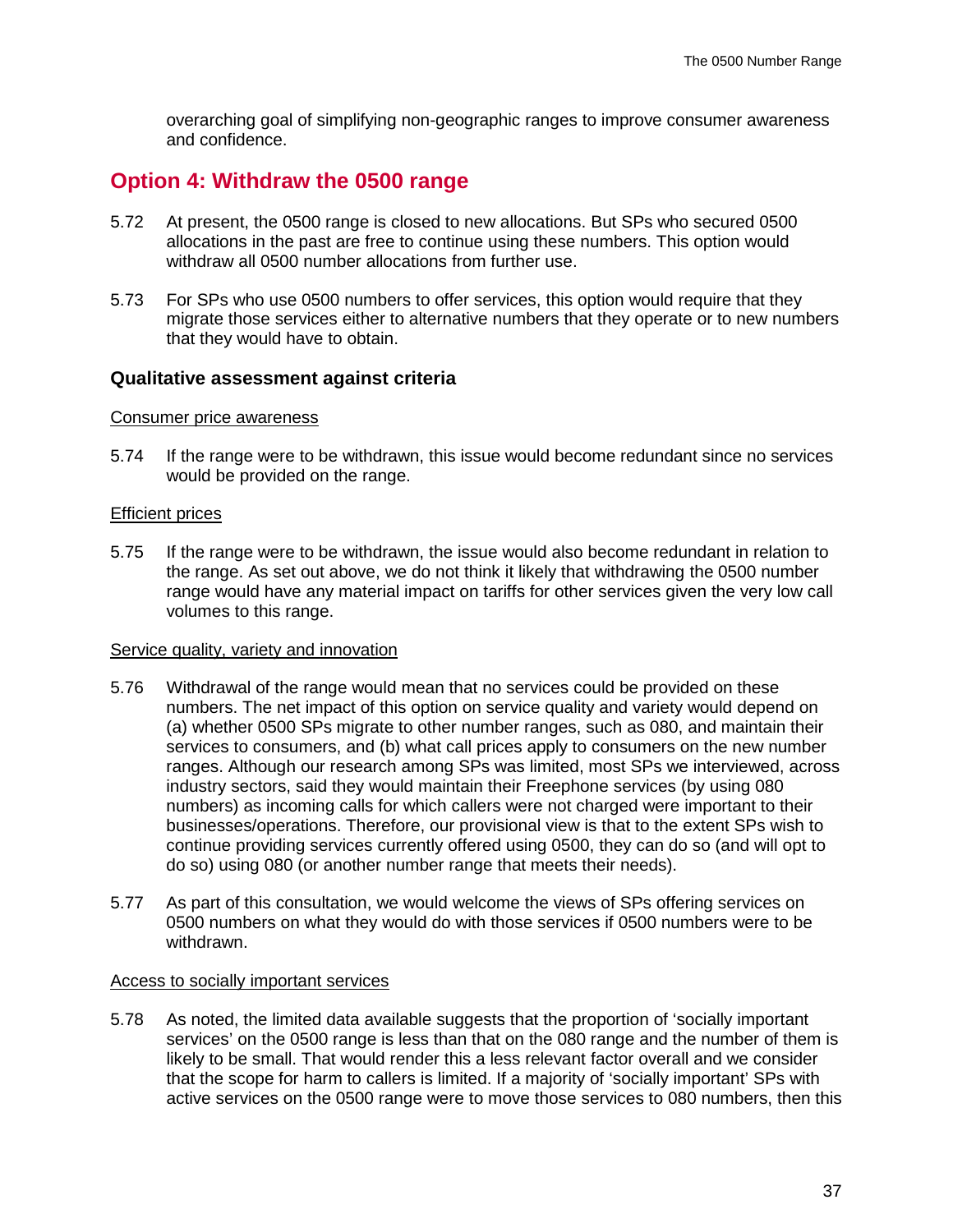would be a net gain for consumers/callers over the status quo since, under our preferred option, 080 will become free to call. Our limited interviews with 0500 SPs did not capture enough 'socially important' SPs for us to draw inferences about what 'socially important' SPs using 0500 numbers would do if those 0500 numbers were withdrawn. We welcome the views of SPs providing socially important services (as set out in the April 2012 consultation) $98$  on this.

## Regulatory burden

- 5.79 We do not have sufficient evidence to indicate what proportion of SPs would migrate their services currently on 0500 numbers to the 080 range and/or to other number ranges (see section 3 and paragraph 5.81 below). Therefore, any estimation of the transfer of 0500 call volumes to other number ranges would be very uncertain and, consequently, so would estimation of the impact on CPs' revenues. If current 0500 call volumes were to transfer largely to a free-to-caller 080 range then the consequent increase in OCPs' revenues would be subject to the tariff package effect and fixed-mobile substitution.<sup>[99](#page-37-1)</sup> However, given the 0500 range's very low call volumes (particularly in relation to 080 call volumes), we do not expect there to be a material impact on the revenues of CPs, either originating or terminating, from withdrawing this number range.
- 5.80 This option could trigger migration costs for 0500 SPs. In August 2012, C&WW advised us that the number of SPs on the 0500 range, including those that have ported to other operators, was  $[\times]$   $[\times]$  in June 2012.<sup>[100](#page-37-2)</sup> However, our interviews with a small sample of 0500 SPs indicates that many, if not most, concurrently operate 080 or other numbers, and many of them said that they would not necessarily need to secure new numbers to replace their 0500 numbers. Most of them advised us that their 0500 call volumes were a small fraction of their total incoming call volumes and they did not expect migration costs to be significant. They also added that a longer implementation/transition period – for the stopping of 0500 numbers – would further reduce costs and allow them to minimise disruption.
- 5.81 In our April 2012 consultation, we estimated that migration costs per SP could range in the region of £1,000-£2,500.<sup>[101](#page-37-3)</sup> But we acknowledged "considerable uncertainties" around any estimate of such costs.<sup>[102](#page-37-4)</sup> With respect to the 0500 range, we consider that there are additional complexities that would render an equivalent estimate more uncertain:
	- i) C&WW advised us  $[\times] [\times]$ .
	- ii) In our interviews with 0500 SPs, a clear majority said they also operated 080 and/or other non-geographic numbers concurrently, thus it was not necessary they would need to replace any expiring 0500 number(s) with new lines. Although the sample of 0500 SPs interviewed was small, this finding may be indicative of wider co-use of 0500 numbers with 080 and other numbers.

<span id="page-37-1"></span><span id="page-37-0"></span><sup>&</sup>lt;sup>98</sup> April 2012 consultation, Part A, paragraphs 5.98-5.103, page 81.<br><sup>99</sup> Discussed in the April 2012 consultation, Part C, paragraphs 16.118-16.150, pages 50-57.<br><sup>100</sup> C&WW's 17 August 2012 response to Ofcom's 16 July 2

<span id="page-37-3"></span><span id="page-37-2"></span> $101$  Cave to  $17$  August 2012 response to Ofcome 16 July 2012 requested. 101 April 2012 consultation, Part C, paragraph 16.205, pages 67-68 and Annex 12, pages 150-167.

<span id="page-37-4"></span><sup>&</sup>lt;sup>102</sup> April 2012 consultation, Part A – Annexes, paragraph A12.74.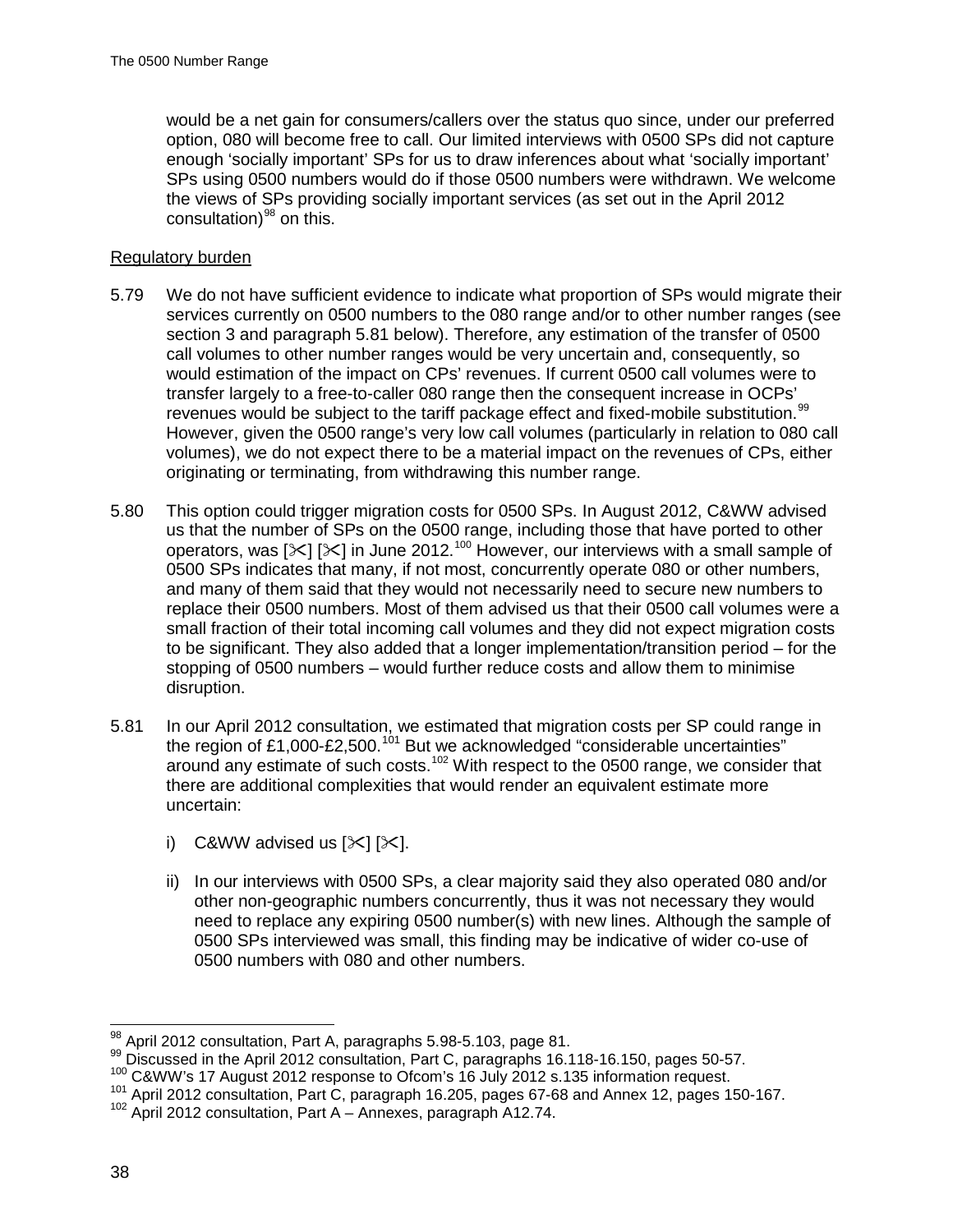- 5.82 Given these uncertainties, we do not consider it possible to seek to estimate precise migration costs. Instead, we want to use the consultation process to test our hypothesis that migration costs are not a significant factor that would reduce the attractiveness of our preferred option compared to the other options available, and so we welcome SPs' views on migration costs.
- 5.83 We also note the views of SPs we interviewed that that their migration costs would be significantly mitigated by a longer implementation period. (We discuss implementation options in the next section.)

#### Impact on preferred choice for 080

- 5.84 This option could simplify the understanding and recognition of Freephone numbers among consumers. With the 0500 range gone, Freephone (which would become free-tocaller under our proposals) would be associated more clearly with the 080 range. Callers would no longer face two number ranges identical in purpose but very different in appearance with its potential to confuse callers and erode confidence in the identity and pricing of both ranges. The understanding that Freephone means an 080 number would strengthen 080's identity and, consequently, help to undo the negative impact on demand for 080 resulting from consumer uncertainty about 080 pricing that we identified in the April 2012 consultation.<sup>[103](#page-38-0)</sup>
- 5.85 The 080 range would gain those 0500 SPs who wish to continue to offer Freephone/freeto-caller services despite higher mobile origination charges and are prepared to incur the costs of migration. Our limited research with 0500 SPs indicates that a majority of them would opt to move services currently offered on 0500 numbers to 080 numbers. This would be positive for 080, the prime Freephone range.

#### Efficiency and best use of telephone numbers

- 5.86 As noted in section 3, utilisation of the 0500 range is less than  $[\times]$   $[\times]$ . The number of active SPs on the range is relatively small and has been decreasing over recent years,<sup>[104](#page-38-1)</sup> and call volumes are very low.<sup>[105](#page-38-2)</sup> A very large proportion of the total 0500 call volume today is generated by a very small number of SPs.<sup>[106](#page-38-3)</sup> The range is closed to new allocations, so is not available to CPs or new SPs as a resource. Therefore, the current use of the range is poor and this, together with its limited availability, cannot be considered to encourage efficiency or innovation. Further inefficiency results from the fact that the range duplicates the current purpose of 080, even though that range is far from exhausted and able to meet demand for Freephone numbers.
- 5.87 Withdrawing the range will rationalise Freephone numbers into a single range 080 and remove the 0500 range, which is little used and poorly understood. As set out above, this could improve consumer understanding and recognition of the 080 range and

<span id="page-38-0"></span> $103$  With 0500 gone, the only other range offering free calls – other than 080 – would be the six-digit 116 range, the 'Harmonised numbers for harmonised services of social value'. These are very different in appearance from 080 numbers and, secondly, there are very few 116 numbers due to the conditions attached to their use. Thus, we do not consider that 116 numbers have any discernible impact on the public understanding of 080 numbers.

The number of SPs on the 0500 range has dropped from around  $[\times] [\times]$  in 2007 to  $[\times] [\times]$  in 2012.

<span id="page-38-3"></span><span id="page-38-2"></span><span id="page-38-1"></span> $\frac{105}{106}$  See paragraph 3.13.<br> $\frac{106}{106}$  See paragraph 3.14.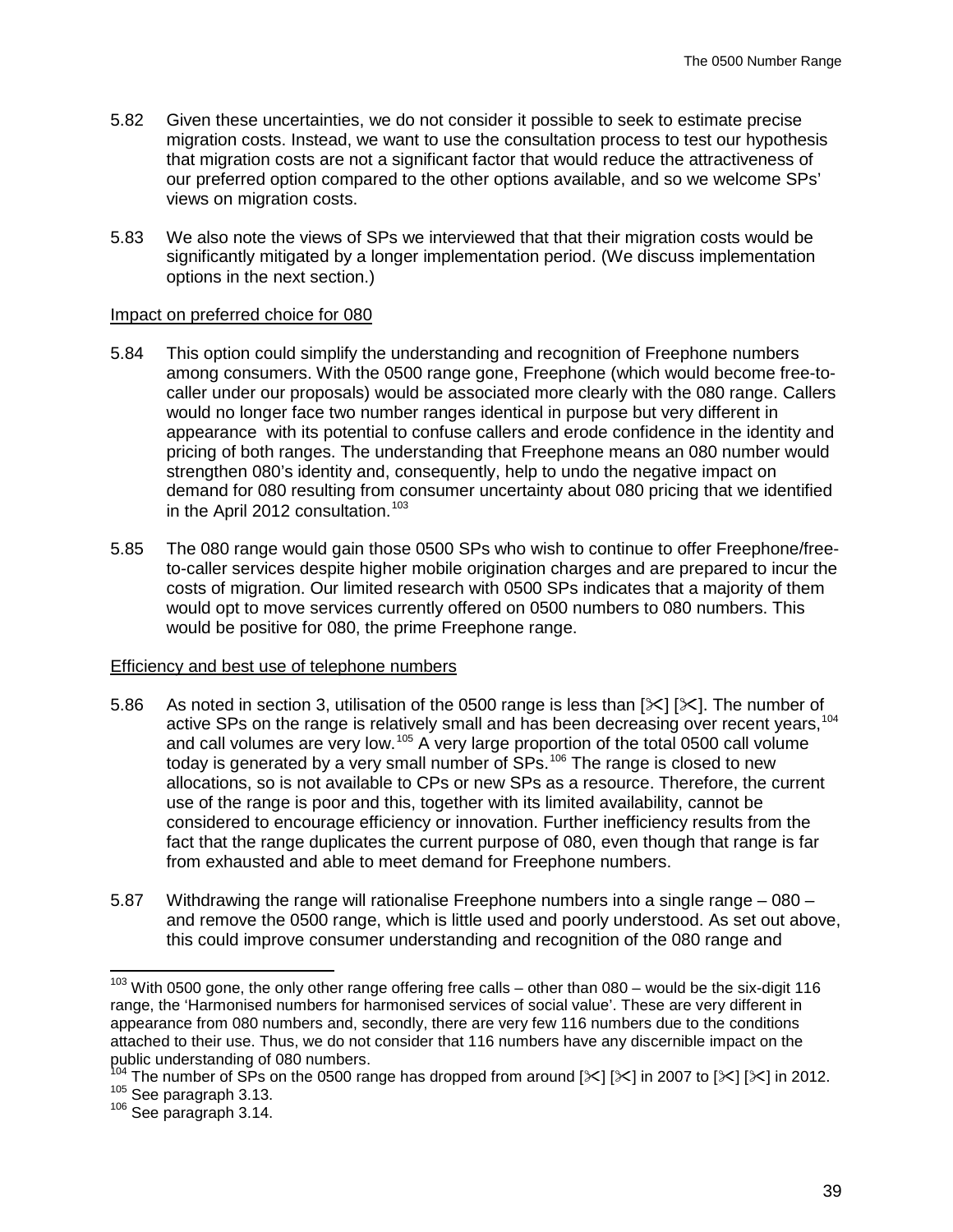thereby enhance SP demand for numbers on the range. By enhancing SP demand, it may also increase the scope for the proposed changes to 080 to secure improvements in service availability and innovation on the range.<sup>[107](#page-39-0)</sup>

## **Provisional conclusion**

- 5.88 This option would be consistent with our objective of "making the pricing structures clearer and removing confusing and misleading inconsistencies".[108](#page-39-1) By eliminating a number range (i) that no longer appears to have a distinct rationale, (ii) for which there is little evidence of demand, and (iii) whose existence creates negative horizontal externality effects on demand for 080 and non-geographic call services generally, this option would simplify and rationalise the use of non-geographic numbers. By removing the scope for confusion by having two different number ranges serving identical purposes, it would help to making pricing more intuitive for consumers.
- 5.89 All other things being equal, best use of numbers is not served by having two number ranges, dissimilar in appearance, serving identical functions when the main number range for this function has not been exhausted as a resource. All active 0500 allocations could be accommodated within the 080 range. (Most 0500 SPs we interviewed already had 080 numbers as well.)
- 5.90 The consumer-side problems with the 0500 range discussed earlier, i.e. very poor understanding of the range and very poor awareness of 0500 call charges, would be rendered immaterial by withdrawal of the range.
- 5.91 Among all the options for 0500, this option would be most beneficial for 080 (assuming our preferred option for 080 is implemented) because (i) it would help consolidate the identity and location of Freephone in the 080 range and (ii) it would allow us to present the public with a simpler message about Freephone becoming free to all callers. By contrast, maintaining the 0500 range (whether as free-to-caller or MMP) – a range which, due to its closed and low-utilisation nature, would always have a lower profile among consumers – would risk diluting the message about our reform of Freephone.
- 5.92 Although aggregate migration costs caused by withdrawing the range are uncertain, for many, if not most, SPs using the 0500 range, these are likely to be limited because many of them concurrently operate 080 or other numbers. Our limited research with 0500 SPs suggests that most of them, even more so those who account for the largest 0500 incoming call volumes, concurrently operate 080 numbers. Furthermore, many of these SPs indicated to us that (i) they expected their migration costs arising from the withdrawal of 0500 numbers to be small and (ii) their migration costs would be further reduced by a longer implementation timeframe for the withdrawal of 0500 numbers. (We discuss our options for implementation in the next section.)

# **Provisional conclusion on the 0500 range**

5.93 On the basis of the assessment of the options available for the 0500 range, our preferred option is Option 4, withdrawing the range. We consider that withdrawing the 0500 range would go further than the alternatives in:

<span id="page-39-0"></span> $107$  See April 2012 consultation, Part C, paragraphs 16.190-16.192.

<span id="page-39-1"></span><sup>&</sup>lt;sup>108</sup> See paragraphs 5.3-5.5.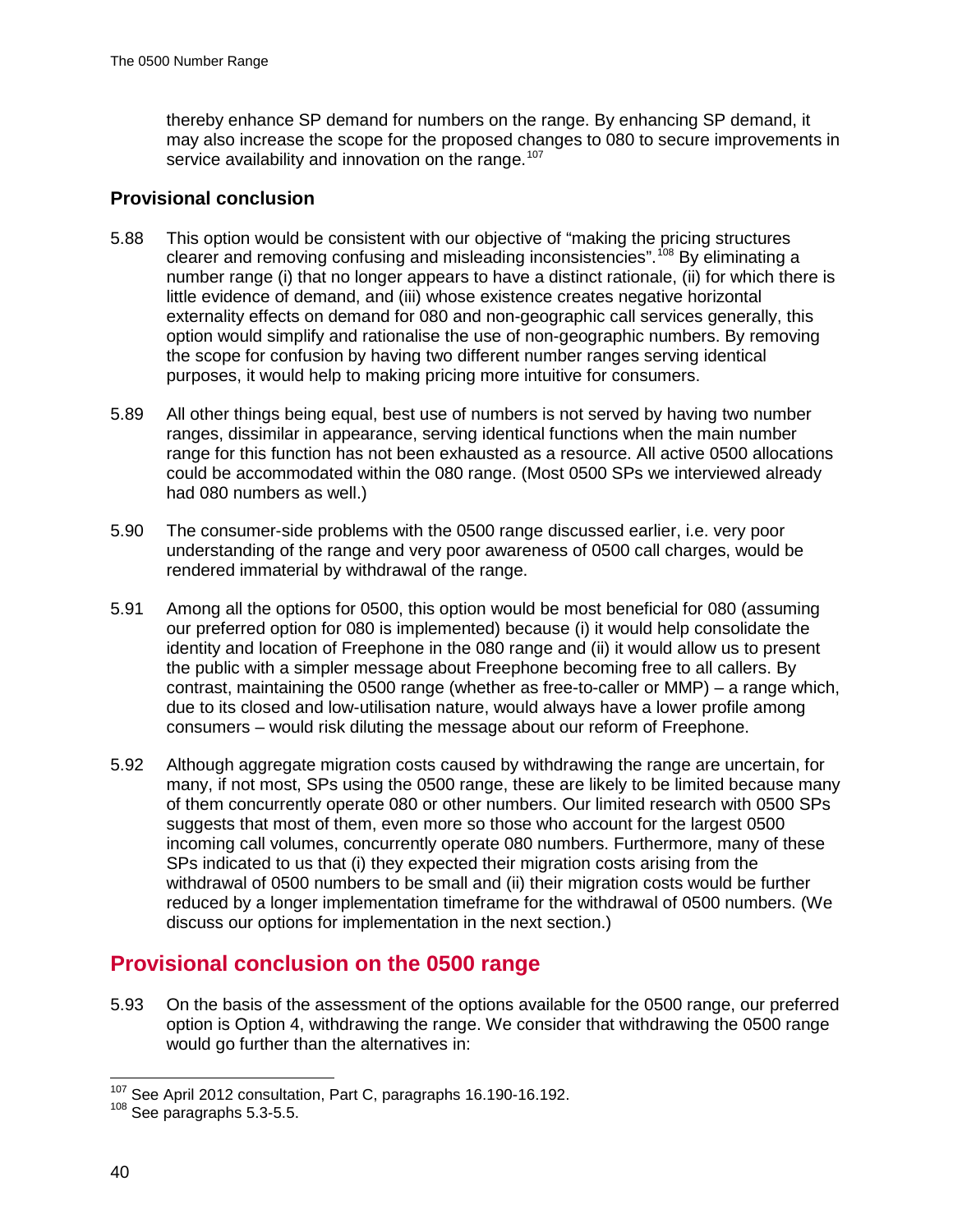- rationalising telephone numbering to reduce consumer confusion;
- securing the best use of telephone numbers; and
- enhancing the clarity and simplicity of the new Freephone regime (080) for the benefit of consumers and businesses.

Therefore, this option would best advance our policy objective of making non-geographic numbering and pricing more intuitive for consumers.

- 5.94 We recognise that this option has potential to create costs for some SPs on the 0500 range. Our limited research with SPs indicates that these costs, primarily linked to migration, are unlikely to be large for most of them and would be reduced by means of a longer implementation period, thus allowing SPs more time to prepare for the change, to communicate this change to their customers and business partners, to amend their promotional literature, websites etc. There is some evidence that many 0500 SPs operate 080 numbers in parallel to their 0500 number and, thus, may not have to migrate their 0500 number. To further our understanding on this, we welcome evidence from SPs on costs and other consequences for them of the withdrawal of 0500 numbers.
- 5.95 We consider that the potential harm associated with this option is outweighed by the benefits for consumers and SPs which we have presented above. Based on current evidence before us, we consider that this option would be more effective, appropriate and proportionate in meeting our policy objectives and satisfying our duties under the Act than the alternatives.
- 5.96 As we noted in paragraph 2.7, in 1998, Oftel, Ofcom's predecessor, proposed the withdrawal of the 0500 range and migration of services to the 0800 range. This was resisted by some SPs and consumer groups, and criticised by the House of Commons Select Committee on Trade and Industry, following which Oftel changed its position and 0500 numbers were not migrated to 0800. Today, circumstances with respect to the 0500 range are fundamentally different. In brief:
	- i) The 0500 range was established when BT had exclusive access to 080 numbers. Today, 080 numbers are available to all CPs. Thus, the rationale for 0500 as a range serving the same purpose as 080 has gone.
	- ii) Then, 0500 had potential to emerge as a significant Freephone range well-utilised by SPs. Today, utilisation of the 0500 range is below  $[\times]$   $[\times]$ . There are fewer than  $[\times]$  $[\times]$  SPs left on the range, and  $[\times]$   $[\times]$  SPs quit the range in the five years to 2012.
	- iii) Consumer usage of 0500 numbers, measured by call volumes, are extremely low compared to 080 and most other non-geographic ranges.<sup>[109](#page-40-0)</sup>
	- iv) Finally, consumer understanding of 0500 numbers and call charges are significantly worse than for other 080, geographic and mobile numbers. We consider that, collectively, these indicate that market factors have moved against the case for maintaining the 0500 range.

<span id="page-40-0"></span> $109$  See Table 3.1 and Table 3.2.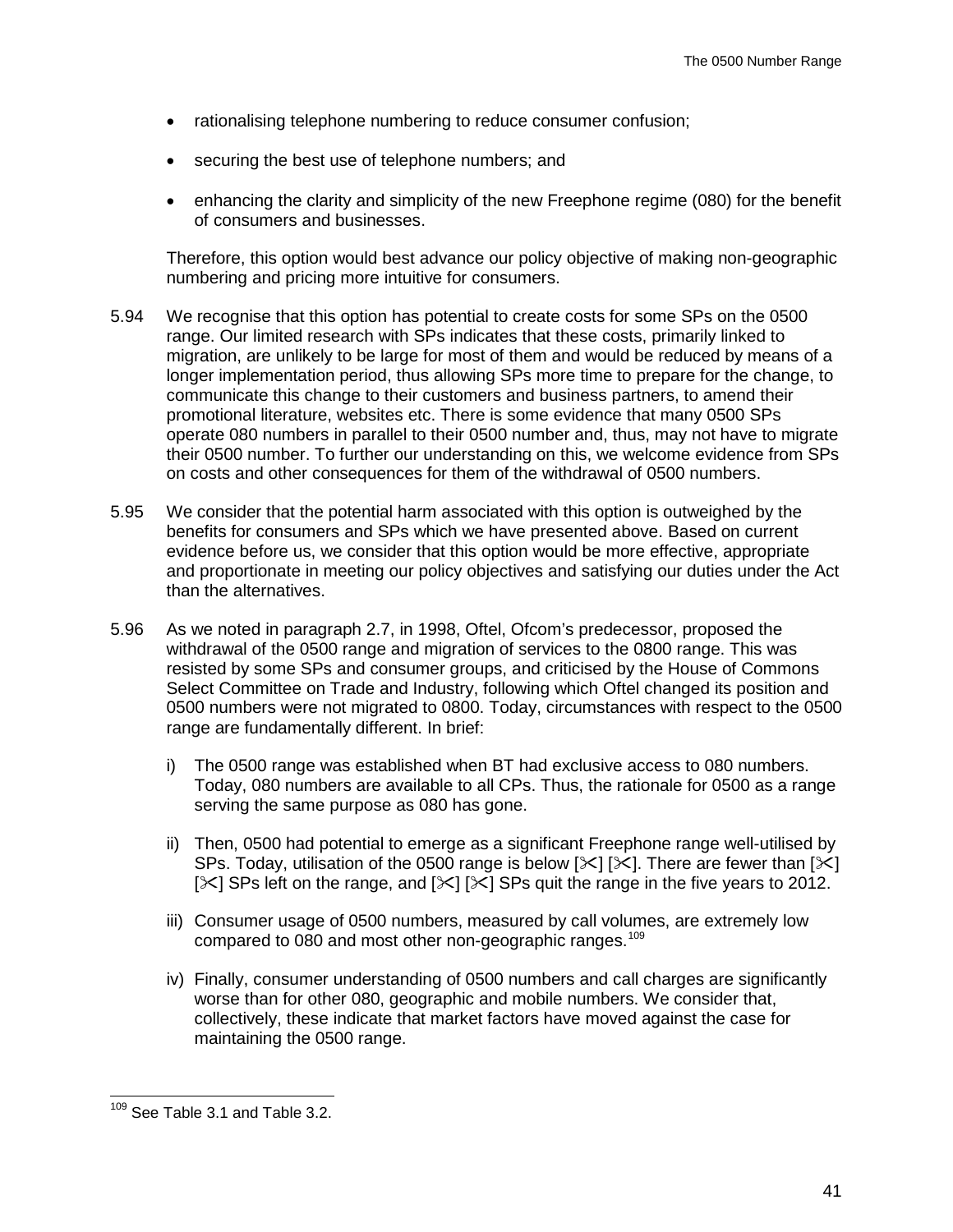- 5.97 The analysis presented in this section represents our impact assessment of the proposal for withdrawing the 0500 range. We have not conducted a fully quantified assessment of costs against benefits. This is because:
	- with the data available to us at this stage, we cannot confidently estimate all the costs that may arise. In particular, there is significant uncertainty about the number of SPs actively using 0500 numbers at present, the number of those that would need to migrate to a different number range and the number ranges to which they might migrate their services;
	- the benefits that we consider would result from our proposal are not easily quantifiable. These relate to the removal of numbering inconsistency, the reduction of the potential for consumer confusion, and the clarification of the identity and location of Freephone (see paragraphs 5.88-5.92). Although the evidence we have of consumer perception and SPs' opinions (presented in section 3) gives us confidence that these are benefits that would lead to improved consumer confidence in, and increased use of, non-geographic telephone numbers, we cannot estimate the quantum of increase in consumer demand and/or use that would follow.
- 5.98 However, we have conducted a qualitative assessment of the benefits and set out their impacts on consumers, SPs and CPs. We have also referred to the quantitative analysis in the April 2012 consultation in relation to migration costs, mobile origination costs and impact on OCPs' profits due to fixed-mobile substitution where relevant. We consider this is sufficient to enable stakeholders to assess the likely impact of our proposals.
- 5.99 Our provisional conclusion to withdraw the 0500 range is consistent with the policy objectives of our strategic review of non-geographic numbers and the evidence we have set out. In particular, in this consultation we have set out:
	- clear evidence of consumers' poor awareness and understanding of the 0500 range;
	- clear evidence of the lack of efficiency in the use of numbers in this range and the long-term decline in the utilisation of the range by SPs; and
	- findings from our limited research on 0500 SPs which suggests that they appreciate the problems with the present-day Freephone regime as we have presented them and broadly welcome Ofcom's intervention to simplify and clarify non-geographic numbers and pricing for the benefit of consumers.

*Q5.2: Do you agree with our assessment of the options for the 0500 range? In particular, do you agree with our preferred option of withdrawing the 0500 range? If not, please explain why.*

*Q5.3: Do you have any comments on the analysis presented on the costs and benefits of our preferred option? Please provide evidence to support your comments.*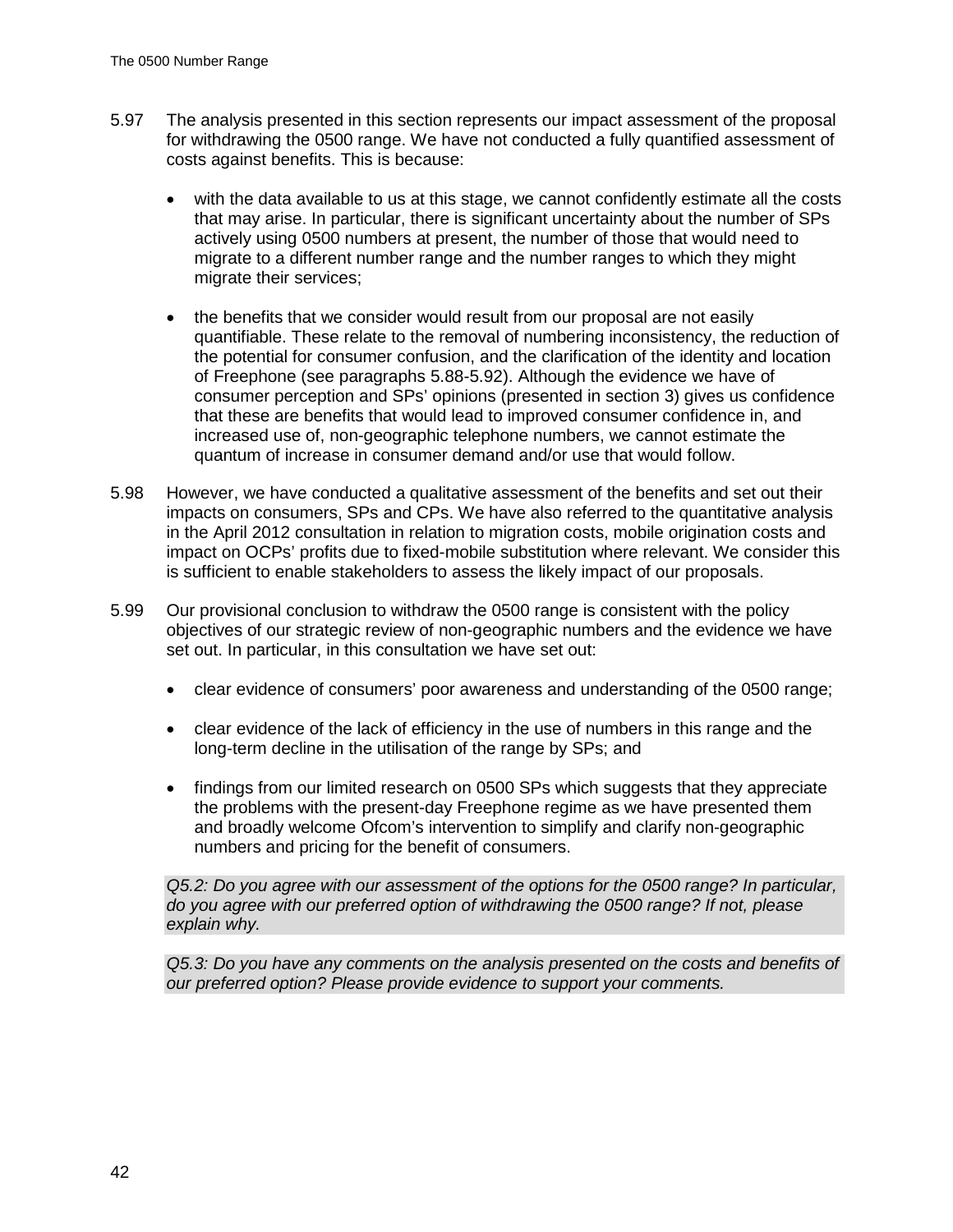## **Section 6**

# <span id="page-42-0"></span>**Implementation**

# **Introduction**

- 6.1 This section sets out how we propose to implement our preferred option for 0500 telephone numbers, which is to withdraw the number range.
- 6.2 We discuss how changes to the 0500 number range would be communicated to consumers and service providers and set out the proposed timetable for implementation. We also outline the legal instruments which we consider will be required to give effect to a withdrawal of the range and the legal tests that must be satisfied.
- 6.3 There are risks attached to our preferred option. Therefore, in deciding how to implement this approach we want to ensure that these risks are minimised and mitigated where possible. These risks are around:
	- SP migration: Our preferred option would mean that SPs using 0500 numbers would have to migrate their services to another range if they wish to maintain those services (unless those services are already provided in parallel on another range). Consequently, we need to take this into account in considering the timescale for the implementation of the withdrawal of 0500 numbers; and
	- Communication to consumers: Consumers who make use of 0500 numbers would need to be made aware that these numbers are being withdrawn and the SPs they wish to contact can be reached using alternative numbers.
- 6.4 As noted in the previous section, our proposal for the withdrawal of the 0500 range is predicated on the reform of the primary Freephone range, 080, as proposed in the April 2012 consultation, which is to make it free to all callers. If our proposal for 080 were to materially change, we would reconsider the analysis for the 0500 range set out in this consultation. The proposals in this consultation do not in any way pre-judge the outcome of the April 2012 consultation.

# **Timing**

- 6.5 We consider that the following steps would be involved in implementing in the withdrawal of 0500 numbers:
	- SPs would need to decide what action they need to take in order in relation to services currently provided on an 0500 number – for example, whether to to migrate their 0500 services to a number on an alternative range which they hold (or simply continue providing those services on that number), or to acquire a new number on an alternative range to replacing their expiring 0500 number;
	- SPs who decide to migrate would need to develop a plan for the migration of their 0500 services which would include replacement of material such as stationery or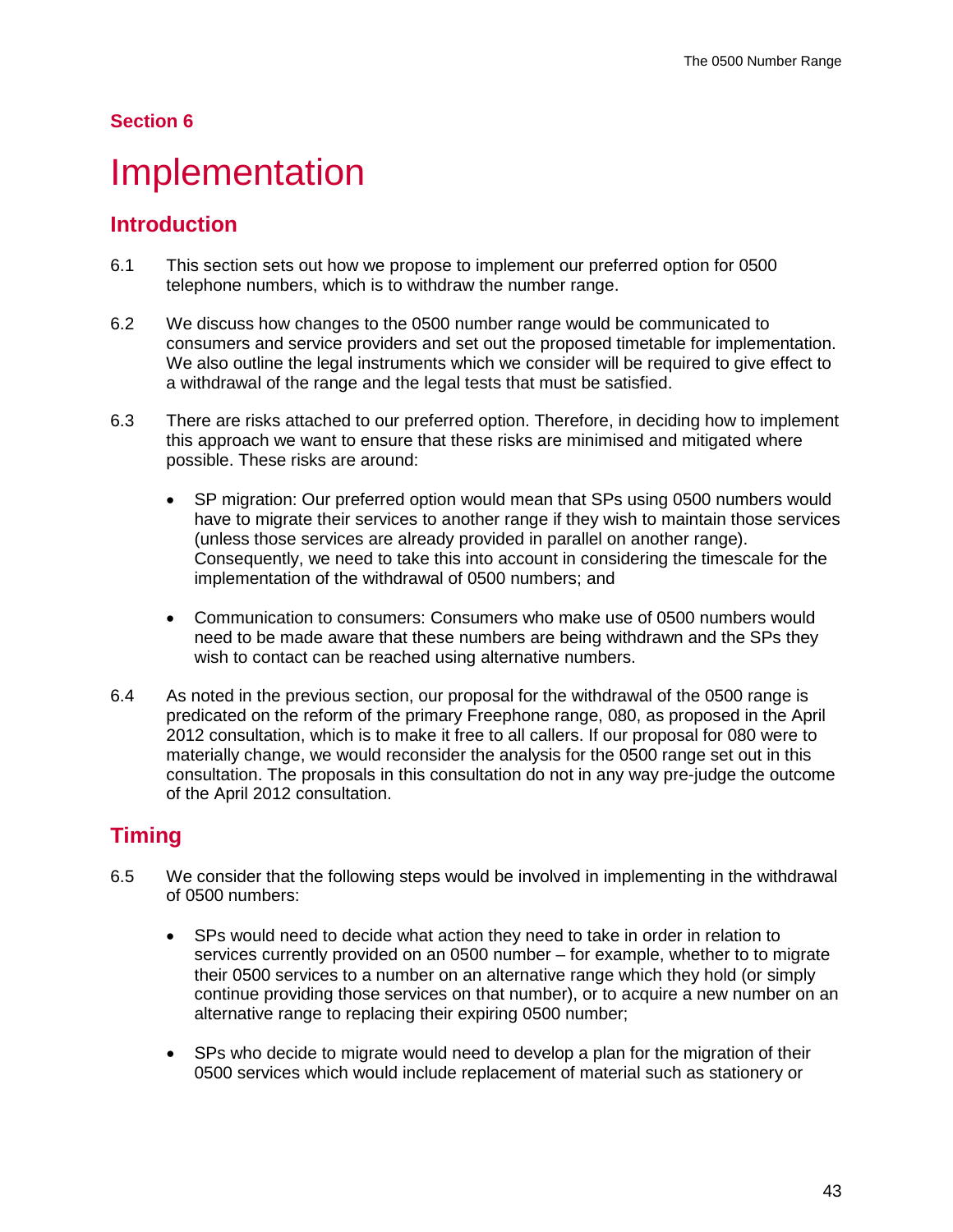advertising which has displayed their expiring 0500 number(s) and communication with business partners and customers to advise of the change;

- CPs would need to update their numbering and pricing information to remove 0500 from their literature and billing systems; and
- Ofcom, CPs, SPs and/or consumer groups would need to develop means to actively communicate to consumers that 0500 numbers will be withdrawn and services on 0500 numbers will (in most cases) migrate to other numbers.
- 6.6 Taking into account these steps that will be involved in implementation, we are consulting on two timetables for the withdrawal of the 0500 number range running from :
	- 18 months from the end of 2012 (we consulted on this duration in the April 2012 consultation as an option for other changes to non-geographic numbering); or
	- 24 months (principally, to allow SPs who are more dependent on their 0500 numbers more time to prepare to their migrate services and minimise costs).
- 6.7 We consider that a period of 18 months would be sufficient to complete the actions outlined in paragraph 6.5 above. Furthermore, having a common date for implementation with the other changes we have proposed for non-geographic ranges, will bring benefits in terms of communicating to consumers the changes in non-geographic numbering that we are making and presenting the rationalised system of non-geographic telephone numbers that they are intended to achieve.
- 6.8 However, given the comparatively small number of SPs who use 0500 numbers today and the low call volume to 0500 numbers, we recognise that the proposal to withdraw the 0500 numbers may not register with the majority of consumers who do not call 0500 numbers sufficiently to have an awareness of the range. In addition, as the analysis in Section 5 demonstrates, the proposal is an ancillary element of the broader changes we are proposing to make. Therefore, the benefits we have identified in having a common implementation date are likely to be marginal.
- 6.9 A longer implementation period of 24 months for withdrawal of the 0500 would mean that the communication of the change would have to be carried out separately from the other changes proposed, on the timetable currently envisaged for them. However, given the simplicity of the message about 0500, i.e. that these numbers are being withdrawn, we also consider that this could be communicated effectively to consumers as a standalone message.
- 6.10 Given the very low call volumes to 0500 numbers, we do not consider that the choice of implementing the withdrawal of 0500 numbers over 18 months or over 24 months would have a material effect on any impact on CPs' revenues that may result from the withdrawal.
- 6.11 Also, we do not consider that the implementation period for the withdrawal of 0500 numbers would have any discernible impact on other changes to non-geographic numbering, i.e. the implementation of the unbundled tariff or making 080 free to all callers. This is because 0500 is a closed range, i.e. not available to SPs who do not already have 0500 numbers, and has few SPs left on the range. Therefore, the 0500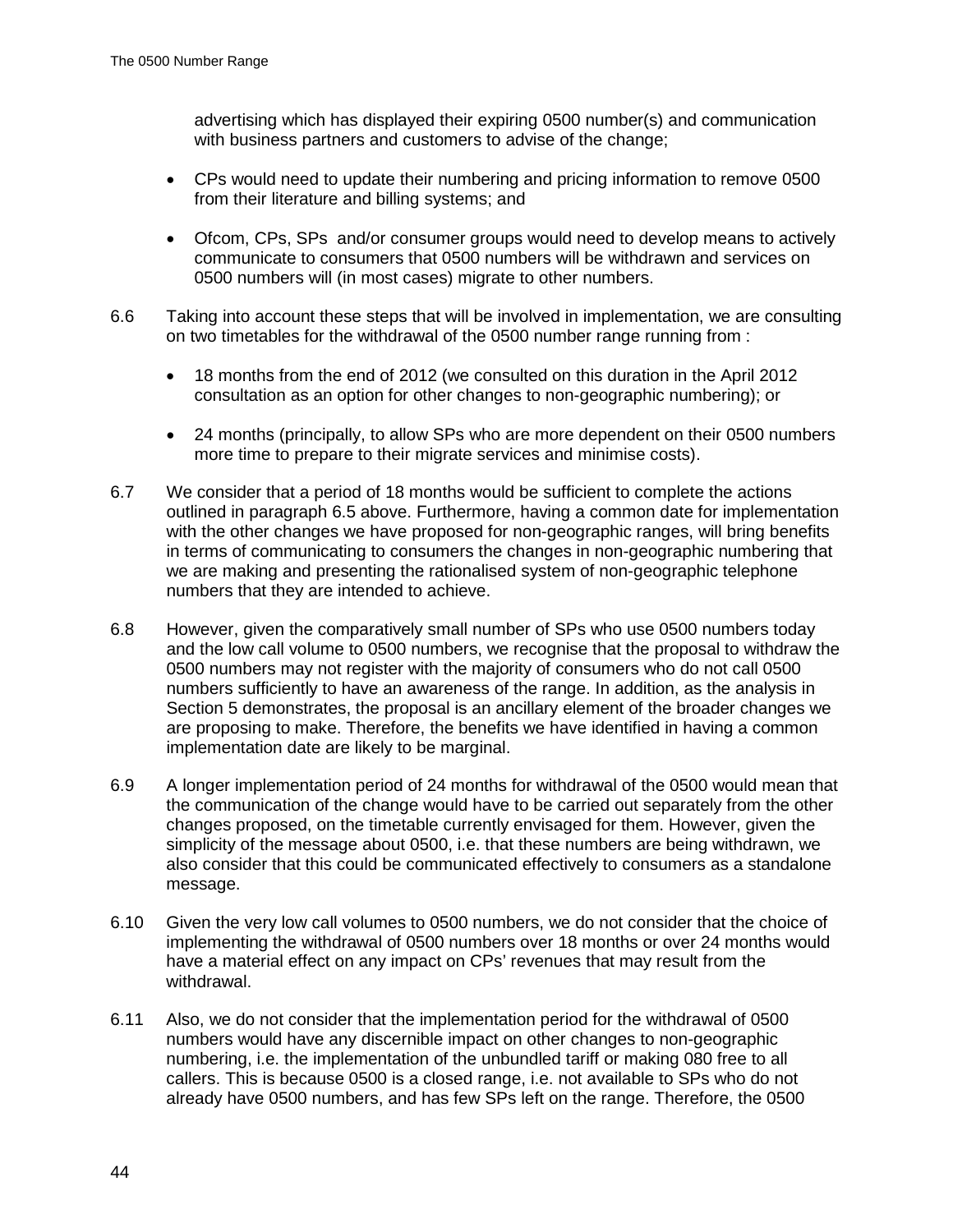range would not be a factor for consideration for the vast majority of SPs and consumers affected by changes to other non-geographic ranges, and changes affecting 0500 would not influence their decisions.

- 6.12 However, our evidence suggests that certain stakeholders who use 0500 numbers may be affected by our decision on the implementation duration. In particular, a number of SPs interviewed by us indicated that the costs involved in migration would be further reduced by a longer implementation period. This could be the case for those 0500 SPs which do not have alternative numbers available for their current Freephone services, or those who use 0500 numbers as emergency helplines or for other critical/sensitive functions and may need more time to migrate their services without significant disruption to their operations. For this reason, it may be preferable to allow a longer implementation timescale of 24 months for the withdrawal the 0500 range.
- 6.13 Given the marginal benefit of aligning the withdrawal of 0500 numbers with other changes in non-geographic numbering and the preference for a longer implementation period by those SPs who are more dependent on their 0500 numbers, we are inclined towards a 24-month implementation for the withdrawal of 0500 numbers. We consider that a longer implementation period would go further in mitigating disruption and minimising costs incurred by SPs as a result of the withdrawal – and this is preferable to the limited benefit of aligning 0500's withdrawal with other changes in non-geographic call services.
- 6.14 We welcome stakeholder comments on both implementation timescale options

*Q6.1: Do you support a longer implementation period of 24 months for the withdrawal of 0500 numbers? Or, do you consider that 18 months would be a preferable timescale for this withdrawal? Please explain your reasoning as well as providing any evidence to support your view.* 

# **Communication**

- 6.15 If we proceed with our proposal to withdraw the 0500 range, this withdrawal will form part of the wider communications campaign which we are planning to communicate to consumers the changes to non-geographic numbering we will make. This wider communications plan, combined with more specific communications activities (e.g. through Ofcom's website, or other consumer groups), is one way in which we will help ensure that the message that 0500 numbers are being withdrawn is propagated to consumers.
- 6.16 Providing information to consumers at the point of call, i.e. by means of a PCA, may also be an effective way to drive awareness of the proposed change, particularly in the last few months before 0500 numbers are withdrawn. We welcome the views of both CPs and SPs on this as a way to communicate the change to consumers who use services on the 0500 number range and how it might be implemented.
- 6.17 We consider that the majority of SPs, who will want to ensure that their consumers are able to reach them without disruption, will take appropriate action during the implementation stage to inform their business partners and customers by various means,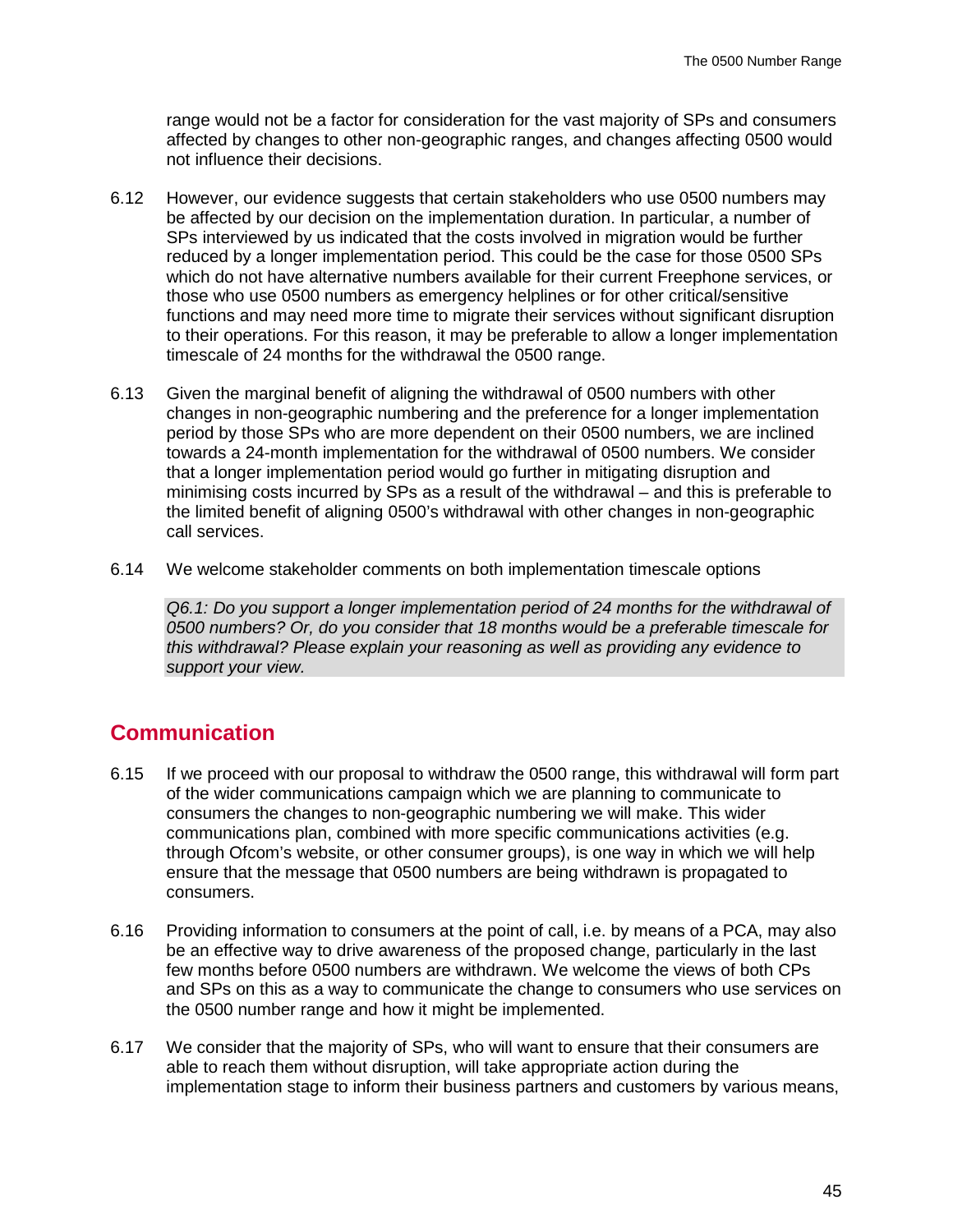e.g. updating their websites, amending their advertising and the literature they post to customers or make available in their shops, branches, facilities, etc.

*Q6.2: Do you have any other comments on our proposed approach to the withdrawal of the 0500 range and withdrawal of 0500 number allocations? Do you have any suggestions on making consumers and service providers aware of this change?* 

*Q6.3: Are there any other implementation issues which need to be taken into account?* 

# **Legal powers to withdraw the 0500 range**

## **Legal tests**

- 6.18 We discuss the legal framework and our duties and powers in relation to numbers in Section 4.
- 6.19 In proposing to make or modify a General Condition, we can only do so if the proposed General Condition (or modification) imposes an obligation that we are authorised to impose under sections 51, 52, 57, 58 or 64 of the Act.<sup>[110](#page-45-0)</sup>
- 6.20 Section 58 gives Ofcom the power to set General Conditions about the allocation and adoption of telephone numbers. Conditions under this provision may:
	- impose restrictions on the adoption of telephone numbers by a CP and on other practices in relation to telephone numbers allocated to CPs;
	- impose requirements on a CP in connection with the adoption by him of telephone numbers;
	- requires a CP to secure compliance with rules relating to the use of telephone numbers set out in the General Conditions or determined in accordance with provision made in the general conditions.
- 6.21 Section 61 of the Act enables Ofcom to withdraw telephone numbers that it has allocated in certain specified circumstances. These include:
	- a withdrawal made in circumstances specified in the numbering conditions and for the purpose of securing what appears to Ofcom to be the best and most efficient use of numbers
	- a withdrawal of numbers within in a series which have not to a significant extent been adopted or used during a specified period.
- 6.22 Before giving effect to a withdrawal authorised by section 61, Ofcom must give a notice of its proposals to withdraw an allocation and consider any representations made about the proposal.

<span id="page-45-0"></span> $110$  See section 45(3) of the Act.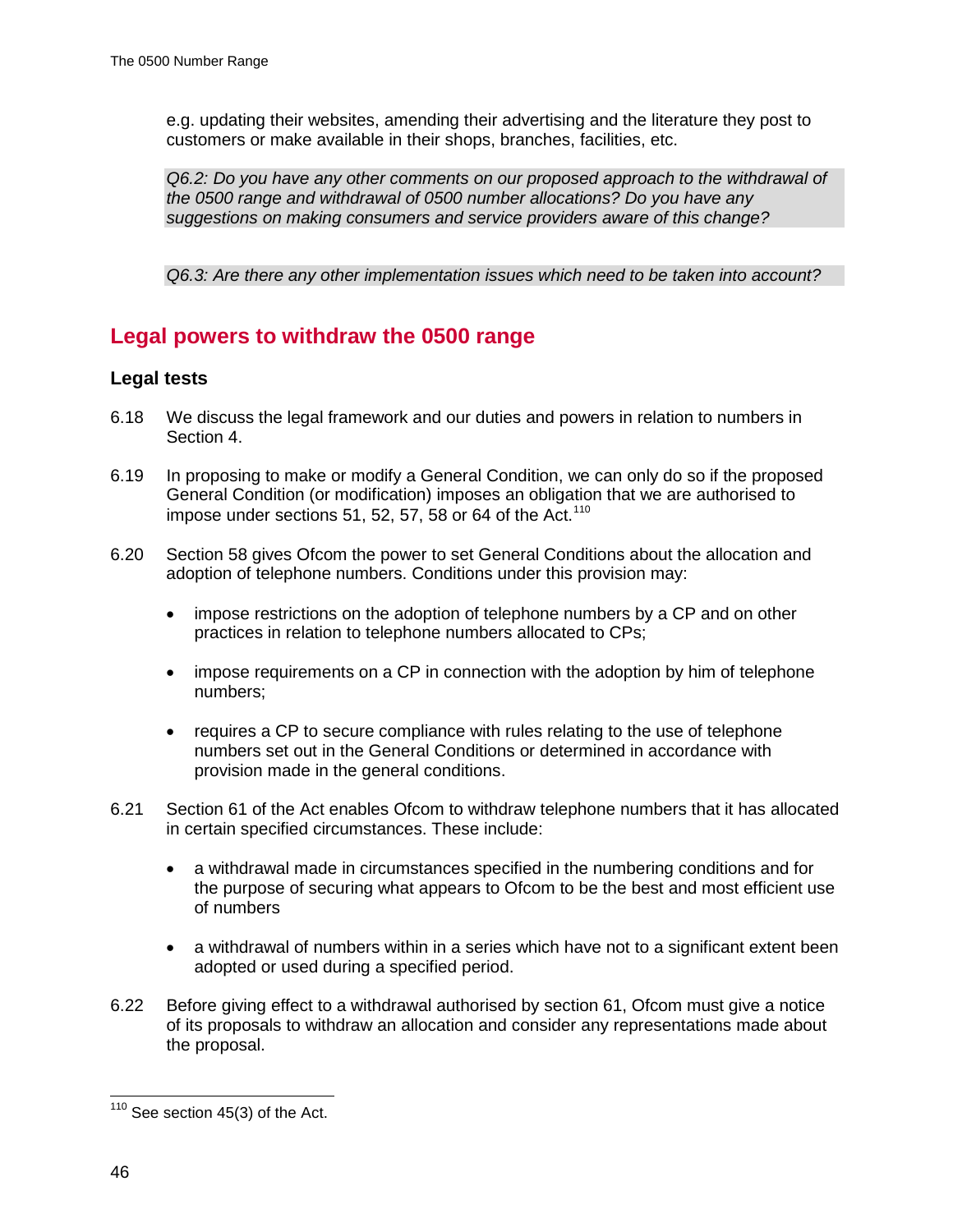- 6.23 For the reasons set out in Sections 3 and 5 of this consultation, we consider that the 0500 number range has not been used to a significant extent since its closure in 2001 and that its withdrawal would secure, in our view, the best and most efficient use of numbers.
- 6.24 The 0500 range is currently listed in the Annex to General Condition 17, along with its designation. A withdrawal of the range will require the modification of General Condition 17 in exercise of the power in section 58 to remove the reference to 0500 and its designation.<sup>[111](#page-46-0)</sup>
- 6.25 General Condition 17.14 also provides for the withdrawal of number allocations where numbers within a series have not been adopted to any significant extent within 6 months of allocation or such period as Ofcom may direct. In line with the powers under sections 58 and 61, we propose to modify this provision to clarify that a withdrawal may be made where numbers within a series have not been used to a significant extent within a period specified by Ofcom and for the purpose of securing what appears to Ofcom to be the best and most efficient use of telephone numbers.
- 6.26 We intend to publish draft modifications to General Condition 17 (and, as the case may be, the Numbering Plan) at the end of the year, along with the draft instruments to implement the wider changes we decide to make to the regulation of non-geographic numbering.
- 6.27 When modifying the Numbering Plan or making or modifying a General Condition, or a condition set under section 59, Ofcom must be satisfied that the condition or modification complies with the legal tests set out in sections 60(2) and sections 47(2) of the Act, namely that the proposed conditions and modifications are objectively justifiable,<sup>[112](#page-46-1)</sup> not unduly discriminatory, proportionate and transparent. The reasoning in this consultation document, notably Section 3 and 5, will form the basis of our assessment as to whether the conditions and modifications we will propose satisfy these tests. The assessment will be carried out in the separate consultation on the draft conditions and modifications to the General Conditions and/or the Numbering Plan.

## **Ofcom's statutory duties**

- 6.28 We have identified the withdrawal of the 0500 range as our preferred option under the assessment criteria that we have derived from our statutory duties for the purposes of this review. We are satisfied that withdrawal proposal is consistent with our general duties in carrying out our functions as set out in sections 3 and 4 of the Act and our general duty under section 63 of the Act in relation to our numbering functions to secure what appears to Ofcom to be the best use of numbers.
- 6.29 The evidence set out in this consultation shows that the 0500 range is significantly underutilised and consumer awareness of the range is very poor. For the reasons set out in section 5, we do not consider that the options under which the range would continue in operation would result in a material improvement in terms of use and consumer awareness. In contrast, we consider that withdrawal of the range will help to reduce

<span id="page-46-0"></span><sup>&</sup>lt;sup>111</sup> As noted previously, we have consulted on modifications to the Numbering Plan, which include a proposal to move the 0500 range and its designation from GC 17 to the Numbering Plan. Should we give effect to this proposal, the withdrawal of the 0500 range would require the modification of the Numbering Plan, rather than GC17.

<span id="page-46-1"></span> $112$  This test does not apply to the setting or modification of General Conditions.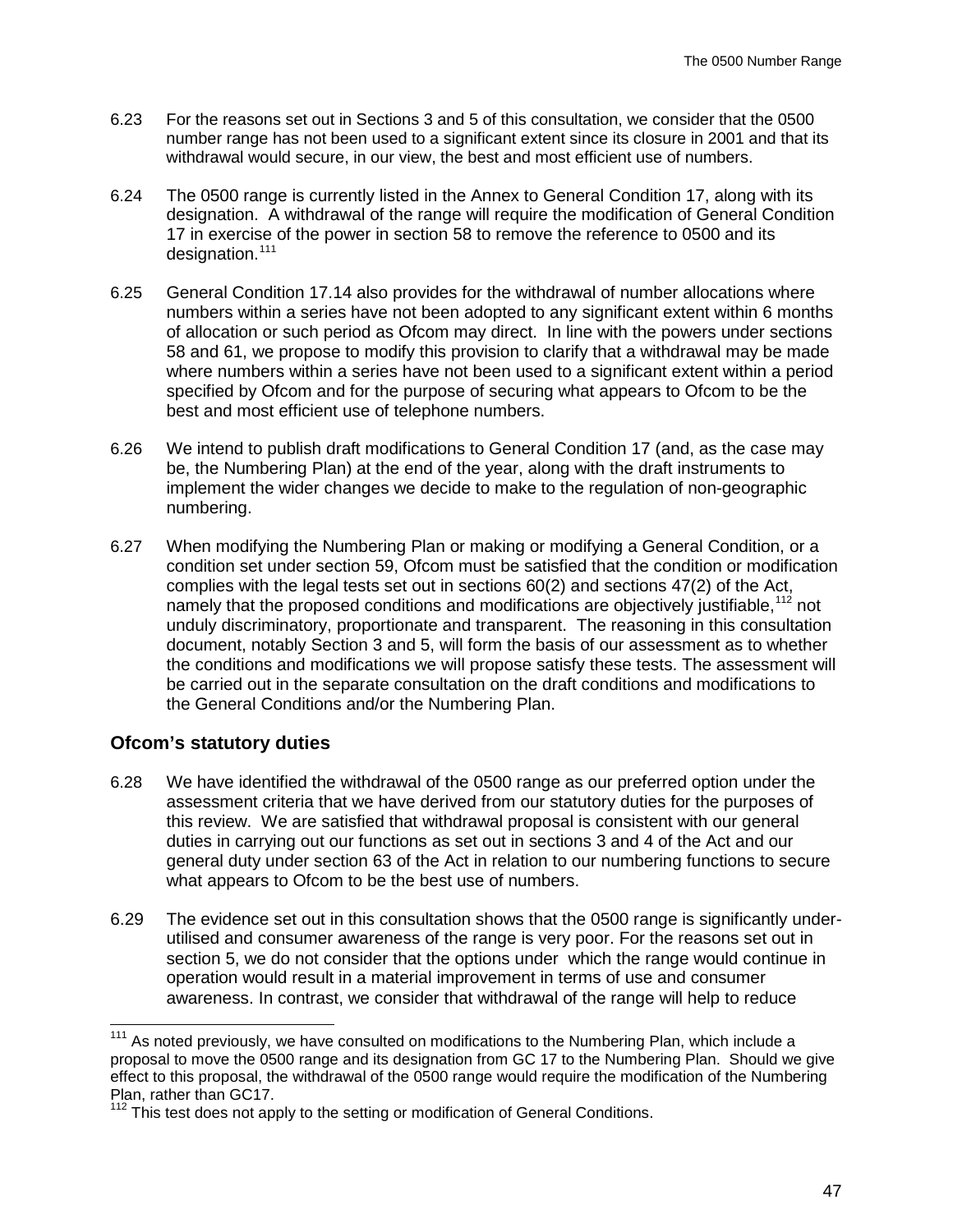consumer confusion, will enhance the clarity and simplicity of the new Freephone regime proposed for 080 for the benefit of consumers and businesses. For these reasons, we consider that the withdrawal will further the interests of citizens in relation to communications matters, further the interests of consumers in relevant markets and secure, in our view, the best and most efficient use of telephone numbers.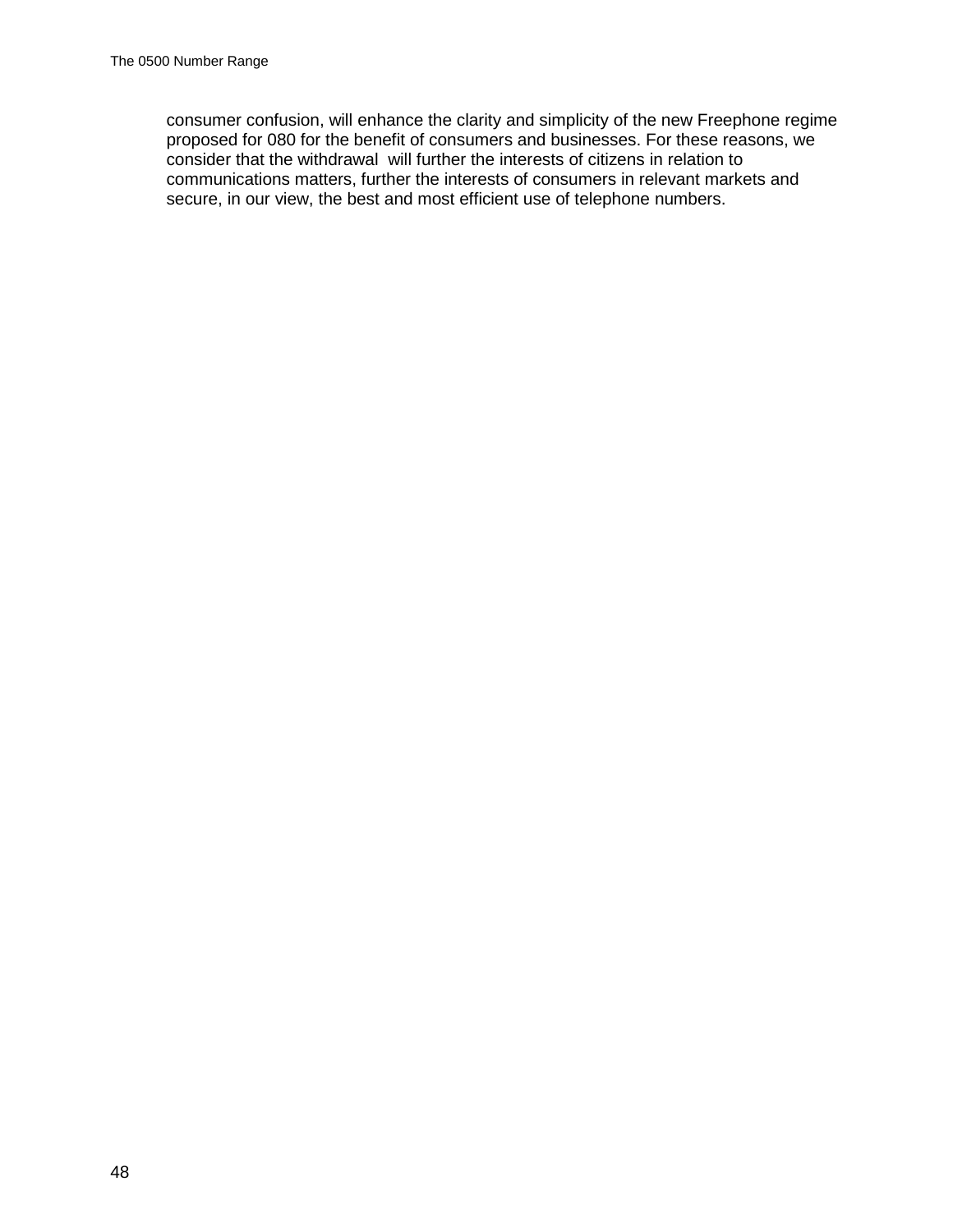## **Annex 1**

# <span id="page-48-0"></span>Responding to this consultation

# **How to respond**

- A1.1 Ofcom invites written views and comments on the issues raised in this document, to be made by 5pm on 8 January 2012.
- A1.2 Ofcom strongly prefers to receive responses using the online web form at <https://stakeholders.ofcom.org.uk/consultations/0500-number-range/howtorespond/form> , as this helps us to process the responses quickly and efficiently. We would also be grateful if you could assist us by completing a response cover sheet (see Annex 3), to indicate whether or not there are confidentiality issues. This response coversheet is incorporated into the online web form questionnaire.
- A1.3 For larger consultation responses particularly those with supporting charts, tables or other data – please email [NGCSReview@ofcom.org.uk](mailto:NGCSReview@ofcom.org.uk) attaching your response in Microsoft Word format, together with a consultation response coversheet.
- A1.4 Responses may alternatively be posted or faxed to the address below, marked with the title of the consultation.

Samir Prakash Competition Group **Ofcom** Riverside House 2A Southwark Bridge Road London SE1 9HA

Fax number: 020 7783 4109

- A1.5 Note that we do not need a hard copy in addition to an electronic version. Ofcom will acknowledge receipt of responses if they are submitted using the online web form but not otherwise.
- A1.6 It would be helpful if your response could include direct answers to the questions asked in this document, which are listed together at Annex 4. It would also help if you can explain why you hold your views and how Ofcom's proposals would impact on you.

# **Further information**

A1.7 If you want to discuss issues and questions raised in this consultation, or need advice on the appropriate form of response, please contact Samir Prakash on 020 7783 4156.

# **Confidentiality**

A1.8 We believe it is important for everyone interested in an issue to see the views expressed by consultation respondents. We will therefore usually publish all responses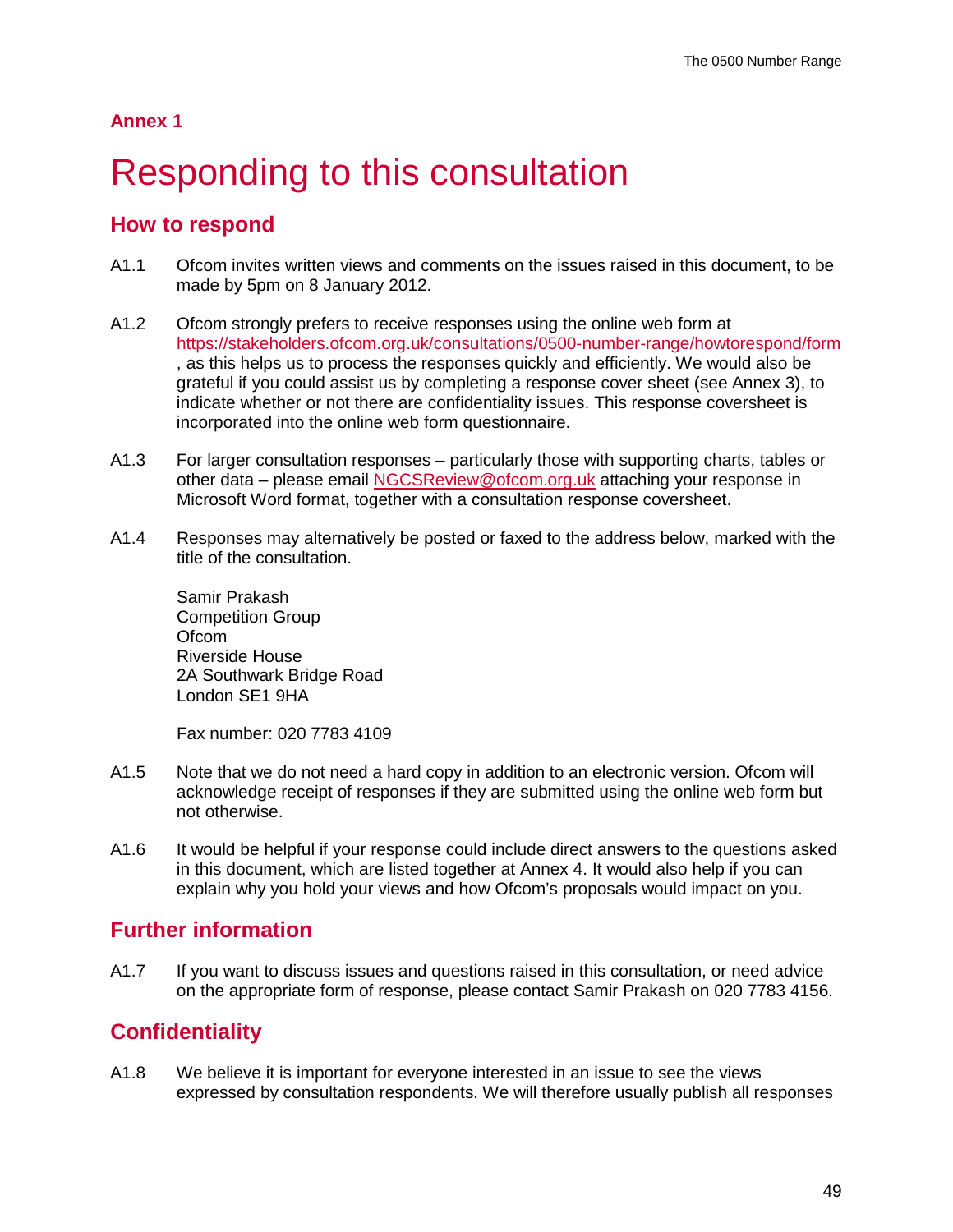on our website, [www.ofcom.org.uk,](http://www.ofcom.org.uk/) ideally on receipt. If you think your response should be kept confidential, can you please specify what part or whether all of your response should be kept confidential, and specify why. Please also place such parts in a separate annex.

- A1.9 If someone asks us to keep part or all of a response confidential, we will treat this request seriously and will try to respect this. But sometimes we will need to publish all responses, including those that are marked as confidential, in order to meet legal obligations.
- A1.10 Please also note that copyright and all other intellectual property in responses will be assumed to be licensed to Ofcom to use. Ofcom's approach on intellectual property rights is explained further on its website at <http://www.ofcom.org.uk/about/accoun/disclaimer/>

# **Next steps**

- A1.11 Following the end of the consultation period, and after a consultatiton on the legal instruments required to implement the proposed change, Ofcom intends to publish a statement in Q1/Q2 2013 on its decision.
- A1.12 Please note that you can register to receive free mail Updates alerting you to the publications of relevant Ofcom documents. For more details please see: [http://www.ofcom.org.uk/static/subscribe/select\\_list.htm](http://www.ofcom.org.uk/static/subscribe/select_list.htm)

# **Ofcom's consultation processes**

- A1.13 Ofcom seeks to ensure that responding to a consultation is easy as possible. For more information please see our consultation principles in Annex 2.
- A1.14 If you have any comments or suggestions on how Ofcom conducts its consultations, please call our consultation helpdesk on 020 7981 3003 or e-mail us at [consult@ofcom.org.uk](mailto:consult@ofcom.org.uk) . We would particularly welcome thoughts on how Ofcom could more effectively seek the views of those groups or individuals, such as small businesses or particular types of residential consumers, who are less likely to give their opinions through a formal consultation.
- A1.15 If you would like to discuss these issues or Ofcom's consultation processes more generally you can alternatively contact Graham Howell, Secretary to the Corporation, who is Ofcom's consultation champion:

Graham Howell **Ofcom** Riverside House 2a Southwark Bridge Road London SE1 9HA

Telephone: 020 7981 3601 Email: [Graham.Howell@ofcom.org.uk](mailto:Graham.Howell@ofcom.org.uk)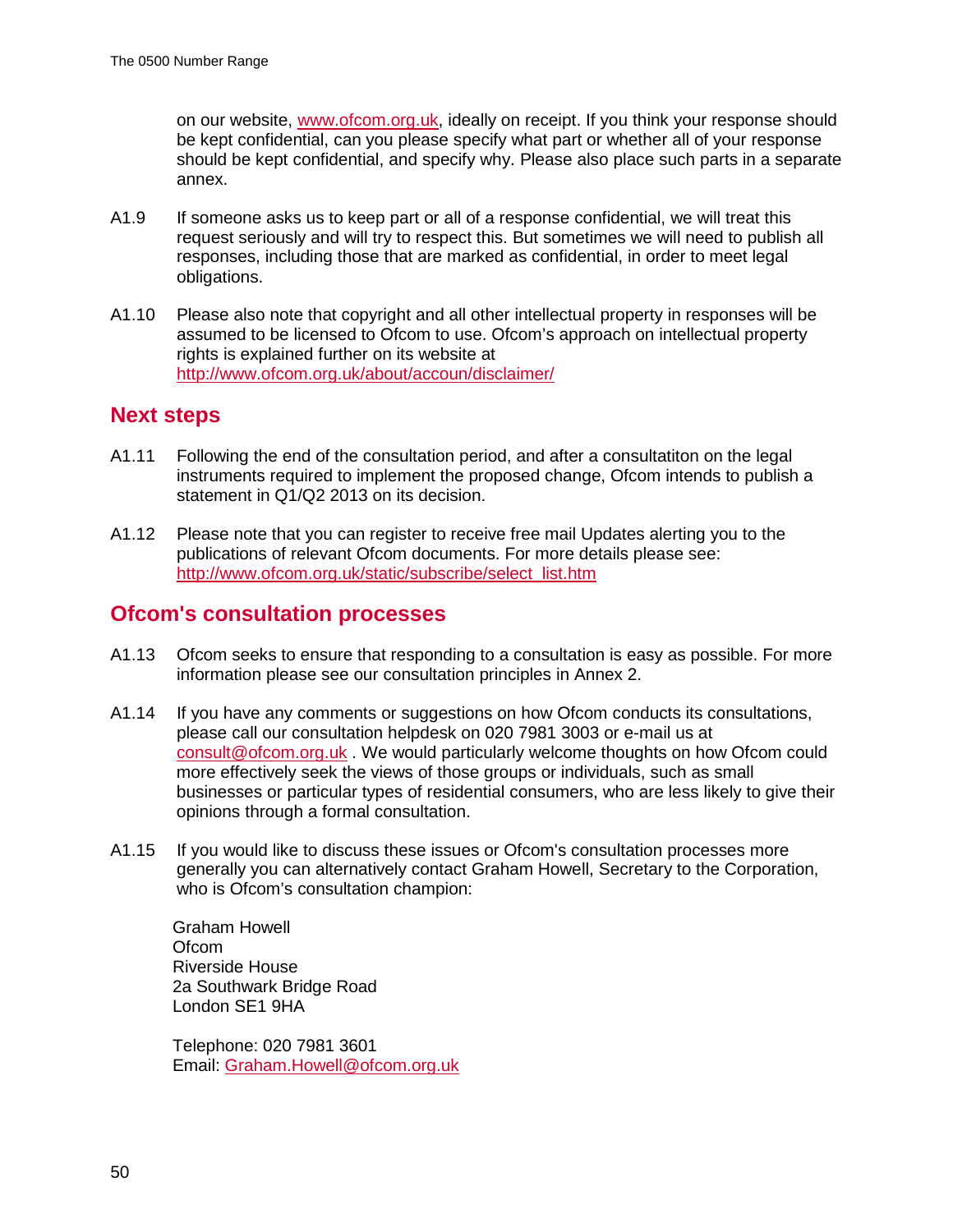## <span id="page-50-0"></span>**Annex 2**

# **Ofcom's consultation principles**

A2.1 Ofcom has published the following seven principles that it will follow for each public written consultation:

# **Before the consultation**

A2.2 Where possible, we will hold informal talks with people and organisations before announcing a big consultation to find out whether we are thinking in the right direction. If we do not have enough time to do this, we will hold an open meeting to explain our proposals shortly after announcing the consultation.

## **During the consultation**

- A2.3 We will be clear about who we are consulting, why, on what questions and for how long.
- A2.4 We will make the consultation document as short and simple as possible with a summary of no more than two pages. We will try to make it as easy as possible to give us a written response. If the consultation is complicated, we may provide a shortened Plain English Guide for smaller organisations or individuals who would otherwise not be able to spare the time to share their views.
- A2.5 We will consult for up to 10 weeks depending on the potential impact of our proposals.
- A2.6 A person within Ofcom will be in charge of making sure we follow our own guidelines and reach out to the largest number of people and organisations interested in the outcome of our decisions. Ofcom's 'Consultation Champion' will also be the main person to contact with views on the way we run our consultations.
- A2.7 If we are not able to follow one of these principles, we will explain why.

# **After the consultation**

A2.8 We think it is important for everyone interested in an issue to see the views of others during a consultation. We would usually publish all the responses we have received on our website. In our statement, we will give reasons for our decisions and will give an account of how the views of those concerned helped shape those decisions.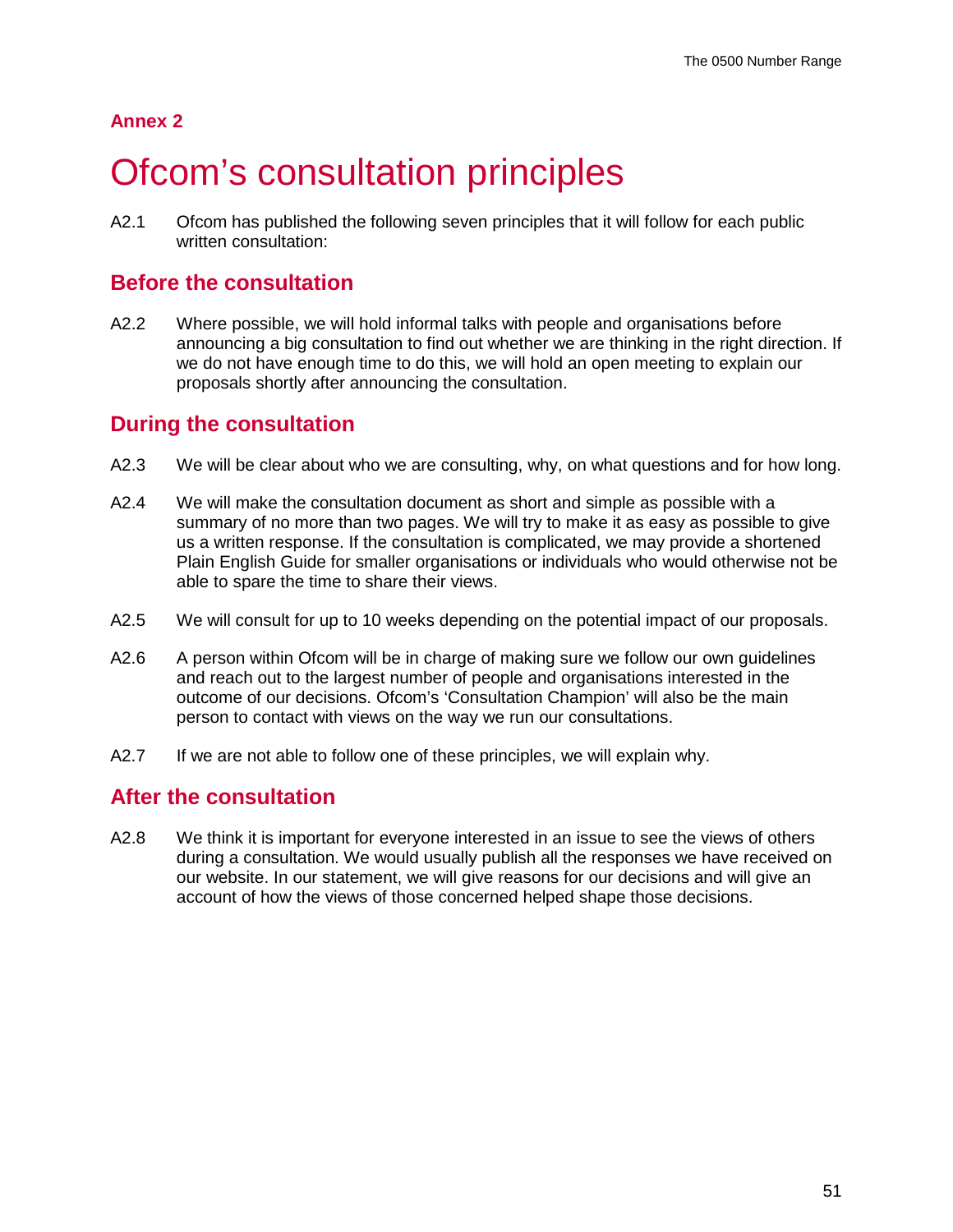# **Annex 3**

# <span id="page-51-0"></span>Consultation response cover sheet

- A3.1 In the interests of transparency and good regulatory practice, we will publish all consultation responses in full on our website, [www.ofcom.org.uk.](http://www.ofcom.org.uk/)
- A3.2 We have produced a coversheet for responses (see below) and would be very grateful if you could send one with your response (this is incorporated into the online web form if you respond in this way). This will speed up our processing of responses, and help to maintain confidentiality where appropriate.
- A3.3 The quality of consultation can be enhanced by publishing responses before the consultation period closes. In particular, this can help those individuals and organisations with limited resources or familiarity with the issues to respond in a more informed way. Therefore Ofcom would encourage respondents to complete their coversheet in a way that allows Ofcom to publish their responses upon receipt, rather than waiting until the consultation period has ended.
- A3.4 We strongly prefer to receive responses via the online web form which incorporates the coversheet. If you are responding via email, post or fax you can download an electronic copy of this coversheet in Word or RTF format from the 'Consultations' section of our website at [www.ofcom.org.uk/consult/.](http://www.ofcom.org.uk/consult/)
- A3.5 Please put any parts of your response you consider should be kept confidential in a separate annex to your response and include your reasons why this part of your response should not be published. This can include information such as your personal background and experience. If you want your name, address, other contact details, or job title to remain confidential, please provide them in your cover sheet only, so that we don't have to edit your response.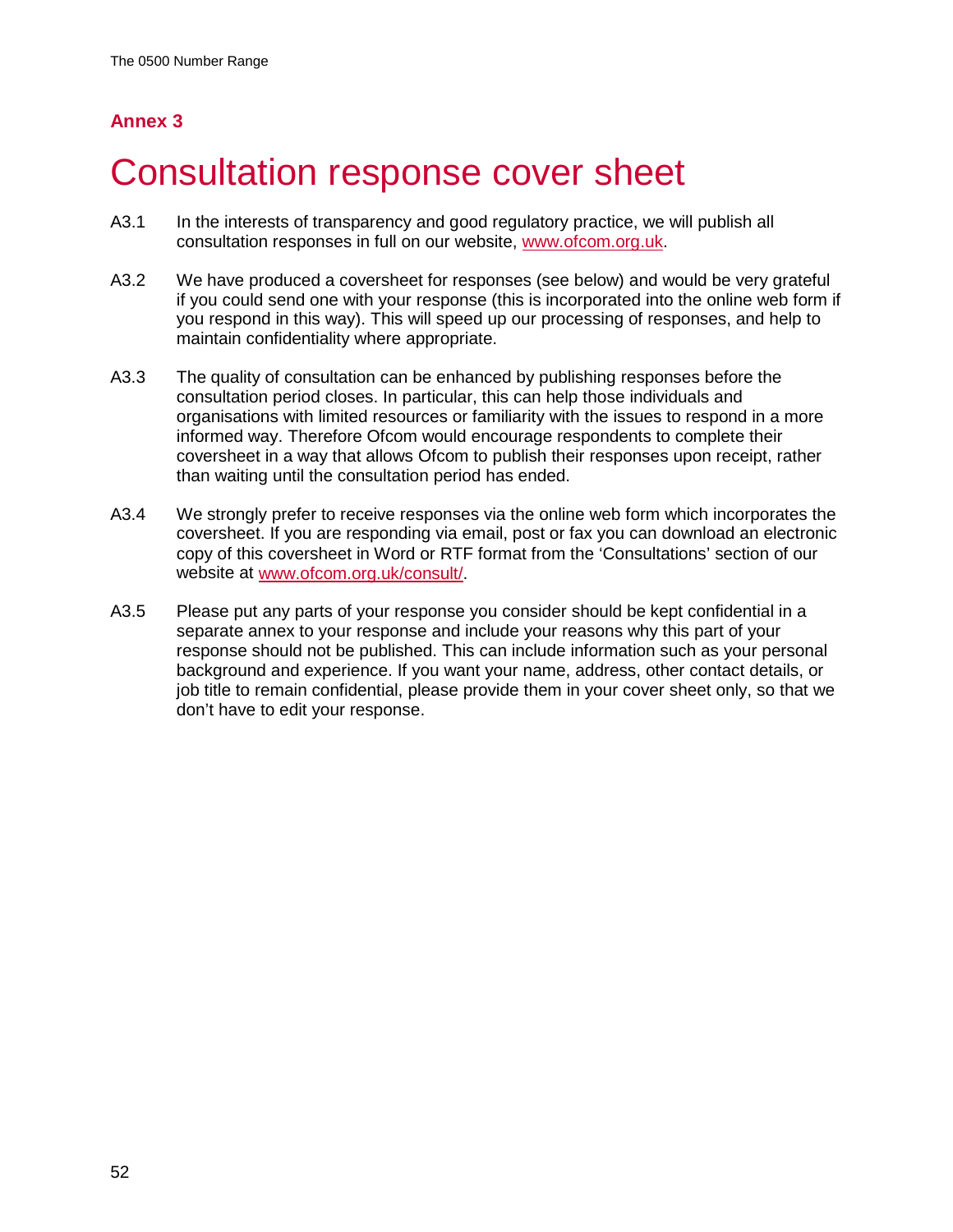| Cover sheet for response to an Ofcom consultation |  |  |
|---------------------------------------------------|--|--|
| _ . _ . _ _ _ _ _                                 |  |  |

# **BASIC DETAILS**

Consultation title:

To (Ofcom contact):

Name of respondent:

Representing (self or organisation/s):

|  |  | Address (if not received by email): |  |
|--|--|-------------------------------------|--|
|--|--|-------------------------------------|--|

# **CONFIDENTIALITY**

| reasons why                   | Please tick below what part of your response you consider is confidential, giving your                                                                                                                                                                                                                                                                                                                                                                              |
|-------------------------------|---------------------------------------------------------------------------------------------------------------------------------------------------------------------------------------------------------------------------------------------------------------------------------------------------------------------------------------------------------------------------------------------------------------------------------------------------------------------|
| Nothing                       | Name/contact details/job title                                                                                                                                                                                                                                                                                                                                                                                                                                      |
| Whole response                | Organisation                                                                                                                                                                                                                                                                                                                                                                                                                                                        |
| Part of the response          | If there is no separate annex, which parts?                                                                                                                                                                                                                                                                                                                                                                                                                         |
| enable you to be identified)? | If you want part of your response, your name or your organisation not to be published, can<br>Ofcom still publish a reference to the contents of your response (including, for any<br>confidential parts, a general summary that does not disclose the specific information or                                                                                                                                                                                      |
|                               |                                                                                                                                                                                                                                                                                                                                                                                                                                                                     |
| <b>DECLARATION</b>            |                                                                                                                                                                                                                                                                                                                                                                                                                                                                     |
|                               | I confirm that the correspondence supplied with this cover sheet is a formal consultation<br>response that Ofcom can publish. However, in supplying this response, I understand that<br>Ofcom may need to publish all responses, including those which are marked as confidential,<br>in order to meet legal obligations. If I have sent my response by email, Ofcom can disregard<br>any standard e-mail text about not disclosing email contents and attachments. |
|                               | Ofcom seeks to publish responses on receipt. If your response is<br>non-confidential (in whole or in part), and you would prefer us to<br>publish your response only once the consultation has ended, please tick here.                                                                                                                                                                                                                                             |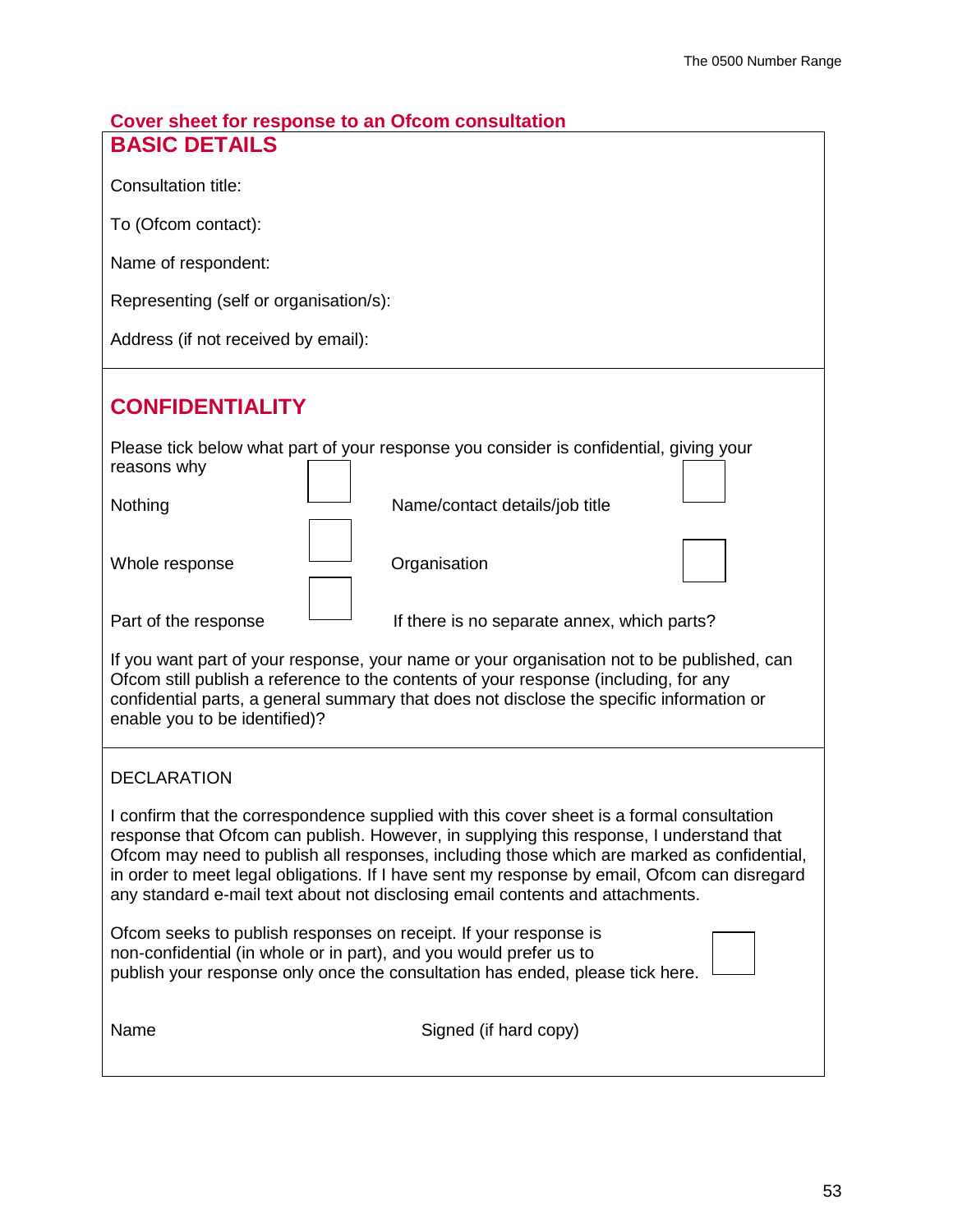# **Annex 4**

# <span id="page-53-0"></span>**Consultation questions**

A4.1 Below is a list of the consultation questions asked in each part of this document.

# **0500 Consultation**

## **Section 5 – Analysis of options for 0500**

*Q5.1: Do you agree with the assessment criteria we have used for our analysis, in particular the two additional criteria we have identified as relevant?* 

*Q5.2: Do you agree with our assessment of the options for the 0500 range? In particular, do you agree with our preferred option of withdrawing the 0500 range? If not, please explain why.*

*Q5.3: Do you have any comments on the analysis presented on the costs and benefits of our preferred option? Please provide evidence to support your comments.*

## **Section 6 – Implementation**

*Q6.1: Do you support a longer implementation period of 24 months for the withdrawal of 0500 numbers? Or, do you consider that 18 months would be a preferable timescale for this withdrawal? Please explain your reasoning as well as providing any evidence to support your view.* 

*Q6.2: Do you have any other comments on our proposed approach to the withdrawal of the 0500 range and withdrawal of 0500 number allocations? Do you have any suggestions on making consumers and service providers aware of this change?* 

*Q6.3: Are there any other implementation issues which need to be taken into account?*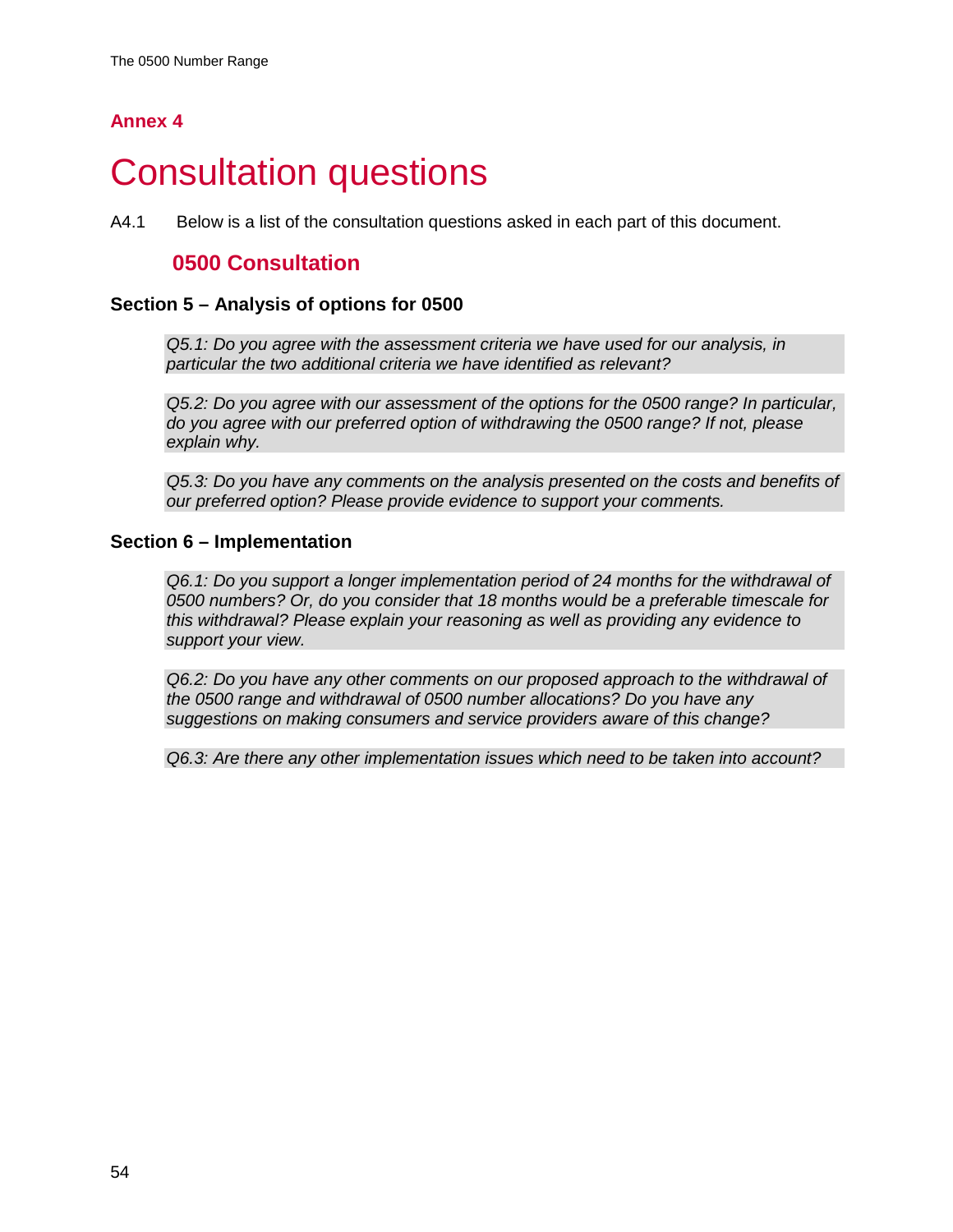## <span id="page-54-0"></span>**Annex 5**

# List of sources

A5.1 Below is a list of Ofcom research reports, previous consultations and other external reports which are relevant to this review and which we have referenced in this consultation. While this list covers the main relevant documents and research reports we have relied upon, it is for convenience only and is not intended to be exhaustive.

# **Ofcom research reports**

- i) The 2011 survey of SPs by BDRC Continental ('**2011 SPs' survey'**), 16 December 2011, published at: [http://stakeholders.ofcom.org.uk/binaries/research/telecoms](http://stakeholders.ofcom.org.uk/binaries/research/telecoms-research/Non-geographic-numbers.pdf)[research/Non-geographic-numbers.pdf](http://stakeholders.ofcom.org.uk/binaries/research/telecoms-research/Non-geographic-numbers.pdf)
- ii) Non-geographic numbers: Omnibus survey, 23 October 2013, published at: [http://stakeholders.ofcom.org.uk/binaries/research/telecoms-research/omnibus](http://stakeholders.ofcom.org.uk/binaries/research/telecoms-research/omnibus-survey2012.pdf)[survey2012.pdf](http://stakeholders.ofcom.org.uk/binaries/research/telecoms-research/omnibus-survey2012.pdf)

# **Previous Ofcom consultations, statements or determinations**

- i) *Telephone numbering*: *Proposed modifications to the National Telephone Numbering Plan, General Condition 17 and telephone number applications forms within existing numbering policy*, 26 July 2012, published at: [http://stakeholders.ofcom.org.uk/binaries/consultations/telephone-numbering](http://stakeholders.ofcom.org.uk/binaries/consultations/telephone-numbering-modification/summary/main.pdf)[modification/summary/main.pdf](http://stakeholders.ofcom.org.uk/binaries/consultations/telephone-numbering-modification/summary/main.pdf)
- ii) *Simplifying Non-geographic Number: Detailed proposals on the unbundled tariff and Freephone*, 4 April 2012 (**'April 2012 consultation'**), published at: <http://stakeholders.ofcom.org.uk/consultations/simplifying-non-geographic-no/>
- iii) *Simplifying Non-geographic Numbers; improving consumer confidence in 03, 08, 09, 118 and* other *non-geographic numbers,* 16 December 2010 (**'December 2010 consultation**'), published at: <http://stakeholders.ofcom.org.uk/consultations/simplifying-non-geo-numbers/>
- iv) *Review of the fixed narrowband wholesale services market*, 15 September 2009, [http://stakeholders.ofcom.org.uk/binaries/consultations/wnmr\\_statement\\_consultation](http://stakeholders.ofcom.org.uk/binaries/consultations/wnmr_statement_consultation/summary/main.pdf) [/summary/main.pdf](http://stakeholders.ofcom.org.uk/binaries/consultations/wnmr_statement_consultation/summary/main.pdf)

# **Evidence from stakeholders**

- i) BT's 27 July 2012 response to Ofcom's 16 July 2012 s.135 information request
- ii) C&WW's 17 August 2012 response to Ofcom's 16 July 2012 s.135 information request
- iii) Informal interviews with 35 SPs who are or were users of telephone numbers on the 0500 range, conducted by Ofcom between July and September 2012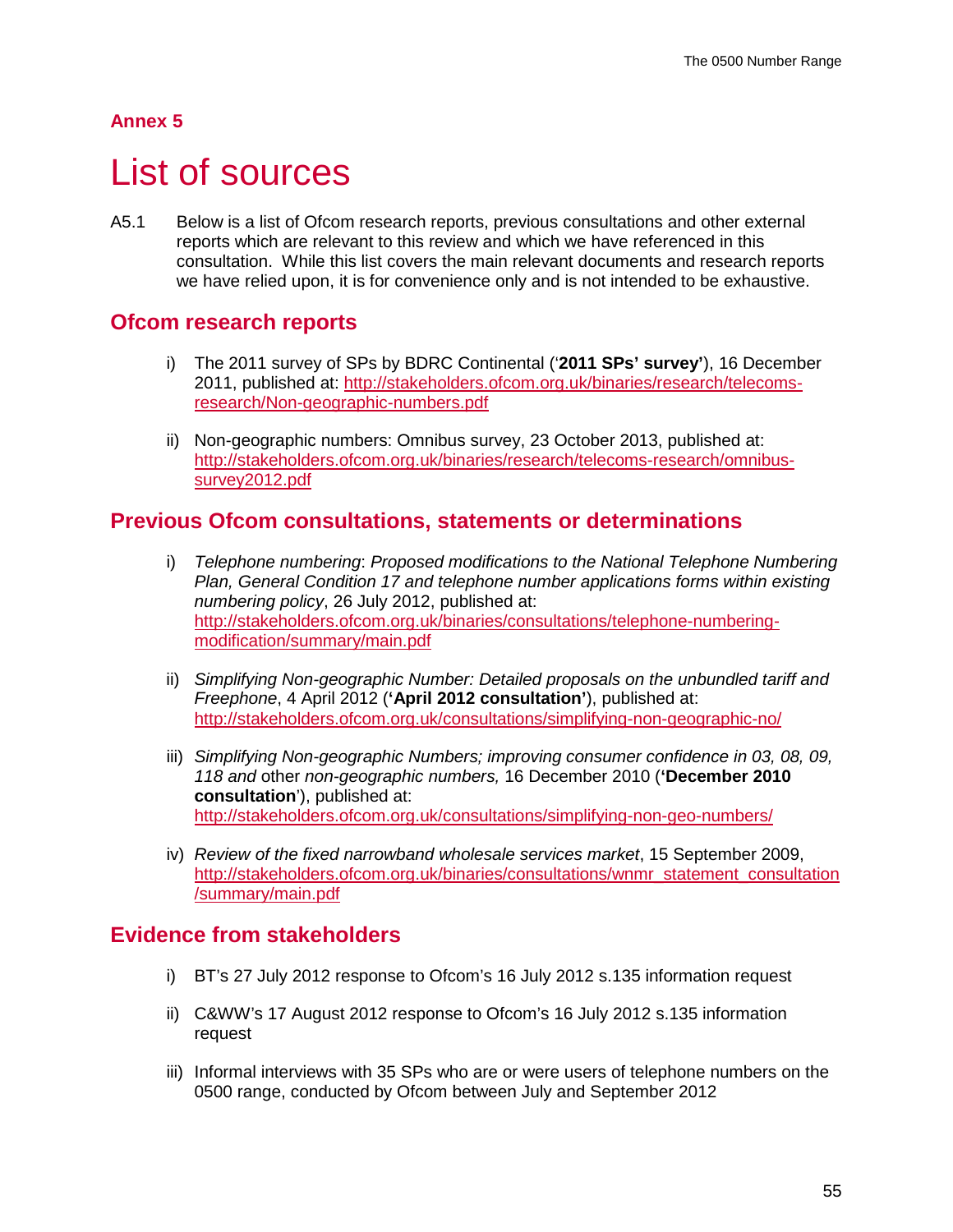# **Other publications**

- i) The 1998 consultation by Oftel, *Freephone Numbers: Options for the Future*, July 1998, archived at: [http://www.ofcom.org.uk/static/archive/oftel/publications/1995\\_98/numbering/free798.](http://www.ofcom.org.uk/static/archive/oftel/publications/1995_98/numbering/free798.htm) [htm](http://www.ofcom.org.uk/static/archive/oftel/publications/1995_98/numbering/free798.htm)
- ii) House of Commons Select Committee on Trade and Industry, Fifth Report, Session 1998-99, 10 February 1999, published at: [http://www.publications.parliament.uk/pa/cm199899/cmselect/cmtrdind/139/13902.ht](http://www.publications.parliament.uk/pa/cm199899/cmselect/cmtrdind/139/13902.htm) [m](http://www.publications.parliament.uk/pa/cm199899/cmselect/cmtrdind/139/13902.htm)
- iii) Code of Practice for numbers in 'closed' ranges, in force since 1 December 2001, available at: [http://stakeholders.ofcom.org.uk/telecoms/numbering/guidance-tele](http://stakeholders.ofcom.org.uk/telecoms/numbering/guidance-tele-no/number-cop-closed)[no/number-cop-closed](http://stakeholders.ofcom.org.uk/telecoms/numbering/guidance-tele-no/number-cop-closed)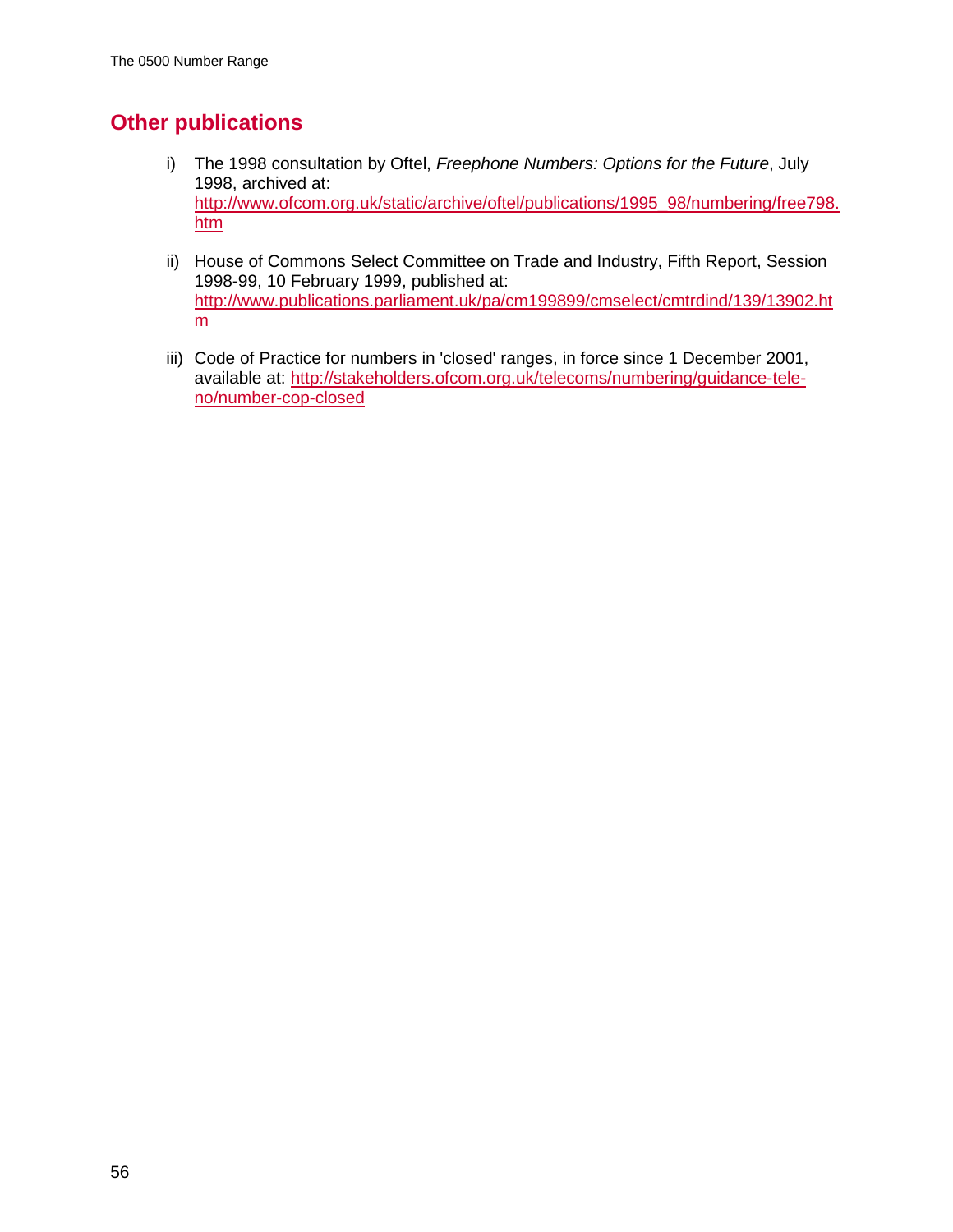## **Annex 6**

# <span id="page-56-0"></span>6 Equality Impact Assessment

# **Introduction**

- A6.1 Over and above our duties to promote the interests of consumers, we are required by statute to take into consideration any potential impact our proposals may have on different equality groups. We fulfil these obligations by carrying out an Equality Impact Assessment ('EIA'), which examines the potential impacts our proposed policy is likely to have on people, depending on their background or identity. The equality groups we are required to consider are:
	- Age;
	- Disability;
	- Gender reassignment;
	- Pregnancy and maternity;
	- Race;
	- Religion or belief;
	- Sex;
	- Sexual orientation;
	- Religious belief/Political Opinion (Northern Ireland only); and
	- Dependants (Northern Ireland only);
- A6.2 We undertook an EIA as part of our April 2012 consultation.<sup>[113](#page-56-1)</sup> We do not consider that the proposals in this consultation differ significantly in their impact than those set out in our April 2012 consultation. We set out below the positive and negative impacts that we consider relevant to the proposals set out in this consultation.

# **Positive Impacts**

- A6.3 We consider that the proposals on which we are consulting as part of this consultation are likely to have significant benefits for consumers, in particular:
	- 6.3.1 improved consumer awareness of Freephone numbers and price;
	- 6.3.2 improved efficiency and best use of telephone numbers; and

<span id="page-56-1"></span><sup>&</sup>lt;sup>113</sup> See Annex 15 to our April 2012 consultation at: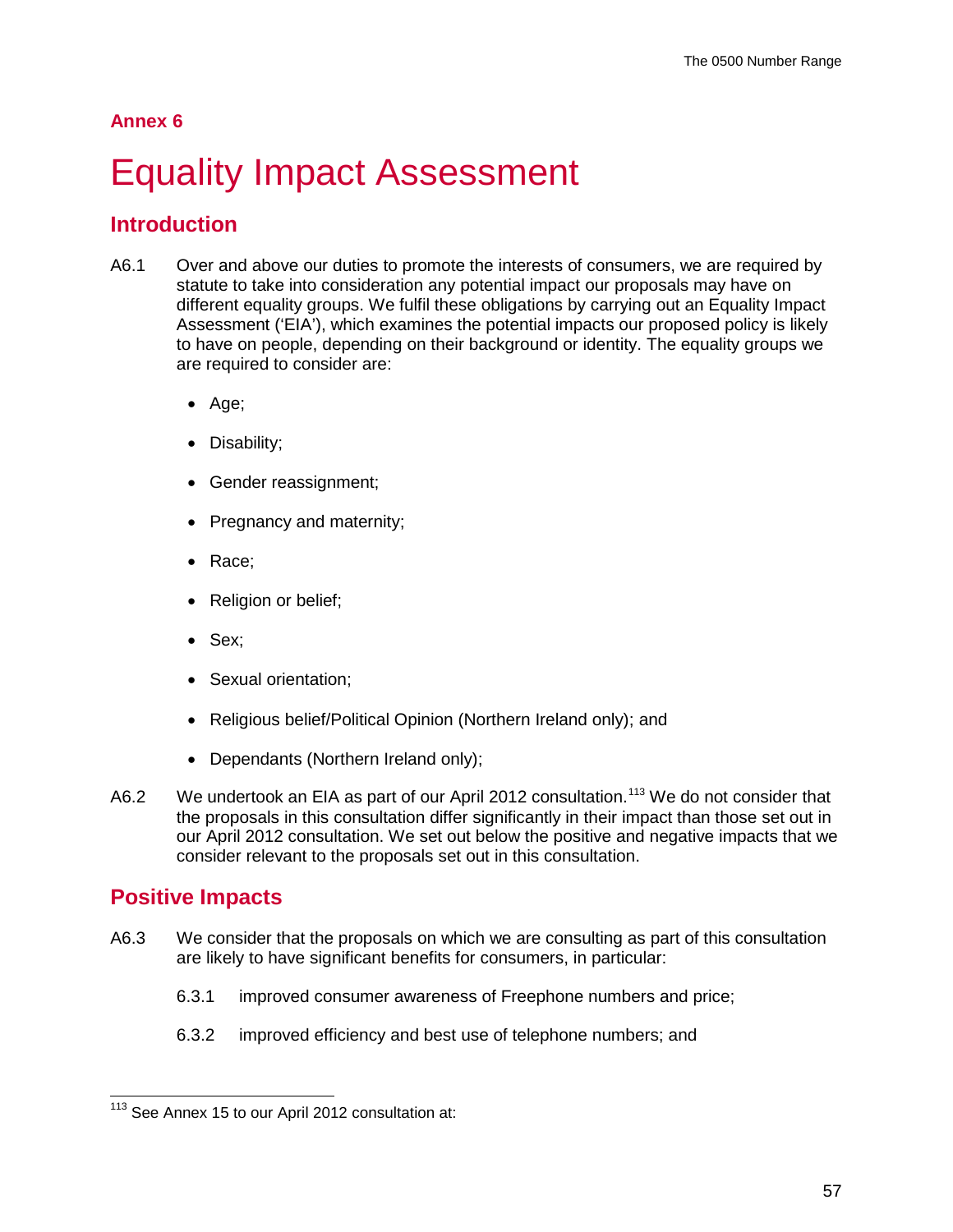- 6.3.3 better service variety, innovation and availability through the increased demand for NGC services more generally, as a result of rationalising non-geographic numbering to reduce consumer confusion.
- A6.4 We consider that these benefits will apply equally to all consumers.

# **Negative Impacts**

A6.5 We do not consider that any group will be specifically negatively impacted on by our proposals in this consultation.

# **Equality impact groups**

A6.6 We do not repeat the breakdown of equality impact groups here as we did for our April 2012 consultation, but would note that we consider the proposals set out in this consultation are consistent with our view, set out in the April 2012 consultation, that our proposals will have a positive impact on equality groups overall.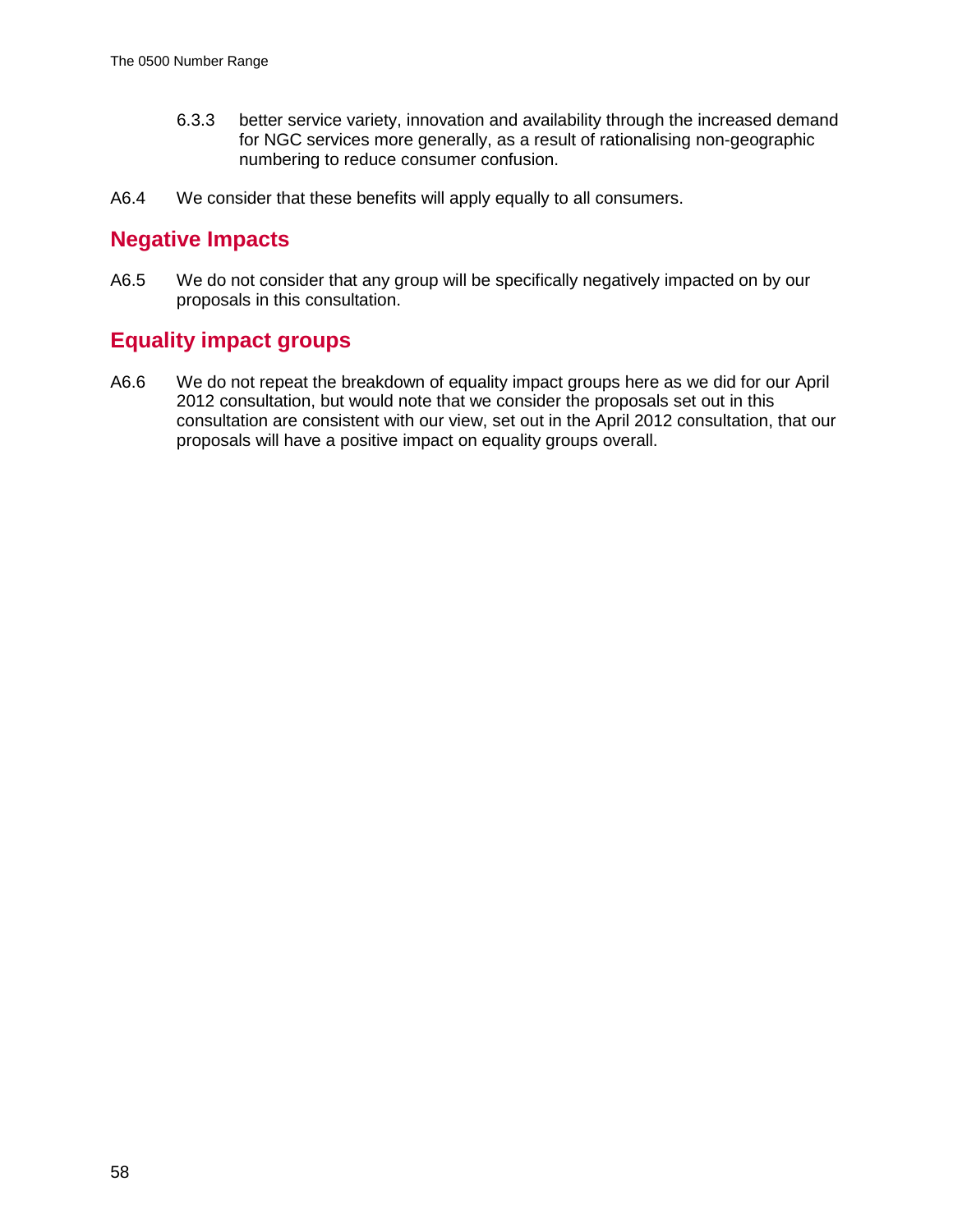## <span id="page-58-0"></span>**Annex 7**

# Overview of forthcoming publications in relation to NGCS

# **Background**

- A7.1 Our review of non-geographic call services ('NGCS') is considering the 03, 05, 070/076, 080, 0870, 0843/4/5, 0871/2/3, 09, 116 and 118 number ranges. These number ranges are used by consumers to call businesses, financial institutions, helplines and government agencies, to get information and to make payments for services.<sup>[114](#page-58-2)</sup>
- A7.2 In December 2010, we published our preliminary findings in our strategic review of the market for non-geographic calls. We proposed simplifying and rationalising nongeographic number ranges, making the pricing structures clearer, and removing confusing and misleading inconsistencies.<sup>[115](#page-58-3)</sup>
- A7.3 In April 2012, following a period of further evidence gathering and engagement with stakeholders, we published detailed proposals in relation to:
	- calls to Freephone numbers (080 and 116) being free from all telephones, fixed and mobile: $116$  and
	- $\bullet$  a new tariff structure the unbundled tariff for calls to all ranges on which revenue sharing is permitted (08 ranges (including 0843/4/5, 0870/1/2/30) other than 080, all 09 premium rate numbers and 118 directory enquiry numbers).<sup>[117](#page-58-5)</sup>
- <span id="page-58-1"></span>A7.4 We also explained that we would publish detailed proposals about 0500, 055/056, 070/076, 09 and 118 number ranges, and the changes necessary to the legal framework, over the course of 2012.
- A7.5 In July 2012, we published proposals in relation to service charge caps for services offered on the 09 and 118 number ranges.

# **Current and forthcoming publications**

A7.6 In this consultation we are proposing the withdrawal of the 0500 number range. We are also planning the following publications in relation to NGCS:

<span id="page-58-2"></span><sup>&</sup>lt;sup>114</sup> A more detailed description of each of these number ranges can be found in paragraph 2.4 of our April

<span id="page-58-3"></span><sup>2012</sup> consultation in relation to NGCS (see footnote [117](#page-58-1) below).<br><sup>115</sup> Ofcom, *Simplifying Non-Geographic Numbers*, 16 December 2010:<br>http://stakeholders.ofcom.org.uk/consultations/simplifying-non-geo-numbers/

<span id="page-58-4"></span> $\frac{116}{116}$  We also proposed that 03 would become the only non-geographic number range linked to the price of a call to a geographic number (i.e. the 01/02 number ranges).

<span id="page-58-5"></span><sup>117</sup> Ofcom, *Simplifying Non-Geographic Numbers, Detailed proposals on the unbundled tariff and Freephone*, 4 April 2012: [http://stakeholders.ofcom.org.uk/consultations/simplifying-non](http://stakeholders.ofcom.org.uk/consultations/simplifying-non-geographic-no/)[geographic-no/](http://stakeholders.ofcom.org.uk/consultations/simplifying-non-geographic-no/) .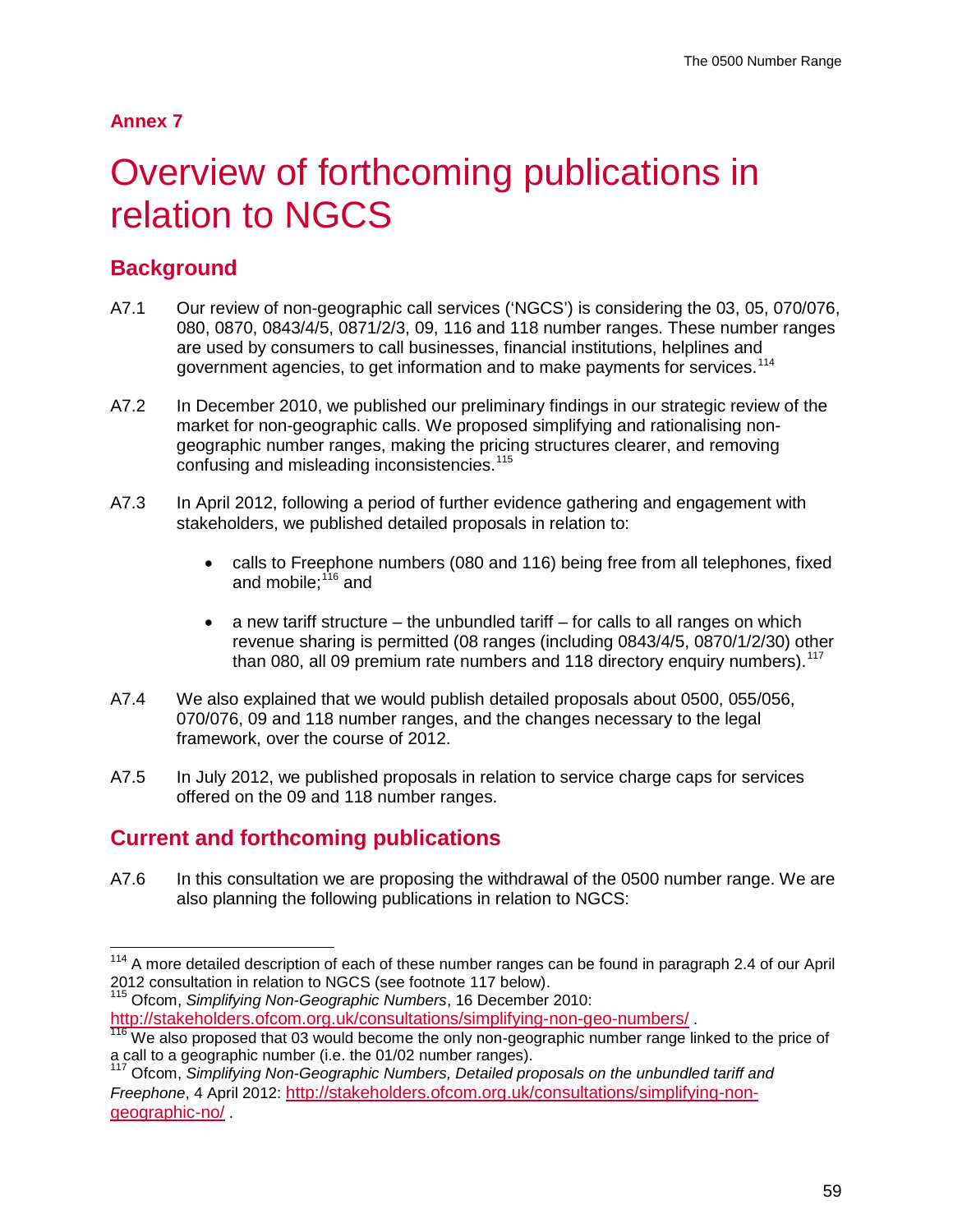- December 2012: we plan to publish a statement with our final policy conclusions in relation to Freephone (0800 and 116) and the unbundled tariff (including in relation to 09 and 118 numbers). This statement will also include a consultation on the legal instruments necessary in order to implement these conclusions.
- Q1 2013: we plan to consult on our proposals for the 070/076 and 055/056 number ranges.
- Q1 and Q2 2013: we will publish our decision on 0500 and issue our concluding statement and the final legal instruments which give effect to our decisions on Freephone (0800 and 116) and the unbundled tariff proposal (including the 09 and 118 number ranges).
- Q2 2013: we plan to publish our final statements in relation to the 070/076 and 055/056 number ranges.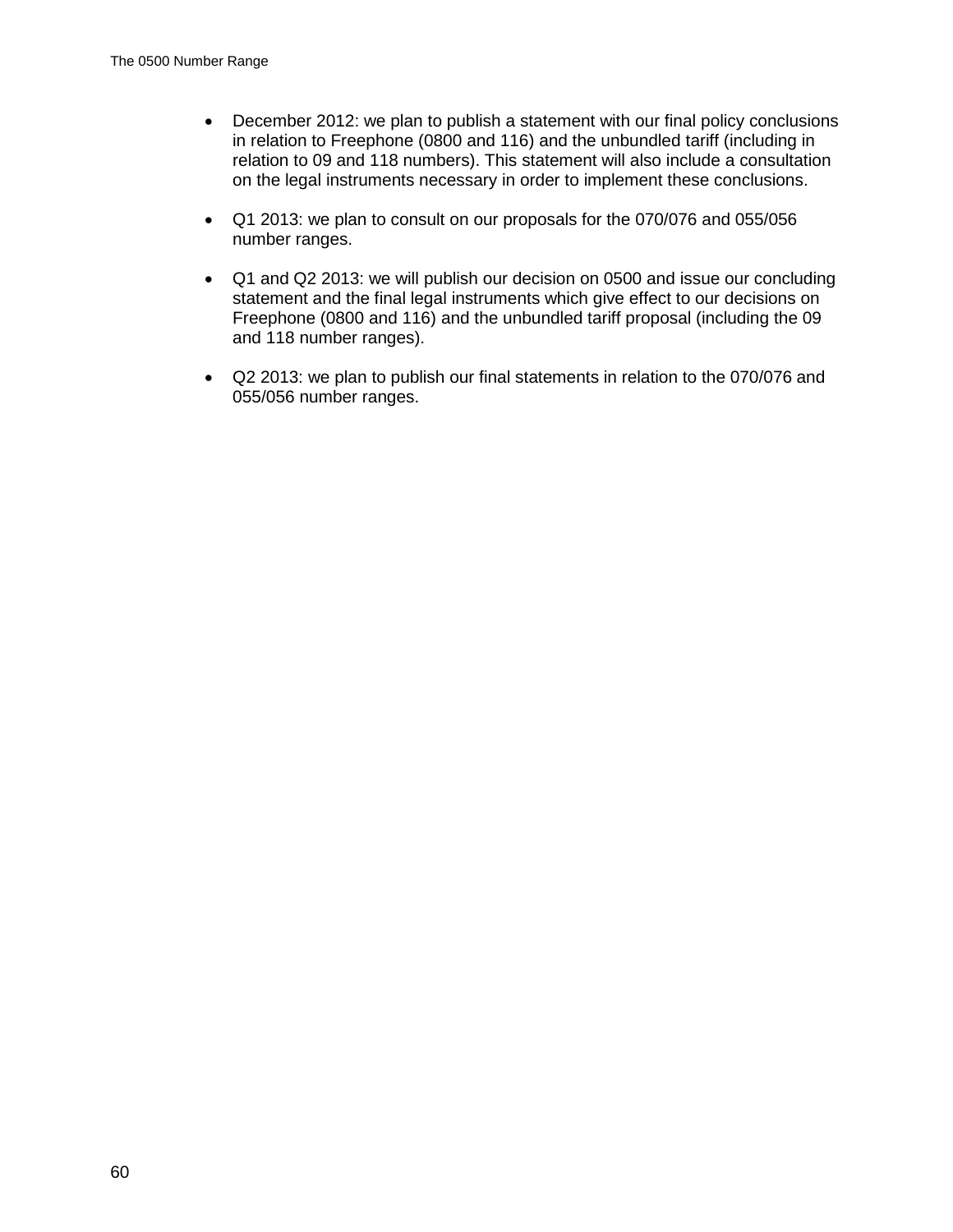## <span id="page-60-0"></span>**Annex 8**

# **Glossary**

## **Access Charge ('AC')**:

This will be the charge levied by the Originating Communications Providers on its customers for a non-geographic call under the unbundled tariff.

#### **Access Directive**:

Directive 2002/20/EC on the authorisation of electronic communications networks and services (2002) OJ L 108/21, as amended by Directive 2009/140 (2009) OJ L 337/37

### **Authorisation Directive**:

Directive 2002/19/EC on access to, and interconnection of, electronic communications networks and associated facilities (2002) OJ L 108/7, as amended by Directive 2009/140 (2009) OJ L 337/37.

### **Call Termination**:

The service provided by a Terminating Communications Provider to allow an Originating Communications Provider to connect a call with the intended recipient on that Terminating Communications Provider's network.

**Communications Act 2003 ('the Act')**: The Act of Parliament that sets out Ofcom's duties in relation to electronic communications networks and services, and the powers which Ofcom has to discharge those duties.

#### **Communications Provider ('CP')**:

This is a person who provides an Electronic Communications Network or provides an Electronic Communications Service.

#### **Common Regulatory Framework ('CRF')**:

This is the package of Directives which harmonise the framework for the regulation of electronic communications across the EU.

#### **Freephone**:

A special services number that is not normally charged to the caller, except where charges are notified to the caller at the start of the call. Freephone numbers begin with 080 (e.g. 0800 and 0808) and also include the legacy 0500 range. 116XXX, (see Harmonised European Numbers for services of social value below) are also required to be Freephone or Free-to-Caller.

#### **Framework Directive**:

Directive 2002/21 on a common regulatory framework for electronic communications networks and services (2002) OJ L 108/33, as amended by Directive 2009/140/EC (2009) OJ L 337/37.

#### **General Conditions**:

Obligations on all communications providers imposed by Ofcom under powers provided under the Communication Act.

#### **Geographic number or geographic call**:

A telephone number, or call to a telephone number, where part of the digit structure (beginning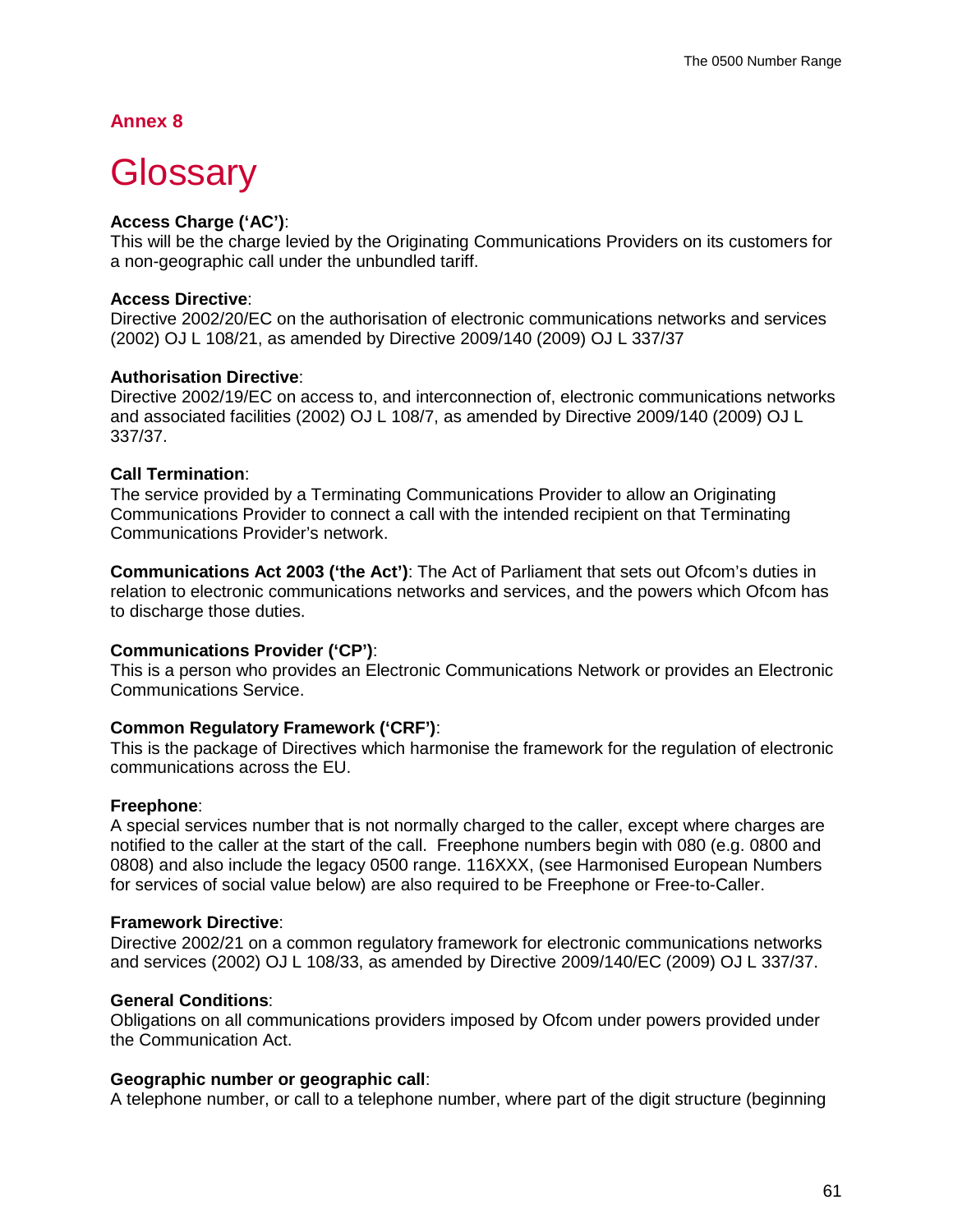with 01 or 02) contains a geographic area code that is used for routing calls to the physical location of the subscriber to whom the number has been assigned.

#### **Harmonised European Numbers for services of social value**:

This means a type of number on the 116xxx range which is used to provide the same service on the same 116xxx number throughout EU Member States.

### **National Numbering Scheme ('the Scheme')**:

The day to day record of telephone numbers allocated by Ofcom in accordance with the National Telephone Numbering Plan, and as provided for in section 56(3) of the Communications Act 2003.

### **National Regulatory Authority ('NRA')**:

The relevant communications regulatory body for each EU Member State.

### **National Telephone Numbering Plan ('the Numbering Plan')**:

This is a document setting out telephone numbers available for allocation and restrictions on the Adoption and other uses of those numbers, and as provided for in section 56(1) of the Communications Act 2003.

### **Non-geographic call ('NGC') or non-geographic number**:

A telephone number, or call to that telephone number, which are used to identify a type of service rather than a geographic location. These services include NTS and PRS numbers. Mobile and Personal Numbers are also non-geographic numbers.

### **Non-geographic call services ('NGCS')**:

A service that is provided through a non-geographic number.

## **NTS Call Origination Condition**:

SMP Condition AAA11 set out in Part 2 of Schedule 1 to the Notification which is contained in Annex 8 of the Regulatory Statement completing the Review of the fixed narrowband services wholesale markets published by Ofcom on 15 September 2009.

#### **Number Portability**:

A facility where a subscriber can retain their telephone number when they switch communications providers.

#### **Number range-holder**:

A Communications Provider that has been allocated a particular block of numbers by Ofcom.

## **Number Translation Services ('NTS')**:

Telephone services using the following numbers: Special Service numbers (including Freephone, special basic rate and special higher rate) and Premium Rate Services numbers ('PRS') (services currently provided under 090 and 091 number ranges). Within these ranges calls to 0844 04 numbers for Surftime internet access services and calls to 0808 99 for FRIACO ('Flat Rate Internet Access Call Origination') are excluded.

## **Originating Communications Provider ('OCP')**:

These are the Communications Provider on whose network a call originates in other words the communications provider of the end-user making the call. There can be fixed OCPs or mobile OCPs.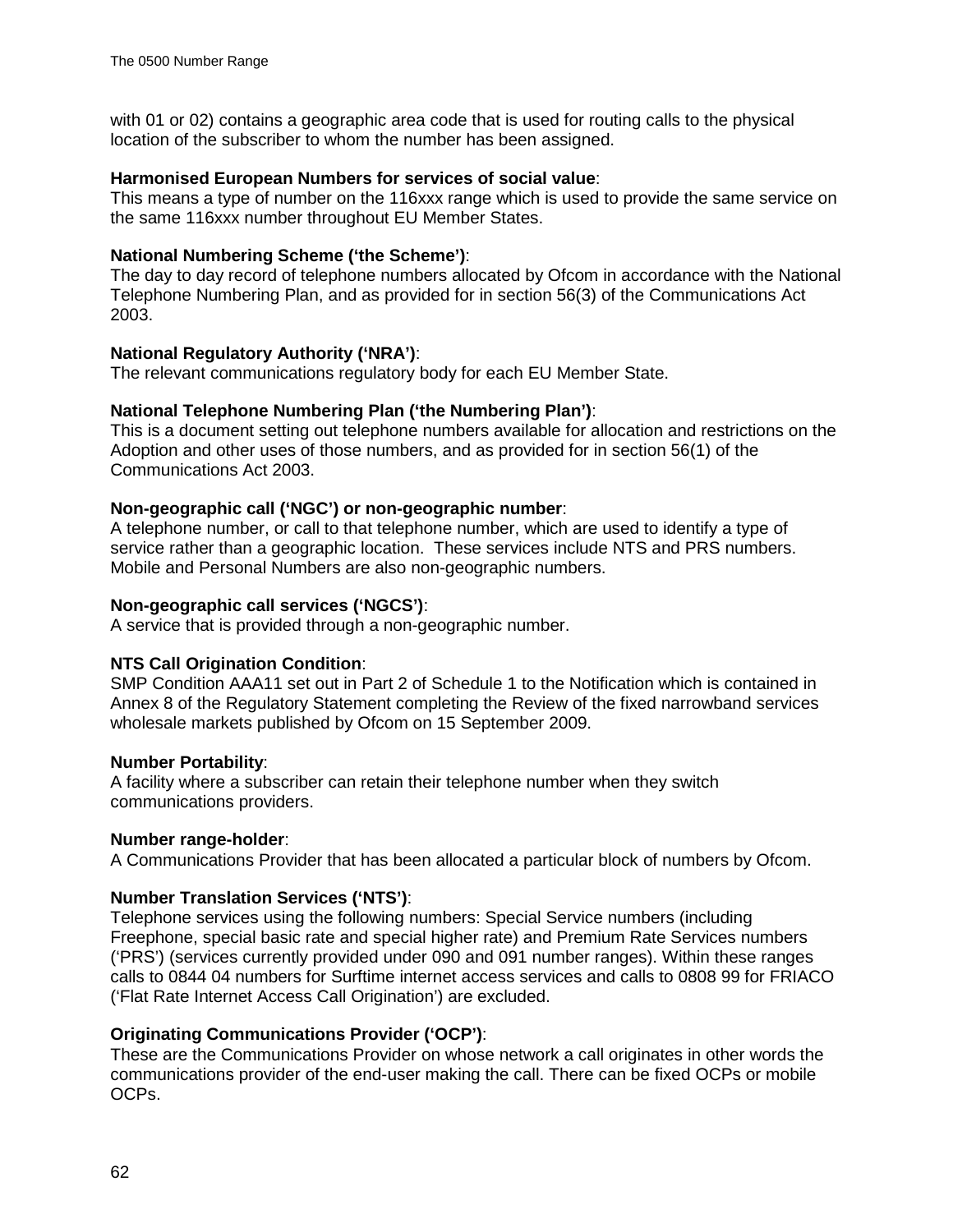#### **Post-pay**:

A type of mobile contract where the consumer receives a monthly bill, also known as 'paymonthly' contract.

**ppc**: pence per call.

**ppm**: pence per minute.

#### **Pre-call announcement ('PCA')**:

This is a pre recorded message played to the caller before the call is connected setting out how the call will be charged for.

#### **Pre-pay**:

A type of mobile contract where the consumer pays up front for calls by pre-loading credit on to the phone. Also known as 'pay as you go' contracts.

### **Revised EU Framework Directives**:

The common regulatory framework for telecommunications consisting of the Framework Directive, the Authorisation Directive, the Access Directive, the Universal Service Directive and the Privacy and Electronic Communications Directive (2002/58/EC) as amended by Directive 2009/140/EC and Directive 2009/136/EC of the European Parliament on 25 November 2009.

### **Service Charge ('SC')**:

The charge levied by the Terminating Communications Provider and the Service Provider for a non-geographic call under the unbundled tariff.

### **Service Provider ('SP')**:

This is a provider of voice or data services to third parties using non-geographic numbers.

## **Tariff Package Effect ('TPE')**:

The differential in customers' awareness of the price of NGCs and the price of other aspects of OCPs' retail offerings creates incentives for OCPs to set higher NGC prices and lower prices on other services with more visible tariffs. This effect is referred to as the Tariff Package Effect.

#### **Terminating Communications Provider ('TCP')**:

These are the Communications Provider on whose network a call terminates.

#### **Termination rate**:

The wholesale charge levied by Terminating Communications Providers for call termination either on a fixed or mobile network.

#### **Unbundled tariff**:

A type of tariff structure which we proposed should apply to the 08X (excluding 080), 09 and 118 number ranges in our April 2012 consutlation. Under this structure the call charge will be divided into an Access Charge and a Service Charge.

#### **Universal Service Directive ('USD')**:

Directive 2002/22/EC on universal service and users' rights relating to electronic communications networks and services [2002] OJ L 108/51, as amended by Directive 2009/136 [2009] OJ L 337/11.